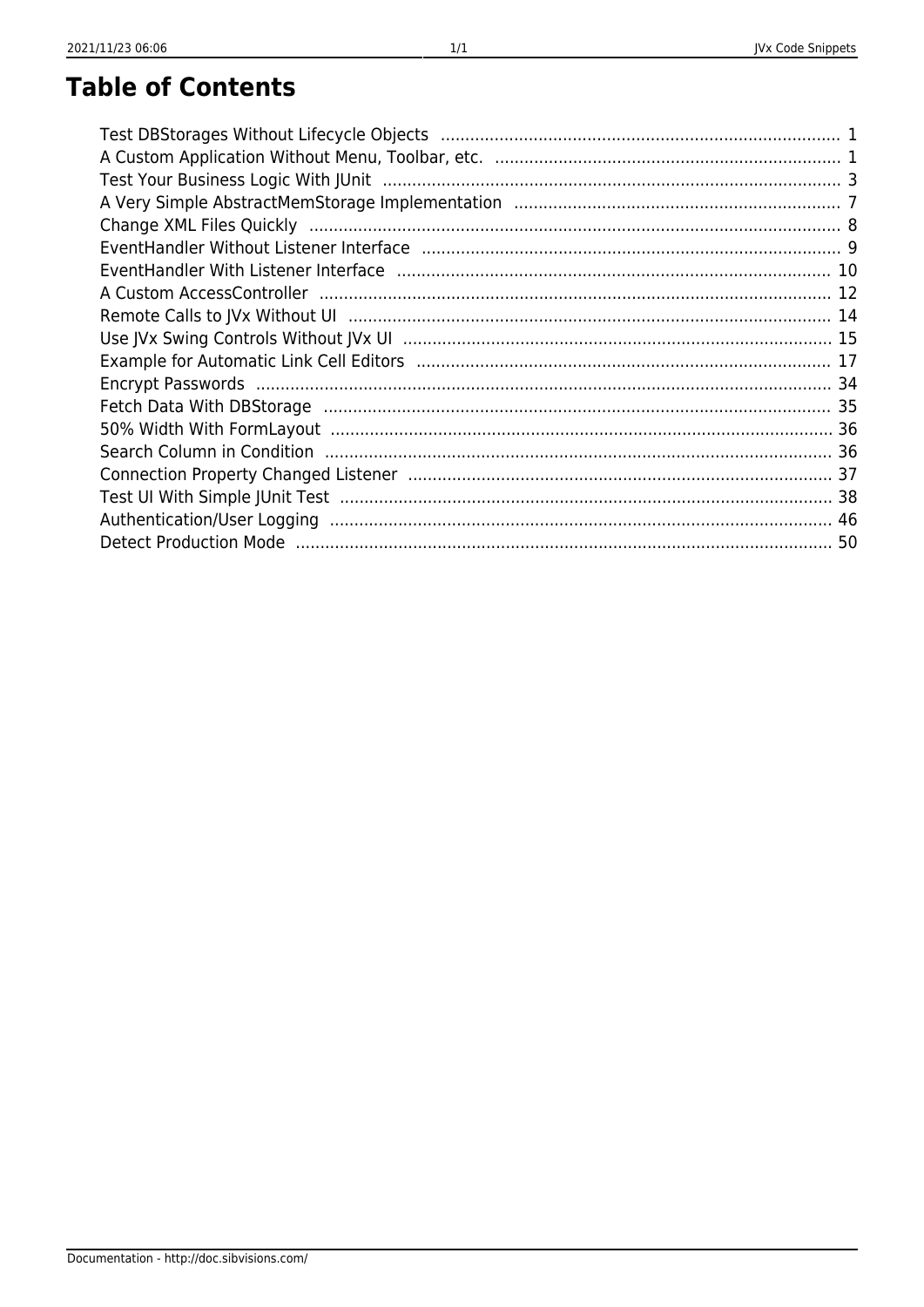# <span id="page-1-0"></span>**Test DBStorages Without Lifecycle Objects**

Access a DBStorage without JVx Server, Lifecycle Object, Security, e.g., for unit tests.

### [ContactsAutoFrame.java](http://doc.sibvisions.com/_export/code/jvx/code_snippets?codeblock=0)

```
//configure DB access
DBAccess dba = new DBAccess();
dba.setUrl("...");
dba.setUsername("user");
dba.setPassword("pwd");
dba.open();
//configure storage for Table USERS
DBStorage dbs = new DBStorage();
dbs.setFromClause("USERS");
dbs.setDBAccess(dba);
dbs.open();
//direct object connection for direct method calls
DirectObjectConnection con = new DirectObjectConnection();
con.put("users", dbs);
//client connection for RemoteDataBook access to the storage
MasterConnection macon = new MasterConnection(con);
macon.open();
RemoteDataSource rds = new RemoteDataSource(macon);
rds.open();
RemoteDataBook rdbApps = new RemoteDataBook();
rdbApps.setDataSource(rds);
rdbApps.setName("users");
rdbApps.open();
```
# <span id="page-1-1"></span>**A Custom Application Without Menu, Toolbar, etc.**

Sometimes we need an application without overhead, e.g., for Vaadin UI.

### [SimpleApplication.java](http://doc.sibvisions.com/_export/code/jvx/code_snippets?codeblock=1)

```
public class SimpleApplication extends Application
                                implements IExceptionListener
{
 //~~~~~~~~~~~~~~~~~~~~~~~~~~~~~~~~~~~~~~~~~~~~~~~~~~~~~~~~~~~~~~~~
```
#### Documentation - http://doc.sibvisions.com/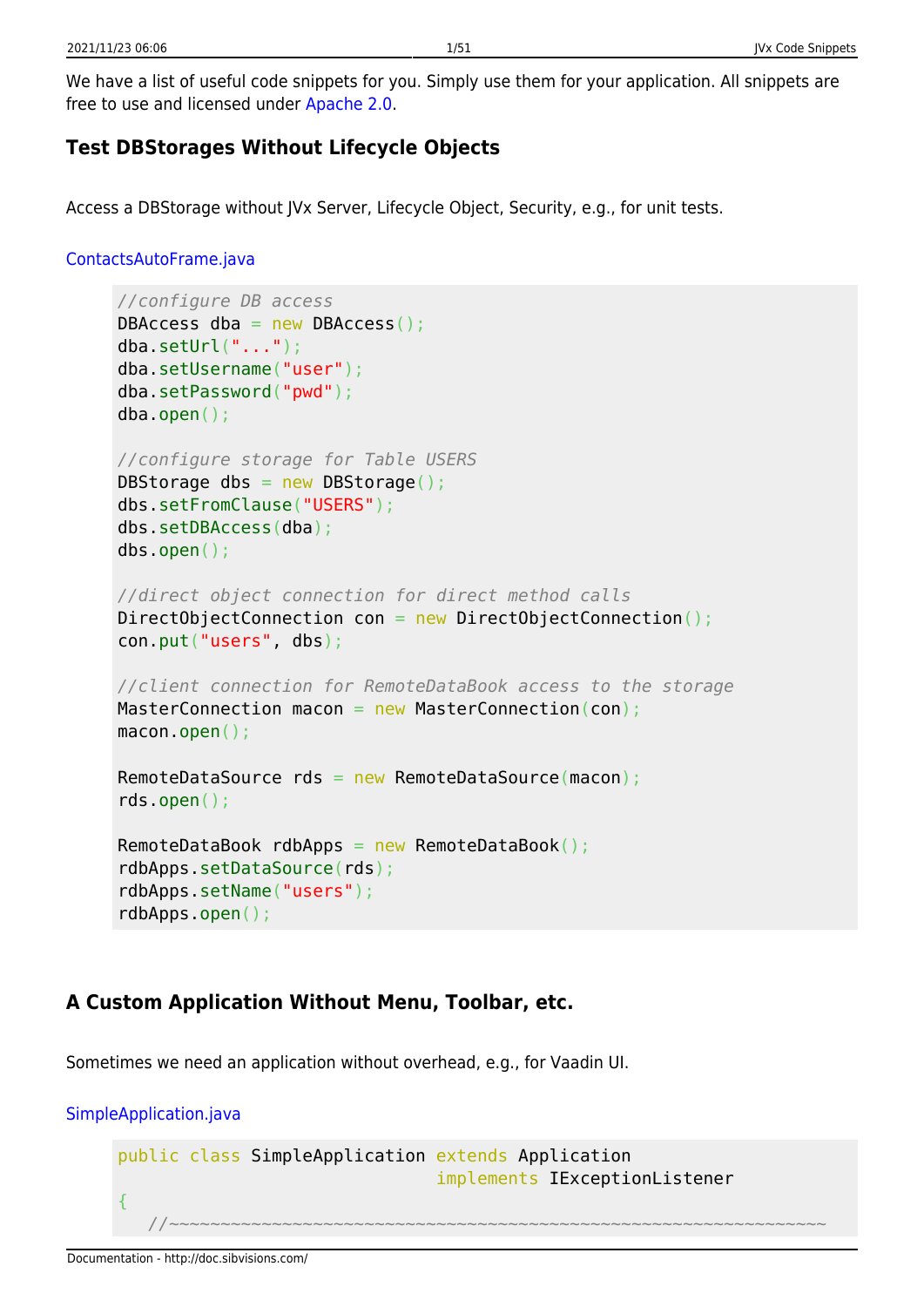```
 // Class members
 //~~~~~~~~~~~~~~~~~~~~~~~~~~~~~~~~~~~~~~~~~~~~~~~~~~~~~~~~~~~~~~~~
/** the main/content panel. */ private UIPanel panMain;
 //~~~~~~~~~~~~~~~~~~~~~~~~~~~~~~~~~~~~~~~~~~~~~~~~~~~~~~~~~~~~~~~~
 // Initialization
 //~~~~~~~~~~~~~~~~~~~~~~~~~~~~~~~~~~~~~~~~~~~~~~~~~~~~~~~~~~~~~~~~
 /**
  * Creates a new instance of <code>SimpleApplication</code>.
  *
  * @param pLauncher the launcher
 */
 public SimpleApplication(UILauncher pLauncher)
 {
    super(pLauncher);
    setName("Simple application");
    init();
 }
 /**
 * Initializes the application.
  */
 private void init()
\mathcal{L} ExceptionHandler.addExceptionListener(this);
   panMain = new UIPanel();
    panMain.setLayout(new UIBorderLayout());
    panMain.add(YOUR COMPONENT, UIBorderLayout.CENTER);
   setLayout(new UIBorderLayout());
    add(panMain);
 }
 //~~~~~~~~~~~~~~~~~~~~~~~~~~~~~~~~~~~~~~~~~~~~~~~~~~~~~~~~~~~~~~~~
 // Interface implementation
 //~~~~~~~~~~~~~~~~~~~~~~~~~~~~~~~~~~~~~~~~~~~~~~~~~~~~~~~~~~~~~~~~
 public IContainer getContentPane()
\mathcal{L} return panMain;
 }
 public <OP> IContent showMessage(OP pOpener,
                                        int pIconType,
```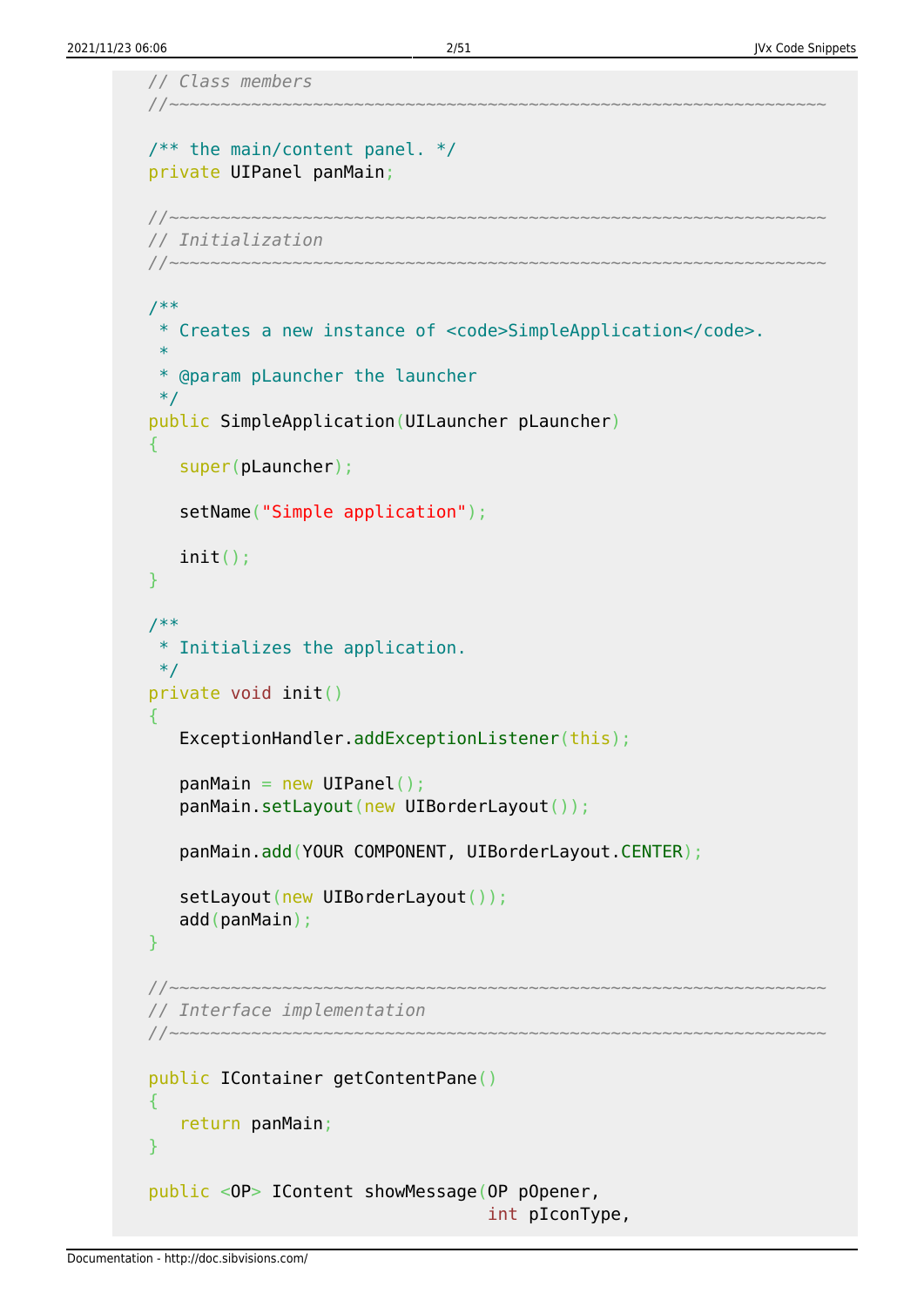```
 int pButtonType,
                                      String pMessage,
                                      String pOkAction,
                                      String pCancelAction) throws
Throwable
    {
       System.out.println(pMessage);
       return null;
    }
    public void handleException(Throwable pThrowable)
    {
       System.out.println(CommonUtil.dump(pThrowable, false));
    }
 } // SimpleApplication
```
## <span id="page-3-0"></span>**Test Your Business Logic With JUnit**

Tests our business logic not with an application server, but with our Lifecycle objects. We test our server code without specific configuration or modifications for unit tests.

Business object:

```
UserRegistration.java
```

```
public class UserRegistration
{
    /**
     * Removes/Unregisters a user and all its content.
     *
     * @param pUserName the user name
     * @throws Exception if the user can not be deleted
     */
    public void delete(String pUserName) throws Exception
    {
       try
       {
         DBAccess dba =(DBAccess)SessionContext.getCurrentSession().get("newDBAccess");
         DBStorage dbsUser = new DBStorage();
          dbsUser.setDBAccess(dba);
          dbsUser.setWritebackTable("USERS");
          dbsUser.open();
         List<IBean> liBeans = dbsUser.fetchBean(new Equals("USERNAME",
```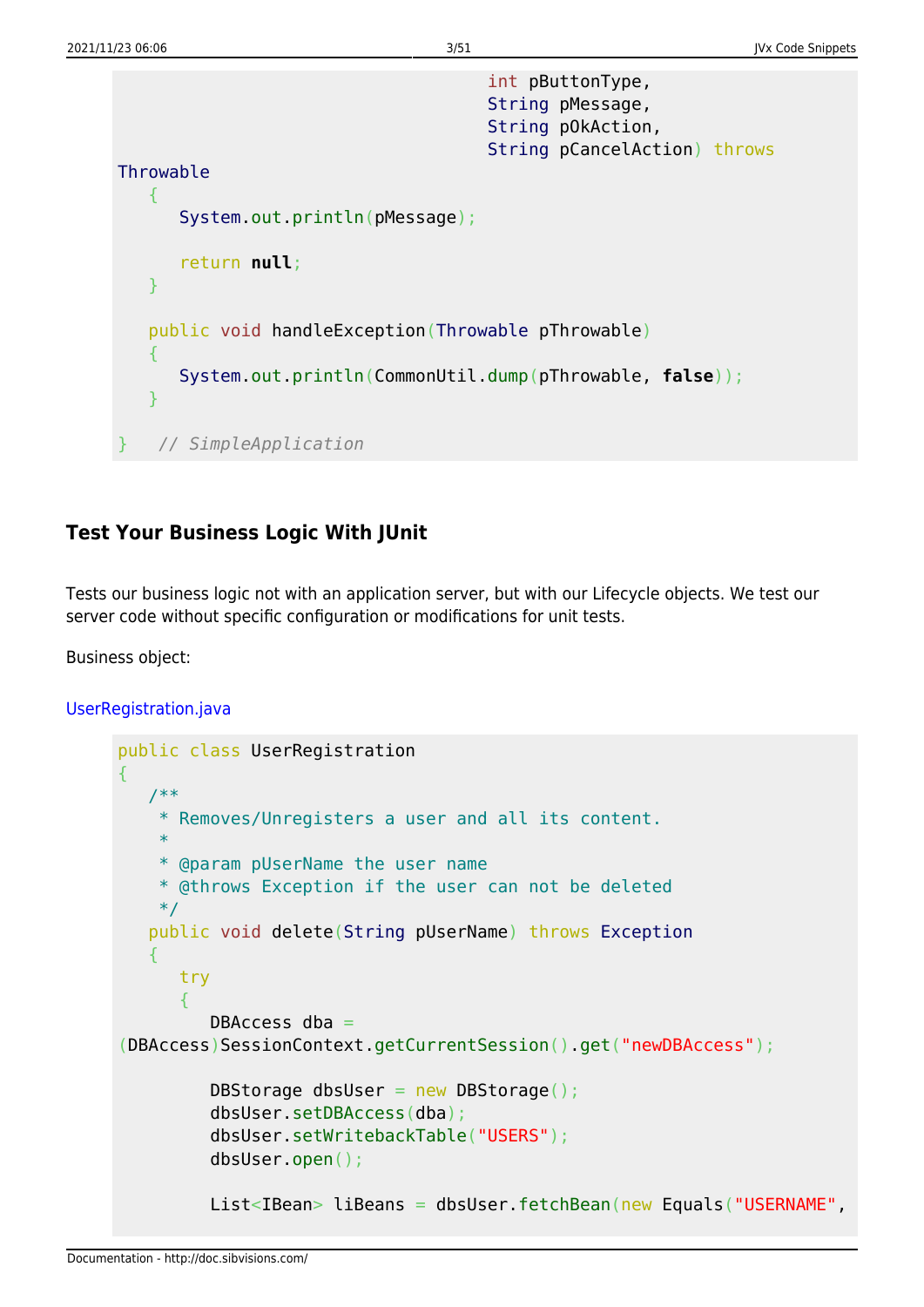```
 pUserName),
null, 0, -1);
          //the username is unique and it's not possible that a user
exists
          //more than once!
         if (liBeans.size() == 1) {
             //delete the user (db will cascade all user-data)
             dbsUser.delete(liBeans.get(0));
 }
          else
 {
             throw new SecurityException("User '" + pUserName + "' was
not found!");
         }
       }
      catch (Throwable th)
\overline{\phantom{a}} throw new SecurityException("It's not possible to delete the
user!", th);
       }
    }
   } // UserRegistration
```
### A standard life cycle object:

### [Session.java](http://doc.sibvisions.com/_export/code/jvx/code_snippets?codeblock=3)

```
public class Session extends GenericBean
{
    //~~~~~~~~~~~~~~~~~~~~~~~~~~~~~~~~~~~~~~~~~~~~~~~~~~~~~~~~~~~~~~~~
    // User-defined methods
    //~~~~~~~~~~~~~~~~~~~~~~~~~~~~~~~~~~~~~~~~~~~~~~~~~~~~~~~~~~~~~~~~
    /**
     * Creates a new database access object.
     *
     * @return the new database access object
     * @throws Exception if the connection can not be opened
     */
    public DBAccess getNewDBAccess() throws Exception
   \left\{ \right.DBAccess dba =DBAccess.getDBAccess(DBSecurityManager.getCredentials(
SessionContext.getCurrentSessionConfig()));
        dba.open();
        return dba;
    }
```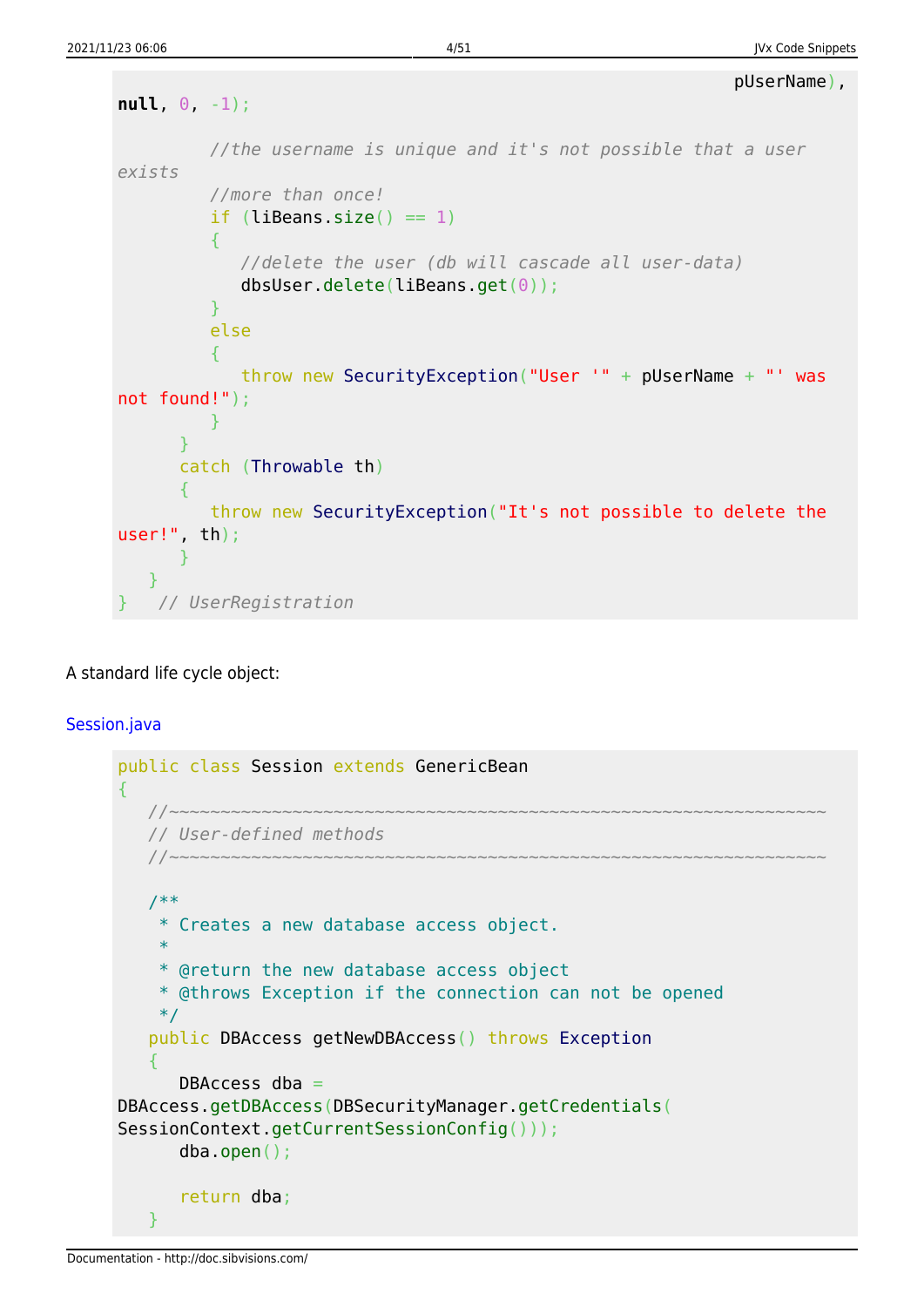```
 /**
     * Returns the access to the database.
 *
     * @return the access to the database
    * @throws Exception if the datasource can not be opened
    */
    public DBAccess getDBAccess() throws Exception
   \mathcal{L} DBAccess dba = (DBAccess)get("dBAccess");
      if (dba == null)
\overline{\phantom{a}}dba = getNewDBAccess();
          put("dBAccess", dba);
       }
      return dba;
   }
    /**
     * Gets the user registration business object.
 *
    * @return the business object for user registrations
    */
    public UserRegistration getRegistration()
    {
       UserRegistration ureg = (UserRegistration)get("registration");
      if (ureq == null) {
         ureq = new UserRegion();
          put("registration", ureg);
       }
       return ureg;
   }
     } // Session
```
Unit test:

```
/**
  * Tests the our delete method from the user registration object.
 *
  * @throws Throwable if the test fails
  */
@Test
```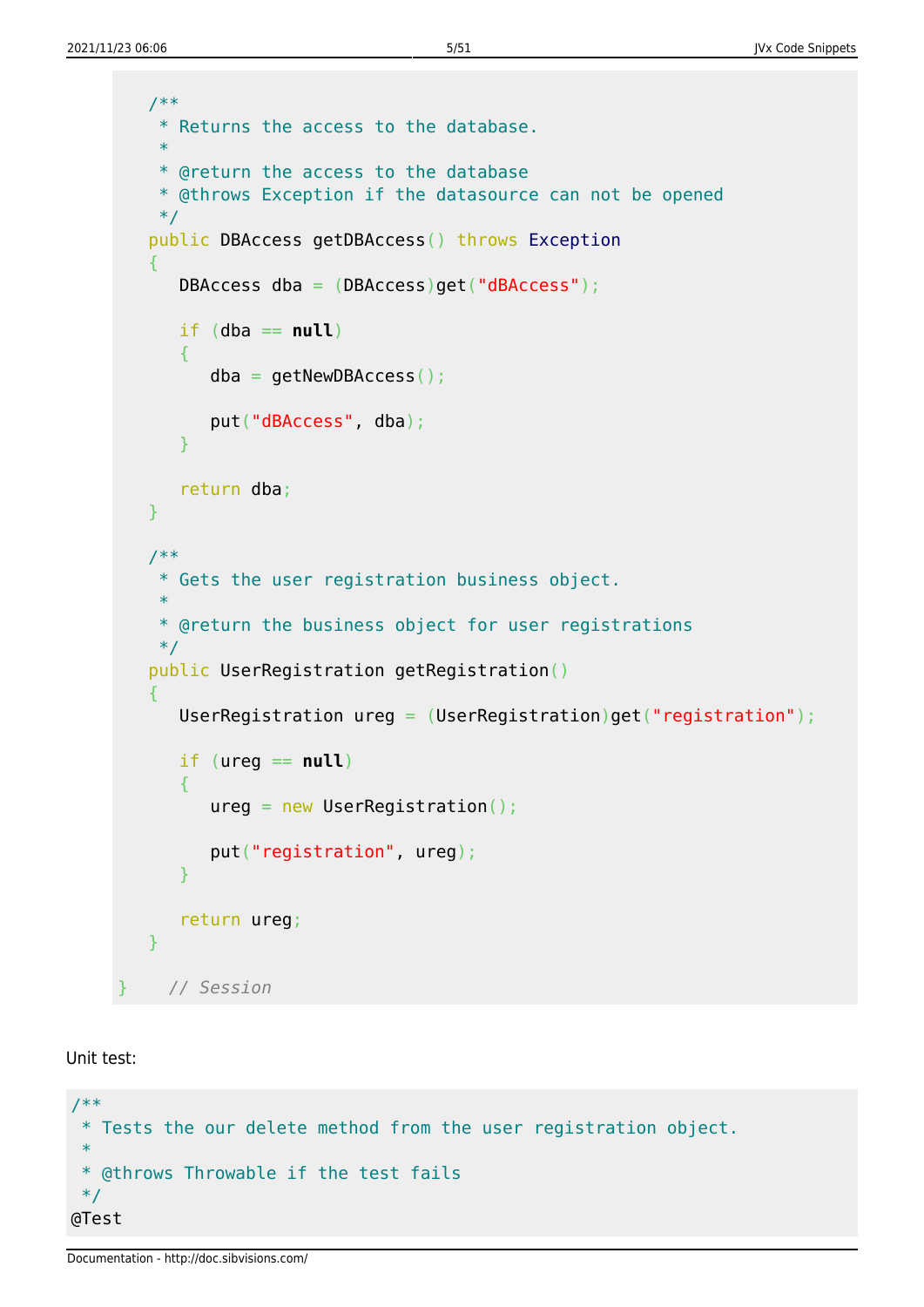```
public void testDelete() throws Throwable
{
    AbstractConnection con = createConnection(null);
    try
    {
       //delete user with the name "unknownuser"
       con.call("registration", "delete", "unknownuser");
       Assert.fail("User 'unknownuser' found!");
    }
    catch (SecurityException se)
    {
       Assert.assertEquals("User 'unknownuser' was not found!",
                            se.getMessage());
    }
    con.close();
}
/**
 * Creates a new connection.
 *
 * @param pConProps additional connection properties
 * @return the connection
 * @throws Throwable if the connection can not be opened
 */
private AbstractConnection createConnection(Hashtable<String, String>
pConProps) throws Throwable
{
   MasterConnection macon = new MasterConnection (new
DirectServerConnection());
    macon.setApplicationName("app");
    macon.setUserName("user");
    macon.setPassword("pwd");
    if (pConProps != null)
    {
       for (Map.Entry<String, String> entry : pConProps.entrySet())
\overline{\phantom{a}} macon.setProperty(entry.getKey(), entry.getValue());
       }
    }
    macon.open();
    return macon;
}
```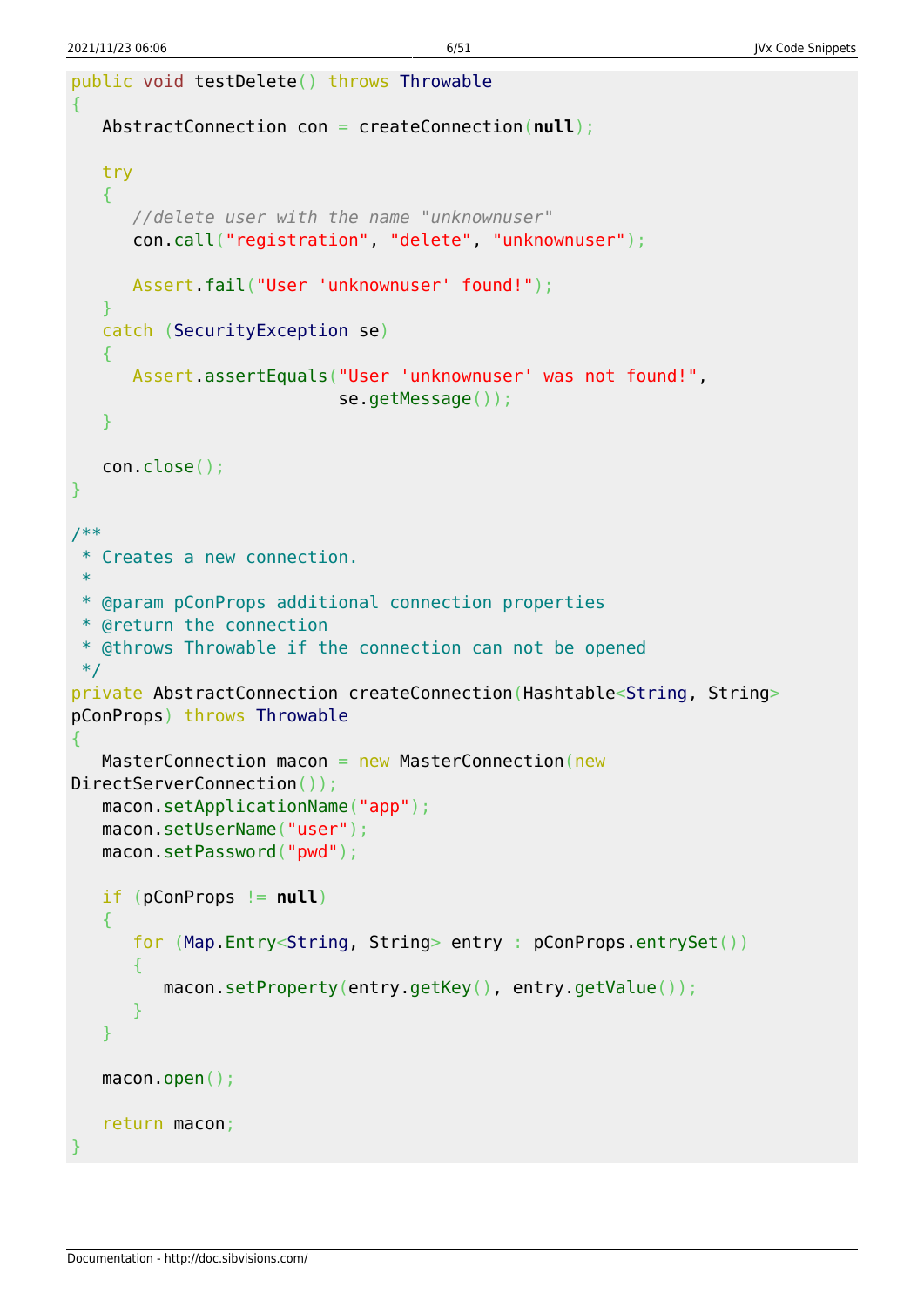# <span id="page-7-0"></span>**A Very Simple AbstractMemStorage Implementation**

A server-side memory storage with the column names: ID, NAME, PATH. The column PATH is not visible on the client side, but is important for server side. If "error" is set as NAME, an exception is thrown!

# [SimpleMemStorage.java](http://doc.sibvisions.com/_export/code/jvx/code_snippets?codeblock=5)

```
public class SimpleMemStorage extends AbstractMemStorage
{
    //~~~~~~~~~~~~~~~~~~~~~~~~~~~~~~~~~~~~~~~~~~~~~~~~~~~~~~~~~~~~~~~~
    // Abstract methods implementation
    //~~~~~~~~~~~~~~~~~~~~~~~~~~~~~~~~~~~~~~~~~~~~~~~~~~~~~~~~~~~~~~~~
    /**
     * {@inheritDoc}
     */
    @Override
    public RowDefinition getRowDefinition() throws ModelException
    {
      RowDefinition rowdef = new RowDefinition():
       rowdef.addColumnDefinition(new ColumnDefinition("ID", new
BigDecimalDataType()));
       rowdef.addColumnDefinition(new ColumnDefinition("NAME", new
StringDataType()));
       rowdef.addColumnDefinition(new ColumnDefinition("PATH", new
StringDataType()));
       rowdef.setPrimaryKeyColumnNames(new String[] {"ID"});
       rowdef.setColumnView(null, new ColumnView("ID", "NAME"));
       return rowdef;
    }
    /**
     * {@inheritDoc}
     */
    @Override
    public void loadData(MemDataBook pBook, ICondition pFilter) throws
ModelException
    {
       pBook.deleteAllDataRows();
       pBook.insert(false);
       pBook.setValues(new String[] {"ID", "NAME", "PATH"},
                         new Object[] {BigDecimal.valueOf(0), "First",
"/home/first"});
       pBook.insert(false);
       pBook.setValues(new String[] {"ID", "NAME", "PATH"},
```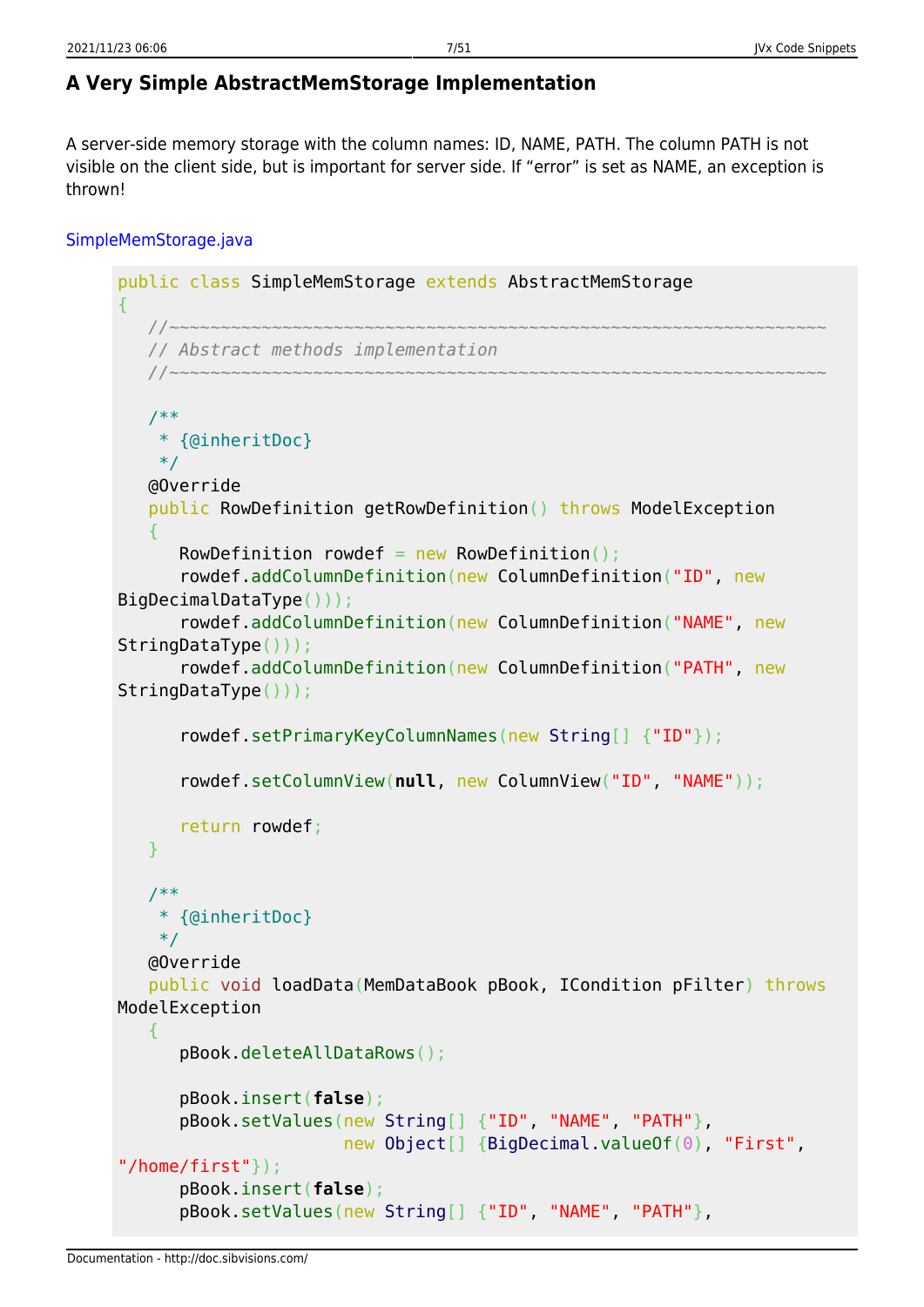```
 new Object[] {BigDecimal.valueOf(1), "Second",
"/home/second"});
       pBook.insert(false);
       pBook.setValues(new String[] {"ID", "NAME", "PATH"},
                         new Object[] {BigDecimal.valueOf(2), "Third",
"/home/third"});
    }
    /**
     * {@inheritDoc}
     */
    @Override
    public void insert(DataBookEvent pEvent) throws ModelException
    {
       if
("error".equals(pEvent.getChangedDataBook().getValueAsString("NAME")))
\overline{\phantom{a}} throw new ModelException("not allowed");
       }
    }
    @Override
    public void delete(DataBookEvent pEvent)
    {
    }
    @Override
    public void update(DataBookEvent pEvent) throws ModelException
    {
       if
("error".equals(pEvent.getChangedDataBook().getValueAsString("NAME")))
\overline{\phantom{a}} throw new ModelException("not allowed");
       }
    }
   } // SimpleMemStorage
```
## <span id="page-8-0"></span>**Change XML Files Quickly**

Our XML file:

```
<server>
   <!-- Test: STARTPORT -->
  <startport>2001</startport>
   <audio>off</audio>
   <serial>COM1</serial>
```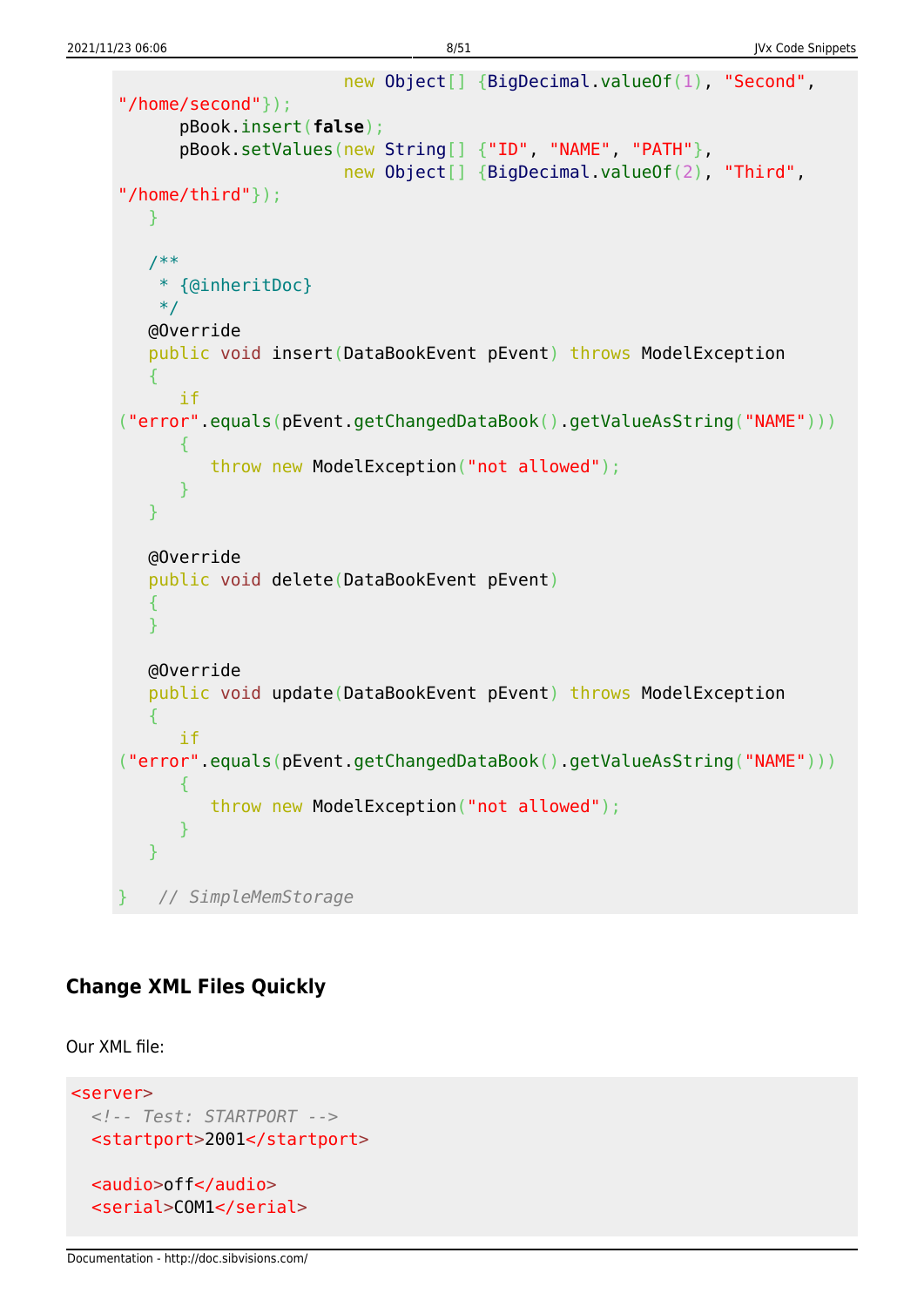```
 <domain>JVx</domain>
</server>
```
#### Change it:

```
XmNode xmnRead = readXml("simple.xml");
xmnRead.setNode("/server/audio", null);
xmnRead.setNode("/server/domain", "www.sibvisions.com");
```

```
writeXml(xmnRead, "simple.xml");
```
# <span id="page-9-0"></span>**EventHandler Without Listener Interface**

Event definition:

```
\gamma^{**} the event handler for captured (the event has one parameter: byte[]). */
private CallableHandler chCaptured = new CallableHandler(byte[].class);
/** the event handler for canceled (the event has no parameter). */private CallableHandler chCanceled = new CallableHandler();
```
Event access:

```
/**
 * Gets the captured event handler.
 *
 * @return the event handler
 */
public CallableHandler eventCaptured()
{
    return chCaptured;
}
/**
 * Gets the canceled event handler.
 *
 * @return the event handler
 */
public CallableHandler eventCanceled()
{
    return chCanceled;
}
```
Dispatch events:

```
chCaptured.dispatchEvent(byData);
chCancel.dispatchEvent();
```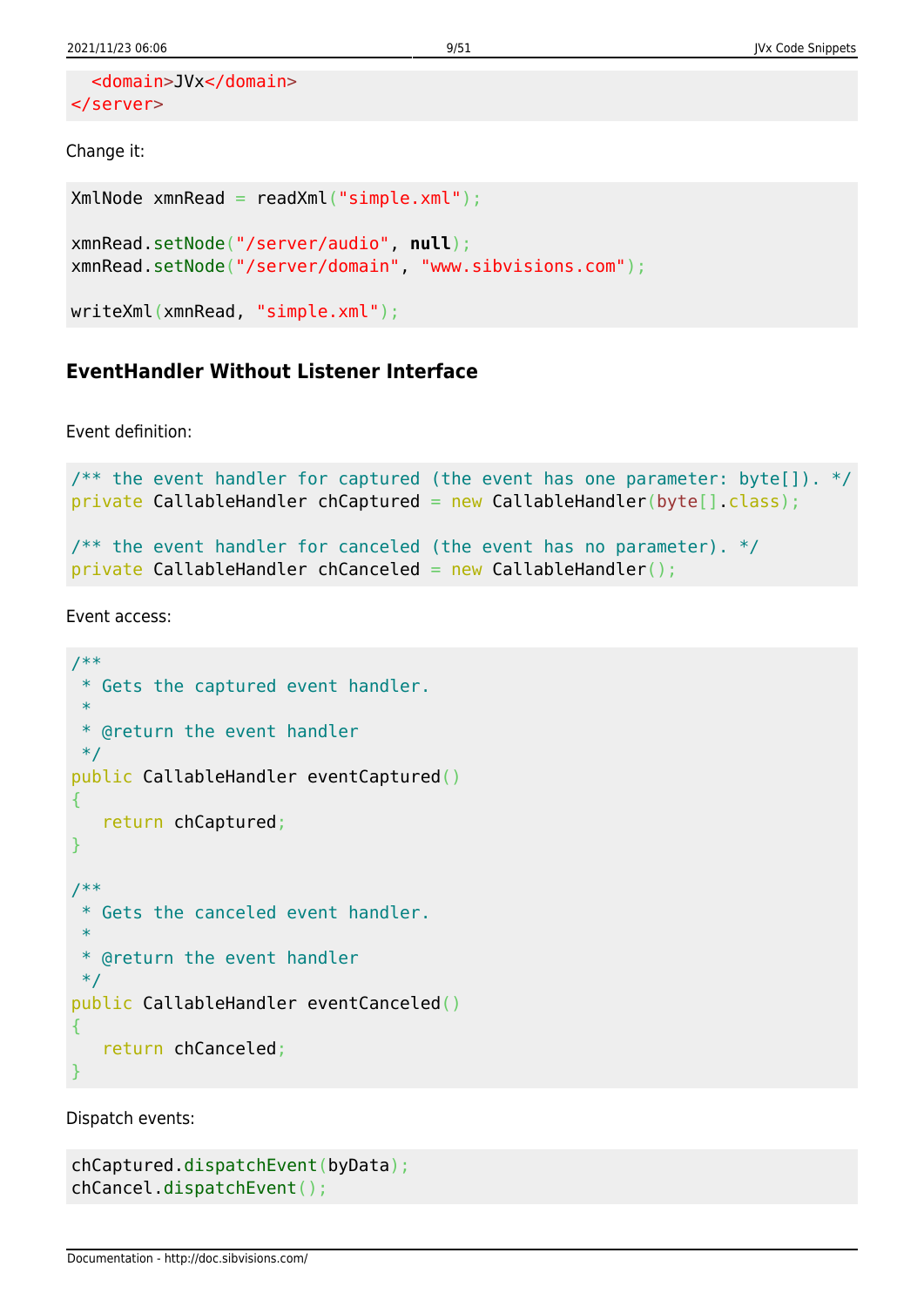Listener registration:

```
object.eventCaptured().addListener(this, "doCapture");
public void doCapture(byte[] pImage) throws Exception
{
    //...
}
```
# <span id="page-10-0"></span>**EventHandler With Listener Interface**

The interface:

[IRemoteApplicationListener.java](http://doc.sibvisions.com/_export/code/jvx/code_snippets?codeblock=12)

```
public interface IRemoteApplicationListener
{
    //~~~~~~~~~~~~~~~~~~~~~~~~~~~~~~~~~~~~~~~~~~~~~~~~~~~~~~~~~~~~~~~~
    // Method definitions
    //~~~~~~~~~~~~~~~~~~~~~~~~~~~~~~~~~~~~~~~~~~~~~~~~~~~~~~~~~~~~~~~~
     /**
      * Invoked when login was successful.
 *
      * @param pApplication the application
      */
     public void afterLogin(RemoteApplication pApplication);
     /**
      * Invoked when logout was successful.
 *
      * @param pApplication the application
      */
     public void afterLogout(RemoteApplication pApplication);
    } // IRemoteApplicationListener
```
The EventHandler:

[RemoteApplicationHandler.java](http://doc.sibvisions.com/_export/code/jvx/code_snippets?codeblock=13)

```
public class RemoteApplicationHandler extends
RuntimeEventHandler<IRemoteApplicationListener>
{
    //~~~~~~~~~~~~~~~~~~~~~~~~~~~~~~~~~~~~~~~~~~~~~~~~~~~~~~~~~~~~~~~~
    // Initialization
 //~~~~~~~~~~~~~~~~~~~~~~~~~~~~~~~~~~~~~~~~~~~~~~~~~~~~~~~~~~~~~~~~
```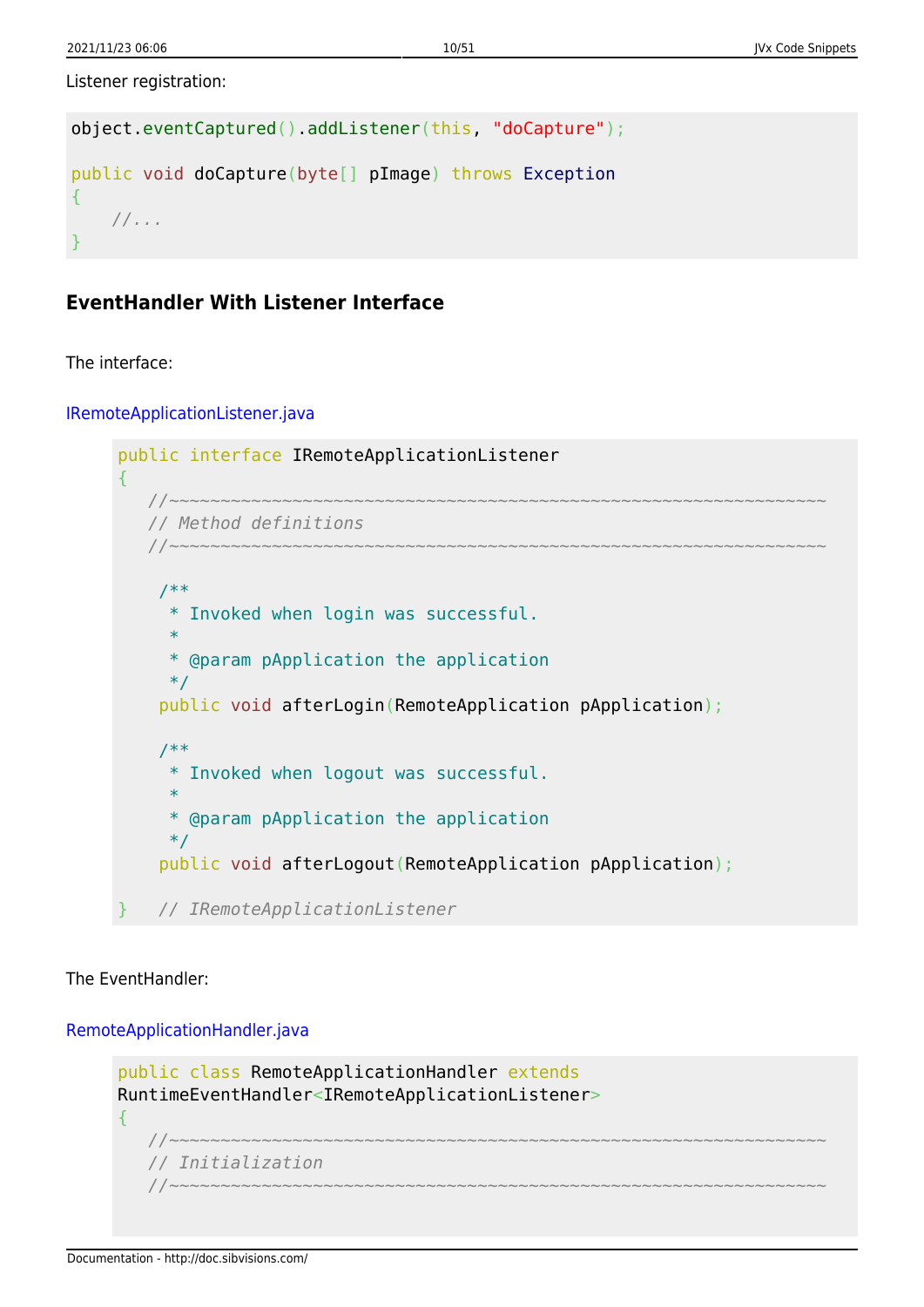

Event access:

```
/** the "after login" event. */private RemoteApplicationHandler eventAfterLogin;
\frac{1}{2} the "after logout" event. */
private RemoteApplicationHandler eventAfterLogout;
/**
  * Gets the event handler for the after login event.
 *
  * @return the event handler
  */
public RemoteApplicationHandler eventAfterLogin()
{
    if (eventAfterLogin == null)
    {
      eventAfterLogin = new RemoteApplicationHandler("afterLogin");
    }
    return eventAfterLogin;
}
/**
  * Gets the event handler for the after logout event.
 *
  * @return the event handler
  */
public RemoteApplicationHandler eventAfterLogout()
{
    if (eventAfterLogout == null)
\overline{\phantom{a}}eventAfterLogout = new RemoteApplicationHandler("afterLogout"); }
    return eventAfterLogout;
}
```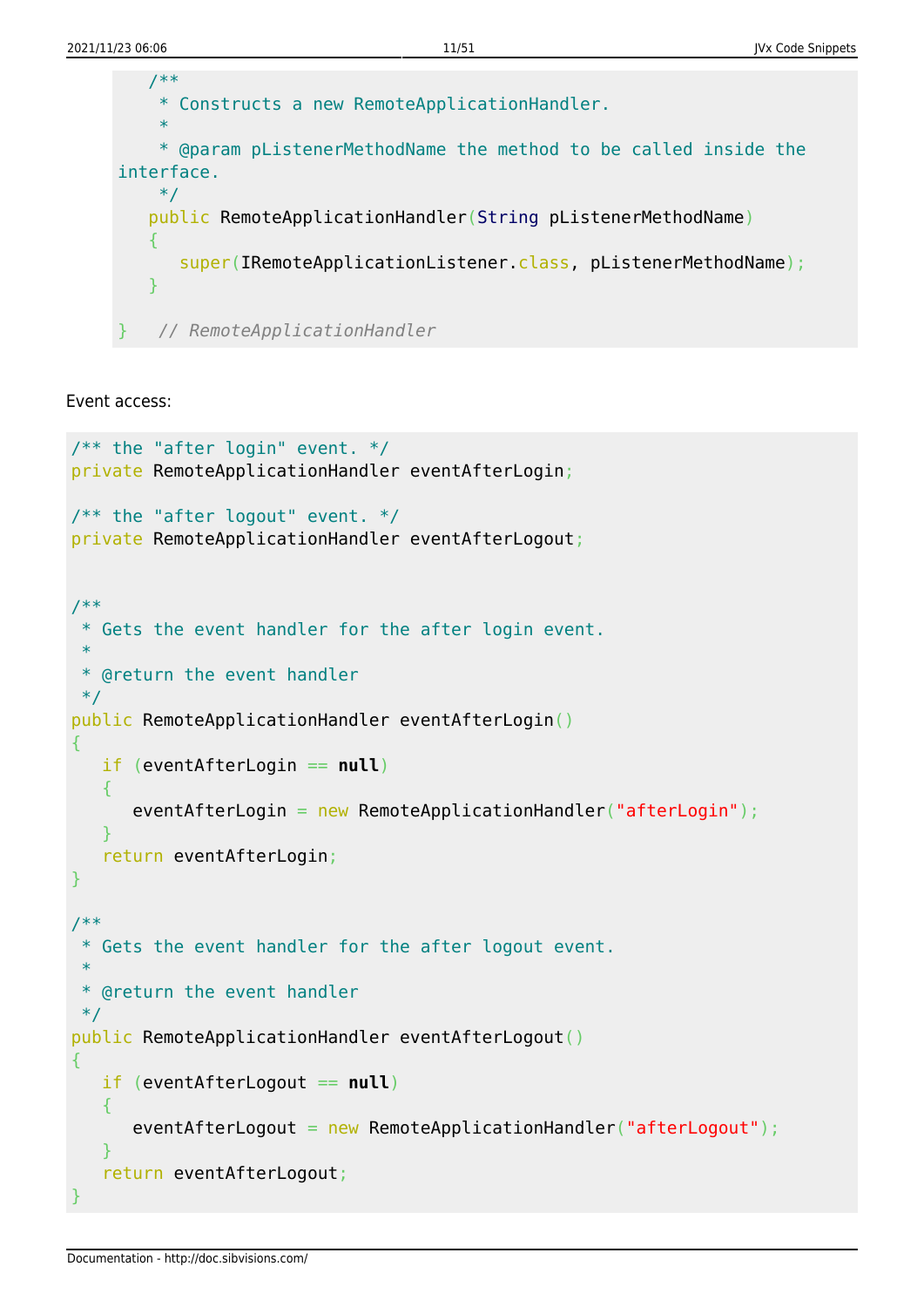Dispatch events:

```
/**
 * Fires the after logout event.
 */
protected void afterLogout()
{
   if (eventAfterLogout != null)
    {
       eventAfterLogout.dispatchEvent(this);
    }
}
/**
 * Fires the after login event.
 */
protected void afterLogin()
{
    if (eventAfterLogin != null)
    {
      eventAfterLogin.dispatchEvent(this);
    }
}
```
Listener registration:

```
app.eventAfterLogin().addListener(this, "doAfterLogin");
app.eventAfterLogout().addListener(this, "doAfterLogout");
//We do not need the parameter
public void doAfterLogin()
{
}
//We do not need the parameter
public void doAfterLogout()
{
}
```
## <span id="page-12-0"></span>**A Custom AccessController**

Create a custom AccessController implementation, e.g.:

[AppAccessController.java](http://doc.sibvisions.com/_export/code/jvx/code_snippets?codeblock=17)

```
package com.sibvisions.apps.test;
```

```
import ...
```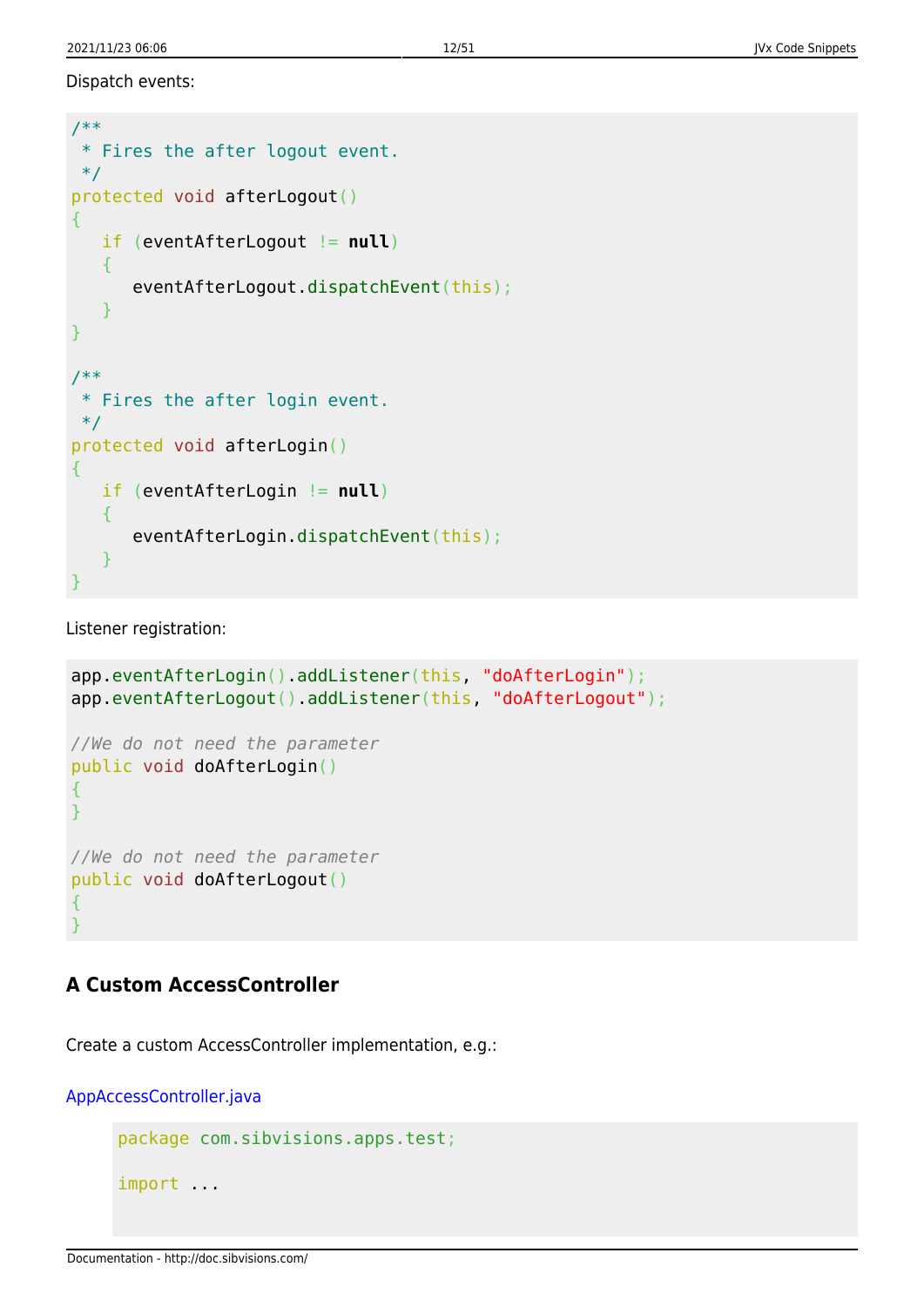```
public class AppAccessController implements IAccessController
{
   /** the allowed lifecycle objects. */ private ArrayUtil<String> auAllowedLCO = null;
    /**
     * {@inheritDoc}
     */
    public boolean isAllowed(String pLifecycleName)
    {
       //all explicite allowed lifecycle objects are accessible
       if (auAllowedLCO != null)
       {
           return auAllowedLCO.contains(pLifecycleName);
       }
       return false;
    }
    /**
     * {@inheritDoc}
     */
    public void addAccess(String pLifecycleName)
    {
       if (pLifecycleName == null)
      \overline{f} return;
       }
       if (auAllowedLCO == null)
\overline{\phantom{a}}auAllowedLCO = new ArrayUtil<String>();
       }
       if (!auAllowedLCO.contains(pLifecycleName))
        {
          auAllowedLCO.add(pLifecycleName);
       }
    }
}
```
Configure the application:

#### [config.xml](http://doc.sibvisions.com/_export/code/jvx/code_snippets?codeblock=18)

```
<?xml version="1.0" encoding="UTF-8"?>
<application>
   <securitymanager>
     <class>com.sibvisions.rad.server.security.DBSecurityManager</class>
```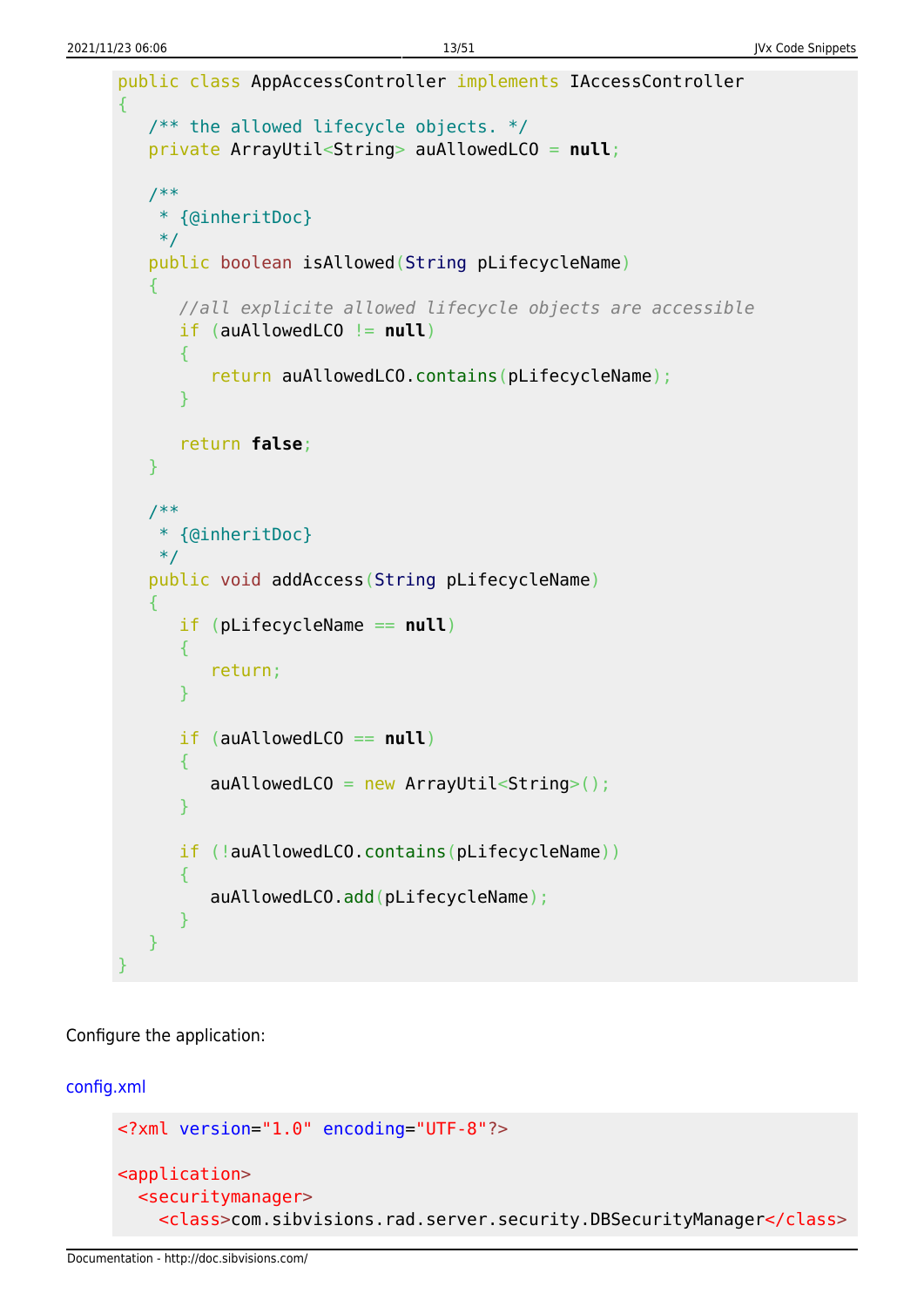```
<accesscontroller>com.sibvisions.apps.test.AppAccessController</accessc
ontroller>
   </securitymanager>
   <datasource>
     <db name="default">
       <driver>org.hsqldb.jdbcDriver</driver>
       <url>jdbc:hsqldb:hsql://localhost/demodb</url>
       <username>sa</username>
       <password></password>
    \langledb\rangle </datasource>
</application>
```
# <span id="page-14-0"></span>**Remote Calls to JVx Without UI**

JVx is a full-stack application framework, but all parts are independent. It is no problem to use only the communication classes or the Swing controls without GenUI. This snippet shows how it is possible to use JVx only on server side. You have full session handling and the client is built with your preferred UI or if your client has no UI.

Use JVx on server side as usual. Integrate it into an application server like Tomcat or use it standalone.

Use the communication classes to access server objects and actions. A simple object call could be implemented like the following snippet.

Get the source code for a specific class via Server Object:

```
HttpConnection httpcon = new
HttpConnection("http://demo.sibvisions.org/showcase/services/Server");
```

```
MasterConnection macon = new MasterConnection(httpcon);
macon.setApplicationName("showcase");
macon.setUserName("admin");
macon.setPassword("admin");
macon.open();
macon.call("sourceCode", "get",
```
"com.sibvisions.apps.showcase.frames.ChartFrame");

Get data from the database:

```
SubConnection subcon =
macon.createSubConnection("com.sibvisions.apps.showcase.frames.Contacts");
subcon.open();
```

```
RemoteDataSource dataSource = new RemoteDataSource();
dataSource.setConnection(subcon);
```
Documentation - http://doc.sibvisions.com/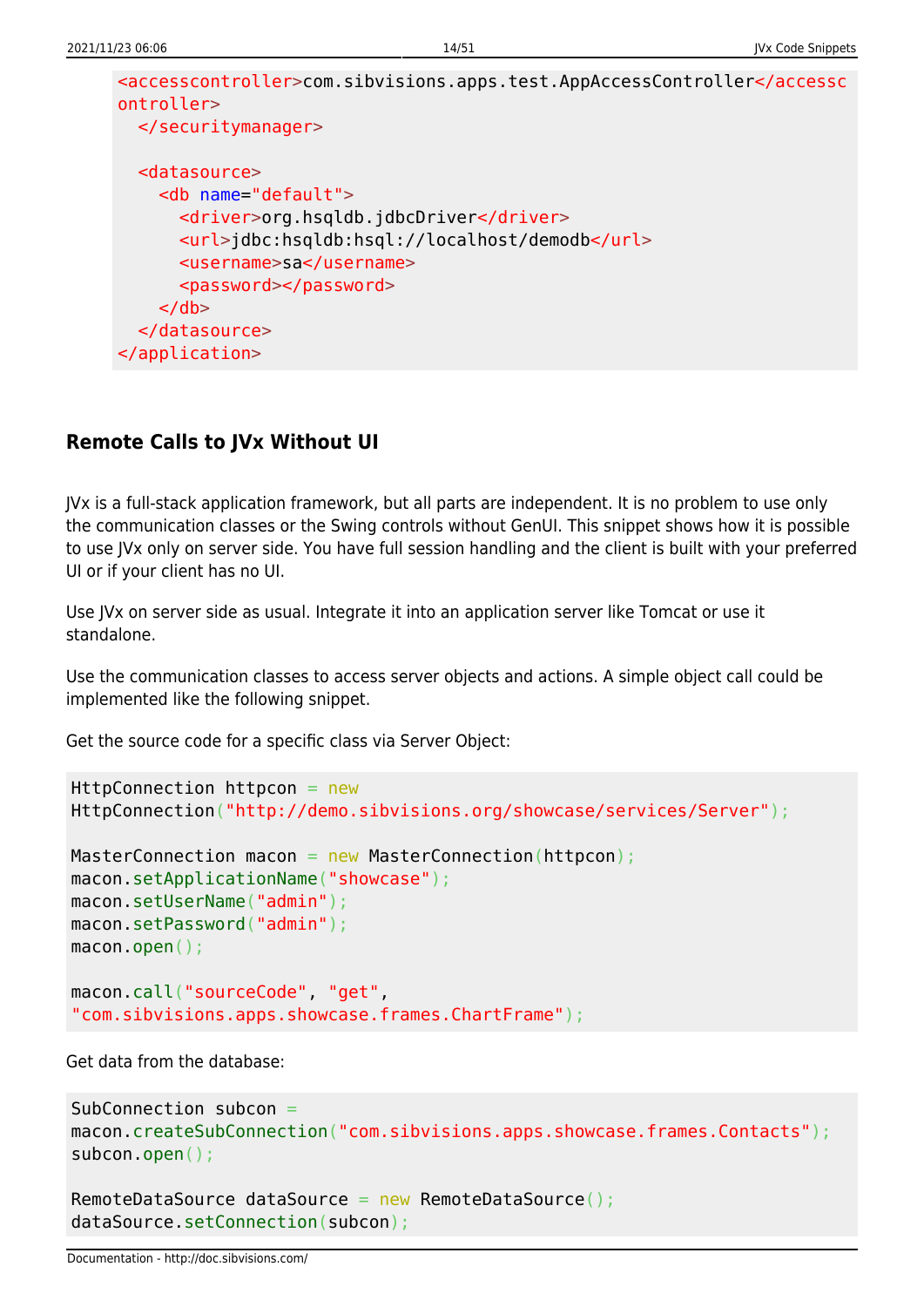```
dataSource.open();
```

```
RemoteDataBook rdbContacts = new RemoteDataBook();
rdbContacts.setDataSource(dataSource);
rdbContacts.setName("contacts");
rdbContacts.open();
```

```
rdbContacts.fetchAll();
```
Use rdbContacts to insert/update/delete records.

## <span id="page-15-0"></span>**Use JVx Swing Controls Without JVx UI**

JVx's Swing controls are independent of JVx UI. It is no problem to use a table that shows some database or in-memory records. It is also possible to use three-tier or two-tier architecture.

#### **In-Memory Data**

Use JVxTable and integrate it in your Swing application. Use it like a standard JTable.

```
JVxTableTest.java
```

```
public class JVxTableTest extends JFrame
{
    public static void main(String[] pArgs) throws Throwable
    {
       new JVxTableTest();
    }
    JVxTableTest() throws Throwable
   \mathcal{L} //--------------------------------
       // Data
       //--------------------------------
      MemDataBook mdbData = new MemDataBook();
       mdbData.setName("person");
       mdbData.getRowDefinition().addColumnDefinition(new
ColumnDefinition("FIRSTNAME"));
       mdbData.getRowDefinition().addColumnDefinition(new
ColumnDefinition("LASTNAME"));
       mdbData.getRowDefinition().addColumnDefinition(new
ColumnDefinition("PHONE"));
       mdbData.open();
       mdbData.insert(true);
       mdbData.setValues(new String[] {"FIRSTNAME", "LASTNAME",
"PHONE"},
```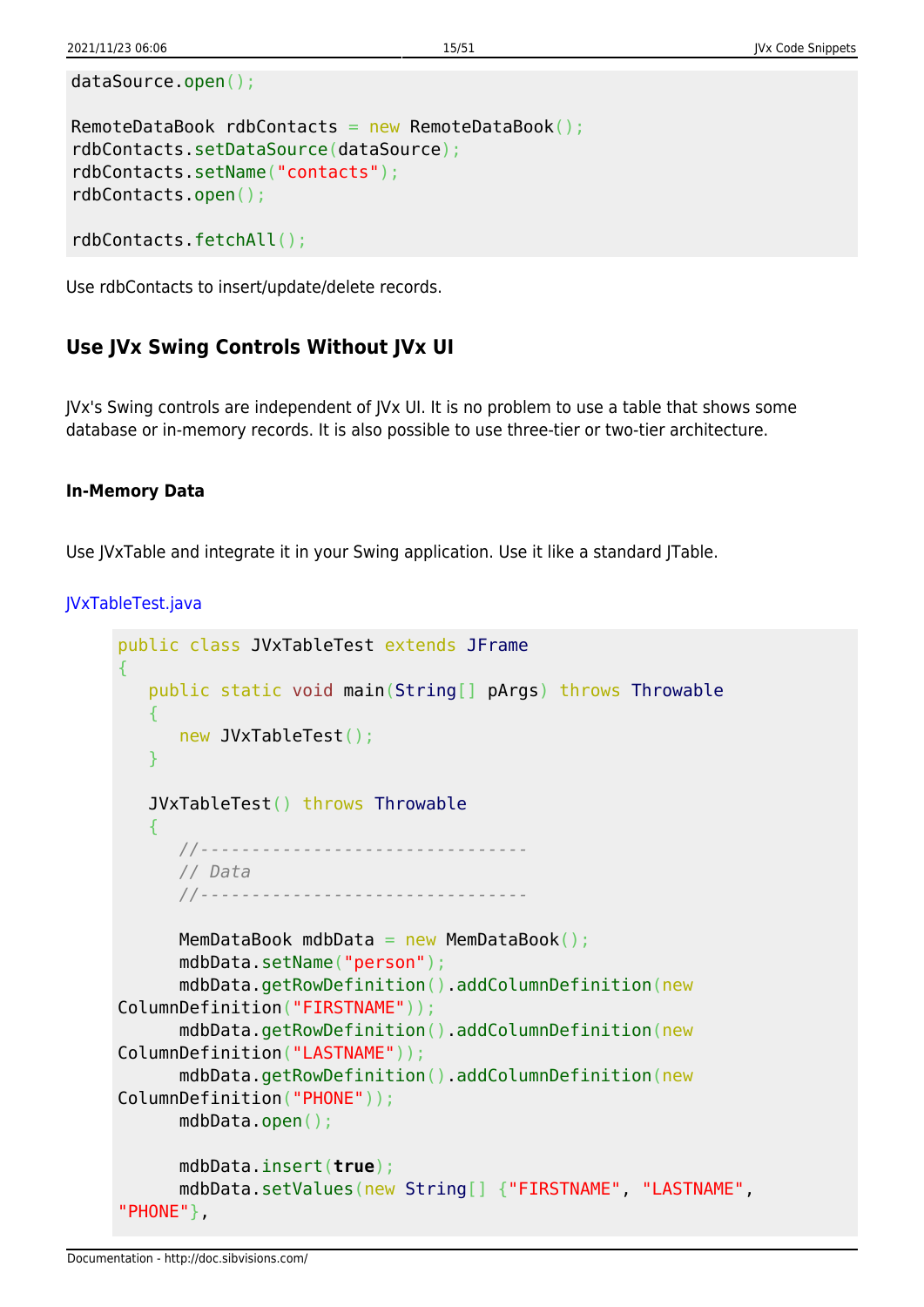```
 new String[] {"JVx", "rocks", "+43 000 / 1234
567"});
      mdbData.saveAllRows();
      //--------------------------------
      // Swing
      //--------------------------------
     JVxTable table = new JVxTable();
      table.setDataBook(mdbData);
     BorderLayout());
      add(table, BorderLayout.CENTER);
     Dimension(500, 400));
      pack();
     (JFrame.EXIT_ON_CLOSE);
      setVisible(true);
   }
   } // JVxTableTest
```
You have all JVx features like link cell editors, image choice editors - in your Swing application!

### **Two-Tier Data (Database)**

Replace the MemDataBook with following code:

```
//--------------------------------
// Database handling
//--------------------------------
//DB Connection
DBAccess dba = DBAccess.getDBAccess("jdbc:hsqldb:hsql://localhost/db");
dba.setUsername("sa");
dba.setPassword("");
dba.open();
//Table access
DBStorage dsFiles = dba.createStorage();
dsFiles.setWritebackTable("FILES");
dsFiles.setAutoLinkReference(false);
dsFiles.open();
//--------------------------------
// Communication
```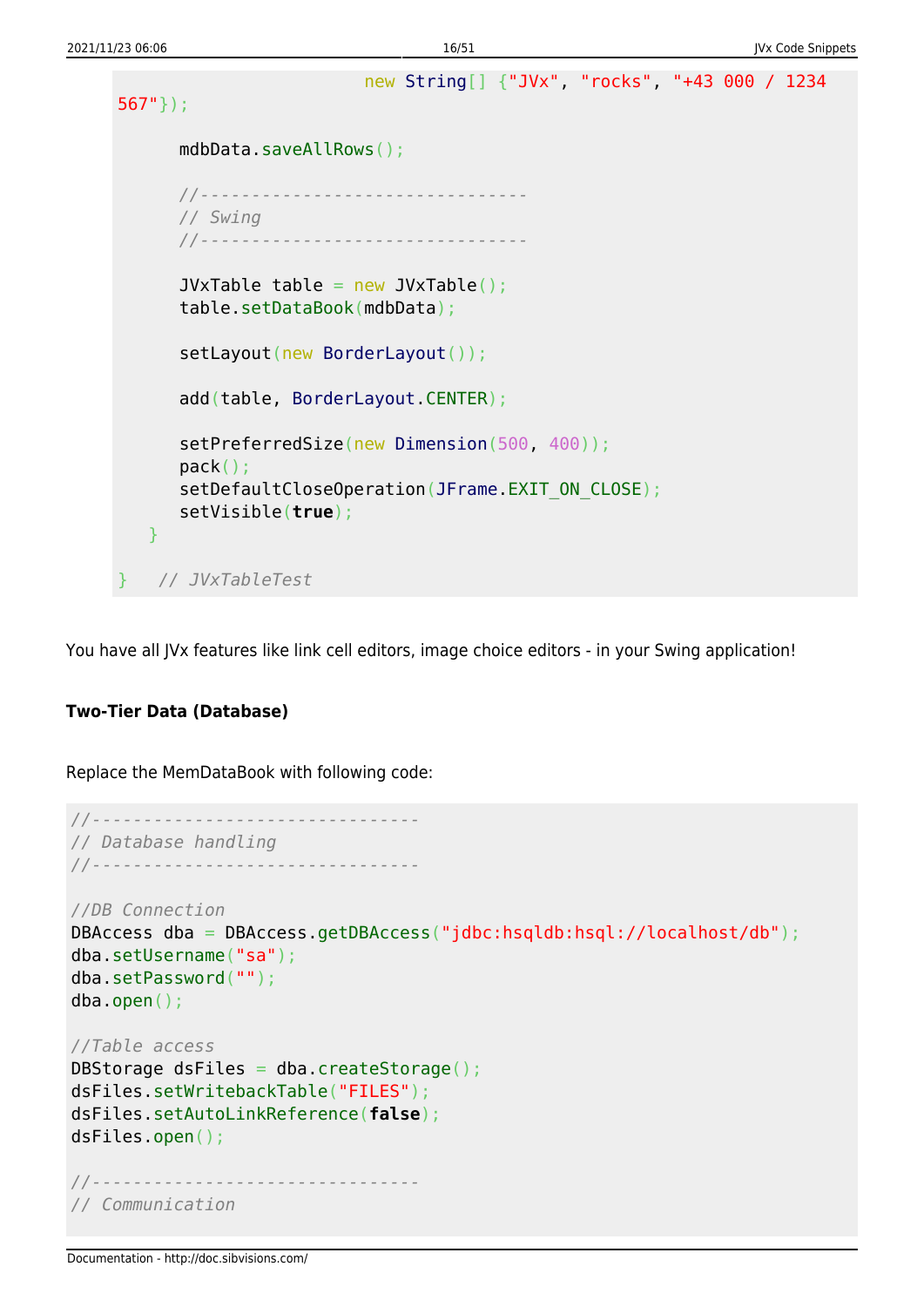```
//--------------------------------
```

```
//Connection handling
DirectObjectConnection con = new DirectObjectConnection();
con.put("files", dsFiles);
MasterConnection macon = new MasterConnection(con);
macon.open();
//Connect to the "remote" table
RemoteDataSource rds = new RemoteDataSource(macon);
rds.open();
RemoteDataBook rdbData = new RemoteDataBook();
rdbData.setDataSource(rds);
```
rdbData.setName("files"); rdbData.open();

#### **Three-Tier Data (Database)**

Remote DBAccess, DBStorage and DirectObjectConnection and replace the MasterConnection with following code:

```
HttpConnection con = new
HttpConnection("http://server/app/services/Server");
MasterConnection macon = new MasterConnection(con);
macon.setApplicationName("showcase");
macon.setUserName("admin");
macon.setPassword("admin");
macon.open();
```
### <span id="page-17-0"></span>**Example for Automatic Link Cell Editors**

The client code:

#### [ContactsAutoFrame.java](http://doc.sibvisions.com/_export/code/jvx/code_snippets?codeblock=24)

```
/*
 * Copyright 2009 SIB Visions GmbH
 *
 * Licensed under the Apache License, Version 2.0 (the "License"); you
may not
 * use this file except in compliance with the License. You may obtain
a copy of
 * the License at
  *
  * http://www.apache.org/licenses/LICENSE-2.0
```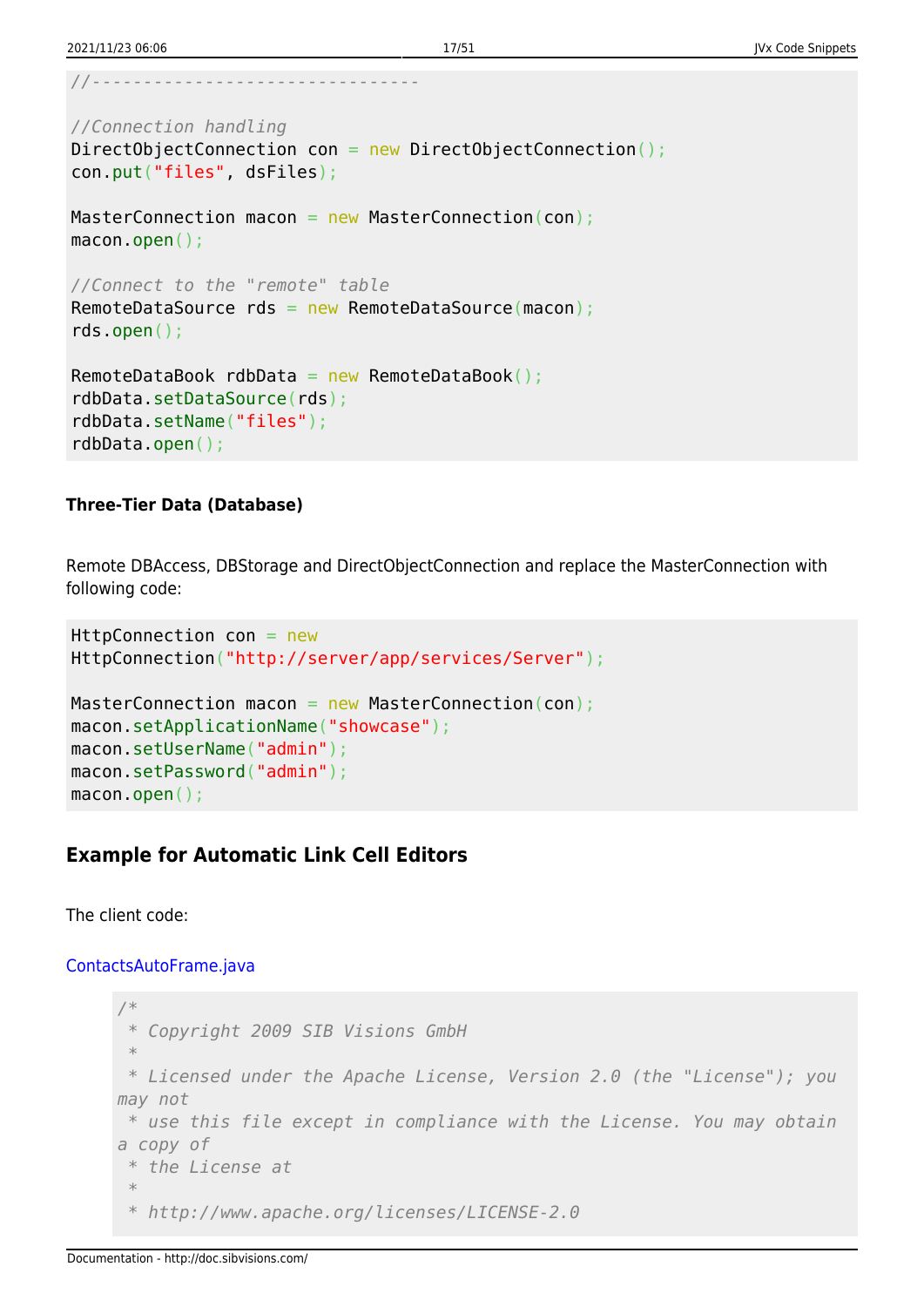*\**

| * WARRANTIES OR CONDITIONS OF ANY KIND, either express or implied. See<br>the<br>* License for the specific language governing permissions and<br>limitations under<br>* the License.<br>$\ast$<br>$\ast$<br>* History<br>$\ast$<br>* 27.11.2009 - [HM] - creation<br>* 22.02.2010 - [JR] - changed column names for auto storages<br>$*/$<br>package com.sibvisions.apps.showcase.frames;<br>import java.io.ByteArrayOutputStream;<br>import java.io.IOException;<br>import javax.rad.genui.UIDimension;<br>import javax.rad.genui.UIInsets;<br>import javax.rad.genui.celleditor.UIDateCellEditor;<br>import javax.rad.genui.celleditor.UIImageViewer;<br>import javax.rad.genui.celleditor.UINumberCellEditor;<br>import javax.rad.genui.component.UIButton;<br>import javax.rad.genui.component.UILabel;<br>import javax.rad.genui.container.UIGroupPanel;<br>import javax.rad.genui.container.UIPanel;<br>import javax.rad.genui.container.UISplitPanel;<br>import javax.rad.genui.control.UIEditor;<br>import javax.rad.genui.layout.UIBorderLayout;<br>import javax.rad.genui.layout.UIFormLayout;<br>import javax.rad.io.IFileHandle;<br>import javax.rad.model.ColumnDefinition;<br>import javax.rad.model.ColumnView;<br>import javax.rad.model.ModelException;<br>import javax.rad.model.RowDefinition;<br>import javax.rad.model.condition.ICondition;<br>import javax.rad.model.condition.LikeIgnoreCase;<br>import javax.rad.model.datatype.StringDataType;<br>import javax.rad.model.reference.ReferenceDefinition;<br>import com.sibvisions.apps.showcase.Showcase;<br>import com.sibvisions.apps.showcase.components.NavigationTable;<br>import com.sibvisions.apps.showcase.components.SourceAccessFrame;<br>import com.sibvisions.rad.model.mem.DataRow;<br>import com.sibvisions.rad.model.remote.RemoteDataBook;<br>import com.sibvisions.rad.model.remote.RemoteDataSource;<br>import com.sibvisions.util.type.FileUtil; | * Unless required by applicable law or agreed to in writing, software<br>* distributed under the License is distributed on an "AS IS" BASIS,<br><b>WITHOUT</b> |
|------------------------------------------------------------------------------------------------------------------------------------------------------------------------------------------------------------------------------------------------------------------------------------------------------------------------------------------------------------------------------------------------------------------------------------------------------------------------------------------------------------------------------------------------------------------------------------------------------------------------------------------------------------------------------------------------------------------------------------------------------------------------------------------------------------------------------------------------------------------------------------------------------------------------------------------------------------------------------------------------------------------------------------------------------------------------------------------------------------------------------------------------------------------------------------------------------------------------------------------------------------------------------------------------------------------------------------------------------------------------------------------------------------------------------------------------------------------------------------------------------------------------------------------------------------------------------------------------------------------------------------------------------------------------------------------------------------------------------------------------------------------------------------------------------------------------------------------------------------------------------------------------------------------------------------------------|----------------------------------------------------------------------------------------------------------------------------------------------------------------|
|                                                                                                                                                                                                                                                                                                                                                                                                                                                                                                                                                                                                                                                                                                                                                                                                                                                                                                                                                                                                                                                                                                                                                                                                                                                                                                                                                                                                                                                                                                                                                                                                                                                                                                                                                                                                                                                                                                                                                |                                                                                                                                                                |
|                                                                                                                                                                                                                                                                                                                                                                                                                                                                                                                                                                                                                                                                                                                                                                                                                                                                                                                                                                                                                                                                                                                                                                                                                                                                                                                                                                                                                                                                                                                                                                                                                                                                                                                                                                                                                                                                                                                                                |                                                                                                                                                                |
|                                                                                                                                                                                                                                                                                                                                                                                                                                                                                                                                                                                                                                                                                                                                                                                                                                                                                                                                                                                                                                                                                                                                                                                                                                                                                                                                                                                                                                                                                                                                                                                                                                                                                                                                                                                                                                                                                                                                                |                                                                                                                                                                |
|                                                                                                                                                                                                                                                                                                                                                                                                                                                                                                                                                                                                                                                                                                                                                                                                                                                                                                                                                                                                                                                                                                                                                                                                                                                                                                                                                                                                                                                                                                                                                                                                                                                                                                                                                                                                                                                                                                                                                |                                                                                                                                                                |
|                                                                                                                                                                                                                                                                                                                                                                                                                                                                                                                                                                                                                                                                                                                                                                                                                                                                                                                                                                                                                                                                                                                                                                                                                                                                                                                                                                                                                                                                                                                                                                                                                                                                                                                                                                                                                                                                                                                                                |                                                                                                                                                                |
|                                                                                                                                                                                                                                                                                                                                                                                                                                                                                                                                                                                                                                                                                                                                                                                                                                                                                                                                                                                                                                                                                                                                                                                                                                                                                                                                                                                                                                                                                                                                                                                                                                                                                                                                                                                                                                                                                                                                                |                                                                                                                                                                |
|                                                                                                                                                                                                                                                                                                                                                                                                                                                                                                                                                                                                                                                                                                                                                                                                                                                                                                                                                                                                                                                                                                                                                                                                                                                                                                                                                                                                                                                                                                                                                                                                                                                                                                                                                                                                                                                                                                                                                |                                                                                                                                                                |
|                                                                                                                                                                                                                                                                                                                                                                                                                                                                                                                                                                                                                                                                                                                                                                                                                                                                                                                                                                                                                                                                                                                                                                                                                                                                                                                                                                                                                                                                                                                                                                                                                                                                                                                                                                                                                                                                                                                                                |                                                                                                                                                                |
|                                                                                                                                                                                                                                                                                                                                                                                                                                                                                                                                                                                                                                                                                                                                                                                                                                                                                                                                                                                                                                                                                                                                                                                                                                                                                                                                                                                                                                                                                                                                                                                                                                                                                                                                                                                                                                                                                                                                                |                                                                                                                                                                |
|                                                                                                                                                                                                                                                                                                                                                                                                                                                                                                                                                                                                                                                                                                                                                                                                                                                                                                                                                                                                                                                                                                                                                                                                                                                                                                                                                                                                                                                                                                                                                                                                                                                                                                                                                                                                                                                                                                                                                |                                                                                                                                                                |
|                                                                                                                                                                                                                                                                                                                                                                                                                                                                                                                                                                                                                                                                                                                                                                                                                                                                                                                                                                                                                                                                                                                                                                                                                                                                                                                                                                                                                                                                                                                                                                                                                                                                                                                                                                                                                                                                                                                                                |                                                                                                                                                                |
|                                                                                                                                                                                                                                                                                                                                                                                                                                                                                                                                                                                                                                                                                                                                                                                                                                                                                                                                                                                                                                                                                                                                                                                                                                                                                                                                                                                                                                                                                                                                                                                                                                                                                                                                                                                                                                                                                                                                                |                                                                                                                                                                |
|                                                                                                                                                                                                                                                                                                                                                                                                                                                                                                                                                                                                                                                                                                                                                                                                                                                                                                                                                                                                                                                                                                                                                                                                                                                                                                                                                                                                                                                                                                                                                                                                                                                                                                                                                                                                                                                                                                                                                |                                                                                                                                                                |
|                                                                                                                                                                                                                                                                                                                                                                                                                                                                                                                                                                                                                                                                                                                                                                                                                                                                                                                                                                                                                                                                                                                                                                                                                                                                                                                                                                                                                                                                                                                                                                                                                                                                                                                                                                                                                                                                                                                                                |                                                                                                                                                                |
|                                                                                                                                                                                                                                                                                                                                                                                                                                                                                                                                                                                                                                                                                                                                                                                                                                                                                                                                                                                                                                                                                                                                                                                                                                                                                                                                                                                                                                                                                                                                                                                                                                                                                                                                                                                                                                                                                                                                                |                                                                                                                                                                |
|                                                                                                                                                                                                                                                                                                                                                                                                                                                                                                                                                                                                                                                                                                                                                                                                                                                                                                                                                                                                                                                                                                                                                                                                                                                                                                                                                                                                                                                                                                                                                                                                                                                                                                                                                                                                                                                                                                                                                |                                                                                                                                                                |
|                                                                                                                                                                                                                                                                                                                                                                                                                                                                                                                                                                                                                                                                                                                                                                                                                                                                                                                                                                                                                                                                                                                                                                                                                                                                                                                                                                                                                                                                                                                                                                                                                                                                                                                                                                                                                                                                                                                                                |                                                                                                                                                                |
|                                                                                                                                                                                                                                                                                                                                                                                                                                                                                                                                                                                                                                                                                                                                                                                                                                                                                                                                                                                                                                                                                                                                                                                                                                                                                                                                                                                                                                                                                                                                                                                                                                                                                                                                                                                                                                                                                                                                                |                                                                                                                                                                |
|                                                                                                                                                                                                                                                                                                                                                                                                                                                                                                                                                                                                                                                                                                                                                                                                                                                                                                                                                                                                                                                                                                                                                                                                                                                                                                                                                                                                                                                                                                                                                                                                                                                                                                                                                                                                                                                                                                                                                |                                                                                                                                                                |
|                                                                                                                                                                                                                                                                                                                                                                                                                                                                                                                                                                                                                                                                                                                                                                                                                                                                                                                                                                                                                                                                                                                                                                                                                                                                                                                                                                                                                                                                                                                                                                                                                                                                                                                                                                                                                                                                                                                                                |                                                                                                                                                                |
|                                                                                                                                                                                                                                                                                                                                                                                                                                                                                                                                                                                                                                                                                                                                                                                                                                                                                                                                                                                                                                                                                                                                                                                                                                                                                                                                                                                                                                                                                                                                                                                                                                                                                                                                                                                                                                                                                                                                                |                                                                                                                                                                |
|                                                                                                                                                                                                                                                                                                                                                                                                                                                                                                                                                                                                                                                                                                                                                                                                                                                                                                                                                                                                                                                                                                                                                                                                                                                                                                                                                                                                                                                                                                                                                                                                                                                                                                                                                                                                                                                                                                                                                |                                                                                                                                                                |
|                                                                                                                                                                                                                                                                                                                                                                                                                                                                                                                                                                                                                                                                                                                                                                                                                                                                                                                                                                                                                                                                                                                                                                                                                                                                                                                                                                                                                                                                                                                                                                                                                                                                                                                                                                                                                                                                                                                                                |                                                                                                                                                                |
|                                                                                                                                                                                                                                                                                                                                                                                                                                                                                                                                                                                                                                                                                                                                                                                                                                                                                                                                                                                                                                                                                                                                                                                                                                                                                                                                                                                                                                                                                                                                                                                                                                                                                                                                                                                                                                                                                                                                                |                                                                                                                                                                |
|                                                                                                                                                                                                                                                                                                                                                                                                                                                                                                                                                                                                                                                                                                                                                                                                                                                                                                                                                                                                                                                                                                                                                                                                                                                                                                                                                                                                                                                                                                                                                                                                                                                                                                                                                                                                                                                                                                                                                |                                                                                                                                                                |
|                                                                                                                                                                                                                                                                                                                                                                                                                                                                                                                                                                                                                                                                                                                                                                                                                                                                                                                                                                                                                                                                                                                                                                                                                                                                                                                                                                                                                                                                                                                                                                                                                                                                                                                                                                                                                                                                                                                                                |                                                                                                                                                                |
|                                                                                                                                                                                                                                                                                                                                                                                                                                                                                                                                                                                                                                                                                                                                                                                                                                                                                                                                                                                                                                                                                                                                                                                                                                                                                                                                                                                                                                                                                                                                                                                                                                                                                                                                                                                                                                                                                                                                                |                                                                                                                                                                |
|                                                                                                                                                                                                                                                                                                                                                                                                                                                                                                                                                                                                                                                                                                                                                                                                                                                                                                                                                                                                                                                                                                                                                                                                                                                                                                                                                                                                                                                                                                                                                                                                                                                                                                                                                                                                                                                                                                                                                |                                                                                                                                                                |
|                                                                                                                                                                                                                                                                                                                                                                                                                                                                                                                                                                                                                                                                                                                                                                                                                                                                                                                                                                                                                                                                                                                                                                                                                                                                                                                                                                                                                                                                                                                                                                                                                                                                                                                                                                                                                                                                                                                                                |                                                                                                                                                                |
|                                                                                                                                                                                                                                                                                                                                                                                                                                                                                                                                                                                                                                                                                                                                                                                                                                                                                                                                                                                                                                                                                                                                                                                                                                                                                                                                                                                                                                                                                                                                                                                                                                                                                                                                                                                                                                                                                                                                                |                                                                                                                                                                |
|                                                                                                                                                                                                                                                                                                                                                                                                                                                                                                                                                                                                                                                                                                                                                                                                                                                                                                                                                                                                                                                                                                                                                                                                                                                                                                                                                                                                                                                                                                                                                                                                                                                                                                                                                                                                                                                                                                                                                |                                                                                                                                                                |
|                                                                                                                                                                                                                                                                                                                                                                                                                                                                                                                                                                                                                                                                                                                                                                                                                                                                                                                                                                                                                                                                                                                                                                                                                                                                                                                                                                                                                                                                                                                                                                                                                                                                                                                                                                                                                                                                                                                                                |                                                                                                                                                                |
|                                                                                                                                                                                                                                                                                                                                                                                                                                                                                                                                                                                                                                                                                                                                                                                                                                                                                                                                                                                                                                                                                                                                                                                                                                                                                                                                                                                                                                                                                                                                                                                                                                                                                                                                                                                                                                                                                                                                                |                                                                                                                                                                |
|                                                                                                                                                                                                                                                                                                                                                                                                                                                                                                                                                                                                                                                                                                                                                                                                                                                                                                                                                                                                                                                                                                                                                                                                                                                                                                                                                                                                                                                                                                                                                                                                                                                                                                                                                                                                                                                                                                                                                |                                                                                                                                                                |
|                                                                                                                                                                                                                                                                                                                                                                                                                                                                                                                                                                                                                                                                                                                                                                                                                                                                                                                                                                                                                                                                                                                                                                                                                                                                                                                                                                                                                                                                                                                                                                                                                                                                                                                                                                                                                                                                                                                                                |                                                                                                                                                                |
|                                                                                                                                                                                                                                                                                                                                                                                                                                                                                                                                                                                                                                                                                                                                                                                                                                                                                                                                                                                                                                                                                                                                                                                                                                                                                                                                                                                                                                                                                                                                                                                                                                                                                                                                                                                                                                                                                                                                                |                                                                                                                                                                |
|                                                                                                                                                                                                                                                                                                                                                                                                                                                                                                                                                                                                                                                                                                                                                                                                                                                                                                                                                                                                                                                                                                                                                                                                                                                                                                                                                                                                                                                                                                                                                                                                                                                                                                                                                                                                                                                                                                                                                |                                                                                                                                                                |
|                                                                                                                                                                                                                                                                                                                                                                                                                                                                                                                                                                                                                                                                                                                                                                                                                                                                                                                                                                                                                                                                                                                                                                                                                                                                                                                                                                                                                                                                                                                                                                                                                                                                                                                                                                                                                                                                                                                                                |                                                                                                                                                                |
|                                                                                                                                                                                                                                                                                                                                                                                                                                                                                                                                                                                                                                                                                                                                                                                                                                                                                                                                                                                                                                                                                                                                                                                                                                                                                                                                                                                                                                                                                                                                                                                                                                                                                                                                                                                                                                                                                                                                                |                                                                                                                                                                |
|                                                                                                                                                                                                                                                                                                                                                                                                                                                                                                                                                                                                                                                                                                                                                                                                                                                                                                                                                                                                                                                                                                                                                                                                                                                                                                                                                                                                                                                                                                                                                                                                                                                                                                                                                                                                                                                                                                                                                |                                                                                                                                                                |
|                                                                                                                                                                                                                                                                                                                                                                                                                                                                                                                                                                                                                                                                                                                                                                                                                                                                                                                                                                                                                                                                                                                                                                                                                                                                                                                                                                                                                                                                                                                                                                                                                                                                                                                                                                                                                                                                                                                                                |                                                                                                                                                                |
|                                                                                                                                                                                                                                                                                                                                                                                                                                                                                                                                                                                                                                                                                                                                                                                                                                                                                                                                                                                                                                                                                                                                                                                                                                                                                                                                                                                                                                                                                                                                                                                                                                                                                                                                                                                                                                                                                                                                                |                                                                                                                                                                |
|                                                                                                                                                                                                                                                                                                                                                                                                                                                                                                                                                                                                                                                                                                                                                                                                                                                                                                                                                                                                                                                                                                                                                                                                                                                                                                                                                                                                                                                                                                                                                                                                                                                                                                                                                                                                                                                                                                                                                |                                                                                                                                                                |
|                                                                                                                                                                                                                                                                                                                                                                                                                                                                                                                                                                                                                                                                                                                                                                                                                                                                                                                                                                                                                                                                                                                                                                                                                                                                                                                                                                                                                                                                                                                                                                                                                                                                                                                                                                                                                                                                                                                                                |                                                                                                                                                                |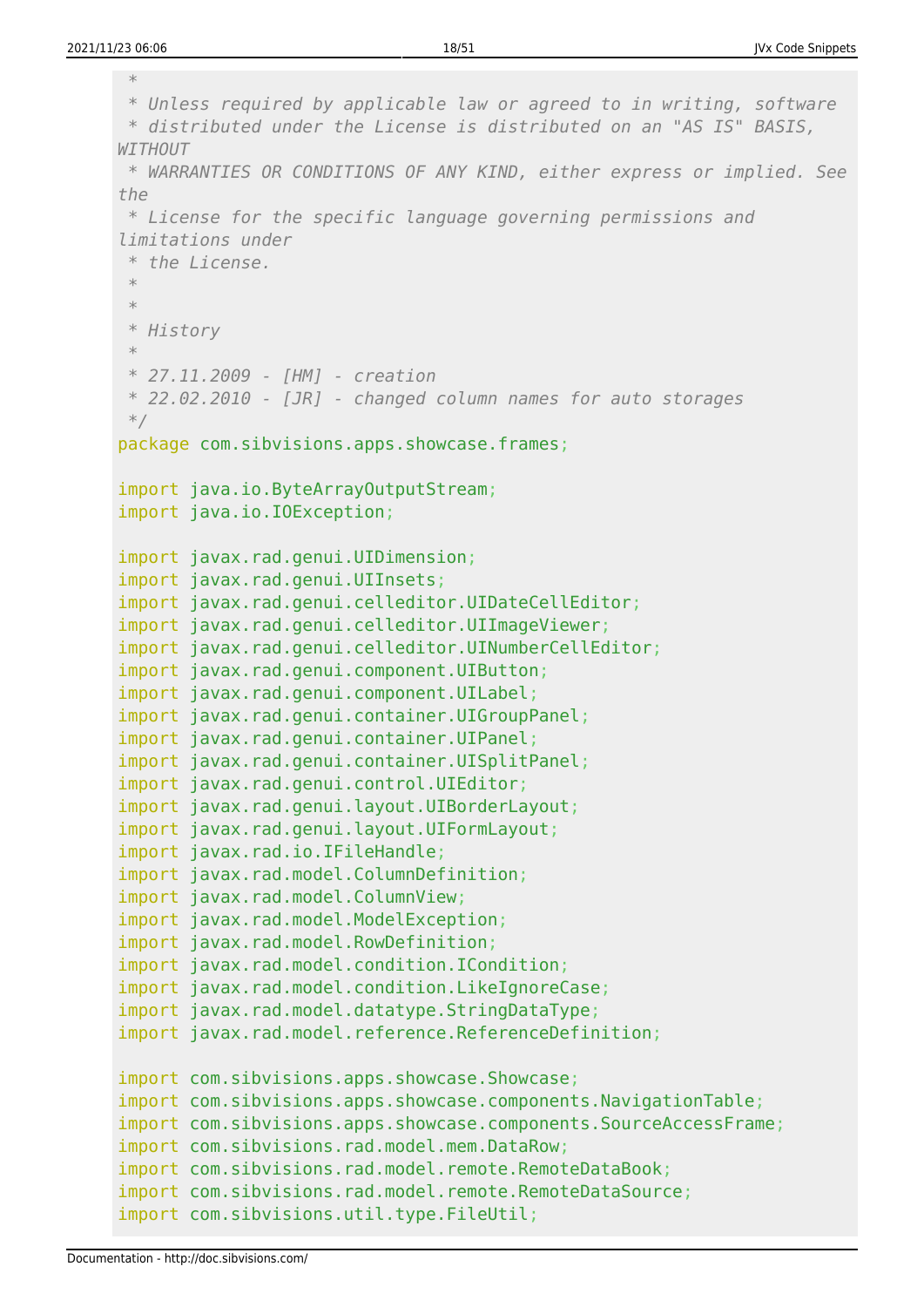```
import com.sibvisions.util.type.ImageUtil;
/**
  * The <code>ContactsAutoFrame</code> shows contacts, their detail
information
 * and all educations. The automatic link celleditors will be detected
automatically. It shows
 * how less code a developer has to write. You can compare the LoC with
the
 * {@link ContactsFrame} which handles automatic link celleditors
definition manually.
 *
 * @author Martin Handsteiner
  */
public class ContactsAutoFrame extends SourceAccessFrame
                                 implements IDataScreen
{
 //~~~~~~~~~~~~~~~~~~~~~~~~~~~~~~~~~~~~~~~~~~~~~~~~~~~~~~~~~~~~~~~~
    // Class members
    //~~~~~~~~~~~~~~~~~~~~~~~~~~~~~~~~~~~~~~~~~~~~~~~~~~~~~~~~~~~~~~~~
   /** the default image when no image was found. */
   String NO IMAGE =
"/com/sibvisions/apps/showcase/images/nobody.gif";
   /** the DataSource for fetching table data. */private RemoteDataSource dataSource = new RemoteDataSource();
    /** storage for contacts. */
   private RemoteDataBook rdbContacts = new RemoteDataBook();
    /** storage for contacts educations. */
   private RemoteDataBook rdbContEduc = new RemoteDataBook();
   /** search row. */ private DataRow drSearch = null;
   /** the frames layout. */private UIBorderLayout blThis = new UIBorderLayout();
   /** the split between contacts and details. */private UISplitPanel splitMain = new UISplitPanel();
   /** the navigator for contacts. */ private NavigationTable navContacts;
   /** the navigagor for showing educations. */ private NavigationTable navContEdu;
   /** the layout for details. */private UIFormLayout flDetails = new UIFormLayout();
   /** the details. */private UIPanel panDetails = new UIPanel();
   1^{**} the details. */
```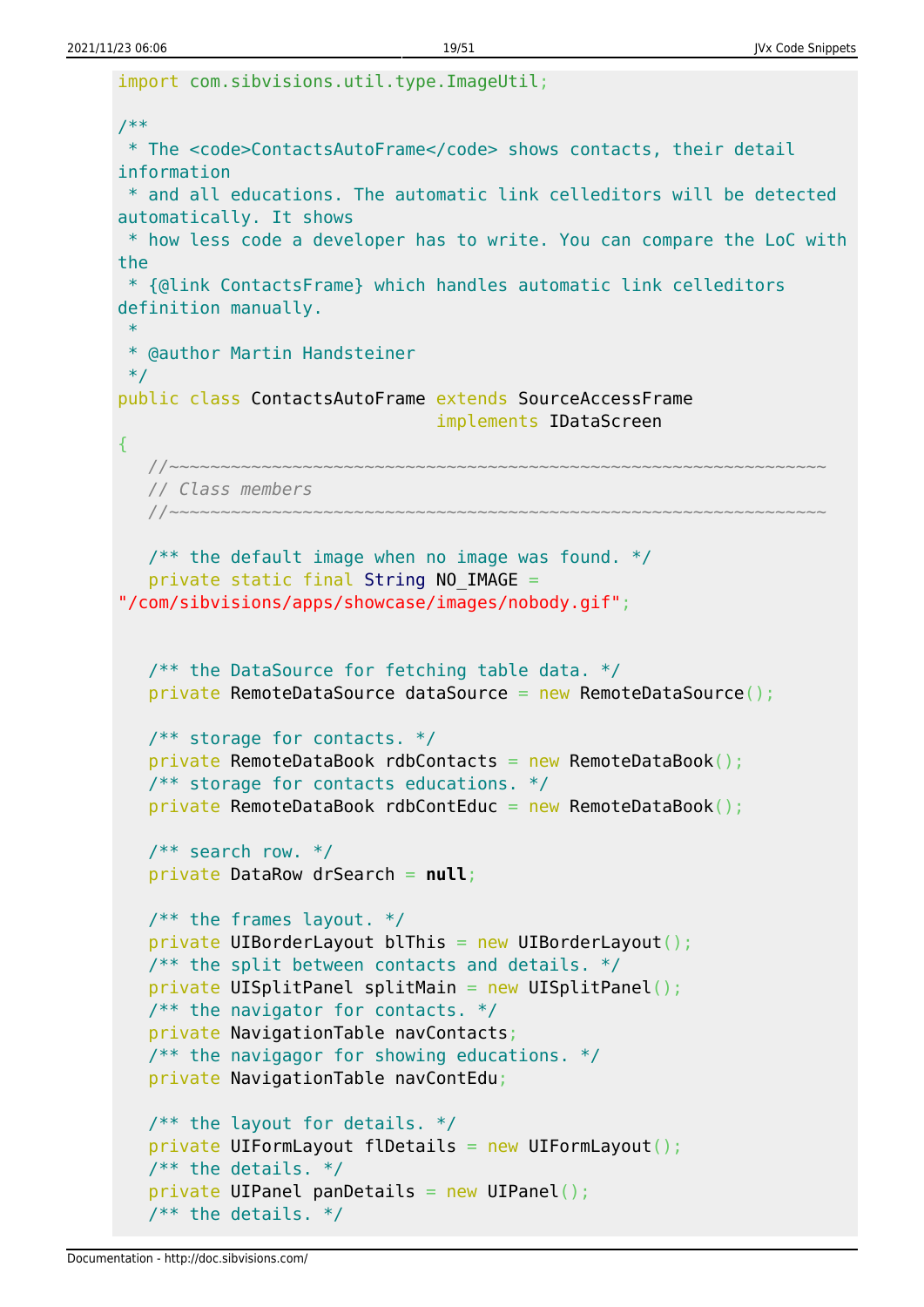```
private UIGroupPanel gpanDedails = new UIGroupPanel();
1** the details. *private UIGroupPanel gpanEducations = new UIGroupPanel();
 /** contacts layout. */
 private UIBorderLayout blContacts = new UIBorderLayout();
 /** contacts panel. */
private UIPanel panContacts = new UIPanel();
 /** search panel. */
private UIPanel panSearch = new UIPanel();
/** Label. */private UILabel lblSalutation = new UILabel();
1** Label. */private UILabel lblAcademicTitle = new UILabel();
7** Label. */
private UILabel lblFirstName = new UILabel();
/** Label. */private UILabel lblLastName = new UILabel();
/** Label. */private UILabel lblStreet = new UILabel();
7** Label. */private UILabel lblNr = new UILabel();
/** Label. */private UILabel lblZip = new UILabel();
7** Label. */private UILabel lblTown = new UILabel();
\frac{7}{7} Label. */
private UILabel lblCountry = new UILabel();
/** Label. */private UILabel lblBirthday = new UILabel();
\frac{7}{7} Label. */
private UILabel lblSocialSecurityNr = new UILabel();
7** Label. */private UILabel lblHealthInsurance = new UILabel();
/** Label. */private UILabel lblFilename = new UILabel();
 /** labelSuchen. */
private UILabel lblSearch = new UILabel();
 /** Editor. */
private UIEditor edtSalutation = new UIEditor();
 /** Editor. */
private UIEditor edtAcademicTitle = new UIEditor();
 /** Editor. */
private UIEditor edtFirstName = new UIEditor();
 /** Editor. */
private UIEditor edtLastName = new UIEditor();
 /** Editor. */
private UIEditor edtStreet = new UIEditor();
 /** Editor. */
```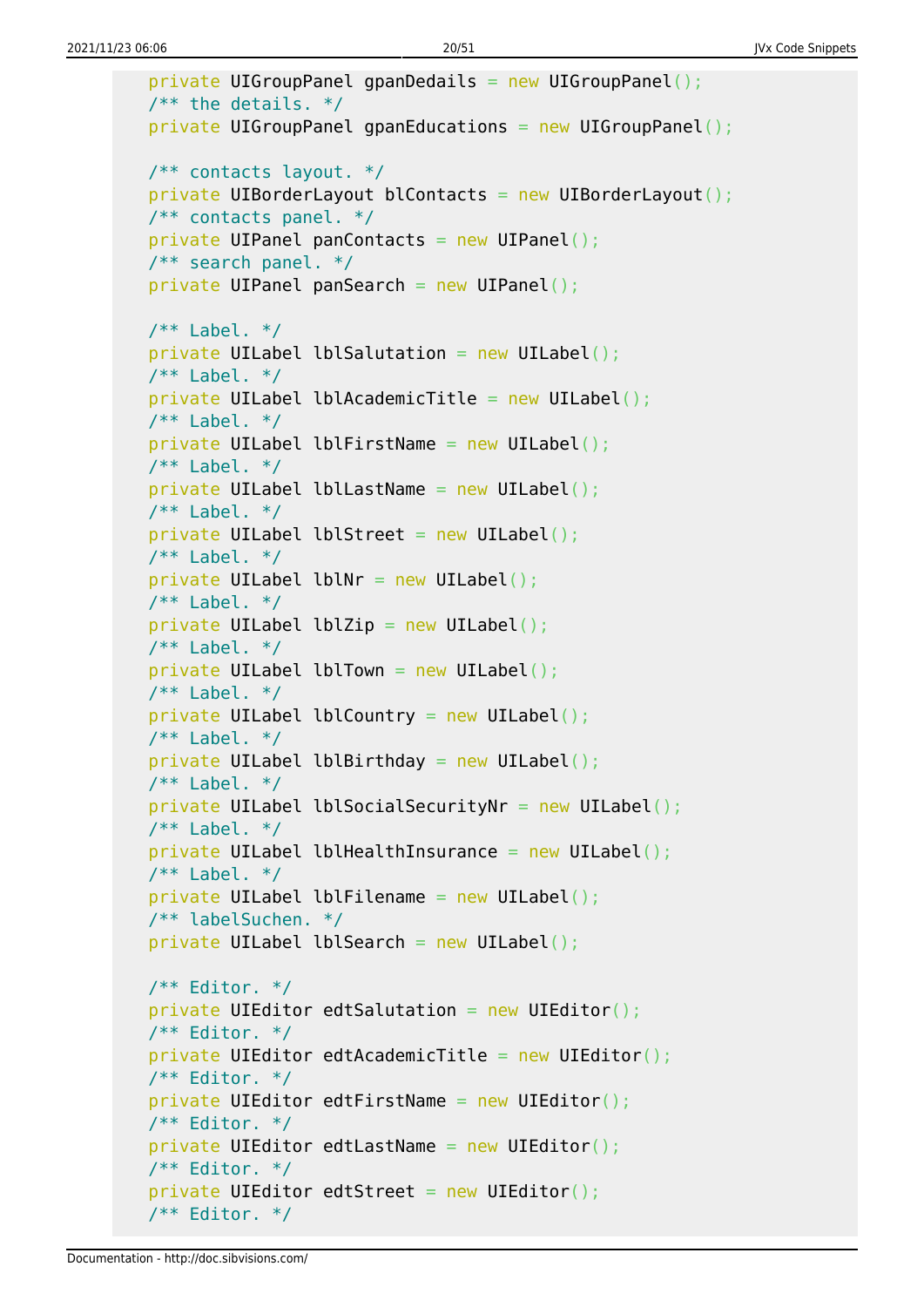```
private UIEditor editNr = new UIEditor();
    /** Editor. */
   private UIEditor edtZip = new UIEditor();
    /** Editor. */
   private UIEditor edtTown = new UIEditor();
    /** Editor. */
   private UIEditor edtCountry = new UIEditor();
    /** Editor. */
   private UIEditor edtBirthday = new UIEditor();
    /** Editor. */
   private UIEditor edtSocialSecurityNr = new UIEditor();
    /** Editor. */
   private UIEditor edtHealthInsurance = new UIEditor();
    /** Editor. */
   private UIEditor edtFilename = new UIEditor();
    /** editSuchen. */
   private UIEditor edtSearch = new UIEditor();
    /** contact image. */
   private UIEditor icoImage = new UIEditor();
    /** load image button. */
   private UIButton butLoadImage = new UIButton();
    //~~~~~~~~~~~~~~~~~~~~~~~~~~~~~~~~~~~~~~~~~~~~~~~~~~~~~~~~~~~~~~~~
    // Initialization
    //~~~~~~~~~~~~~~~~~~~~~~~~~~~~~~~~~~~~~~~~~~~~~~~~~~~~~~~~~~~~~~~~
    /**
     * Constructs a new instance of <code>ContactsFrame</code>.
 *
     * @param pApplication the application.
     * @throws Throwable if the initialization throws an error
     */
    public ContactsAutoFrame(Showcase pApplication) throws Throwable
\overline{\phantom{a}} super(pApplication,
"com.sibvisions.apps.showcase.frames.ContactsAuto");
       initializeModel();
       initializeUI();
    }
    /**
     * Initializes the model.
 *
     * @throws Throwable if the initialization throws an error
     */
    private void initializeModel() throws Throwable
\overline{\phantom{a}}dataSource.setConnection(getConnection());
       dataSource.open();
```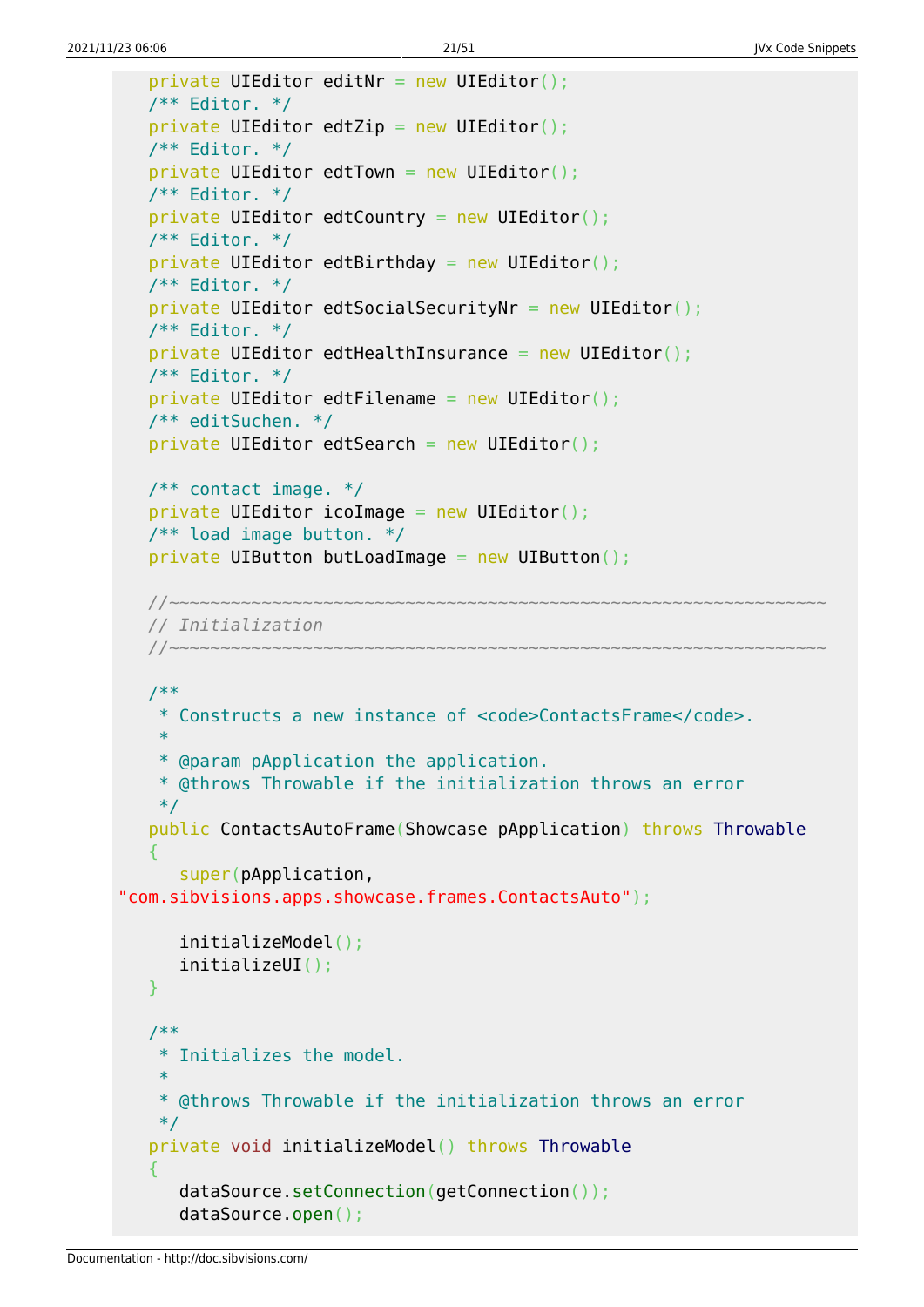```
 rdbContacts.setDataSource(dataSource);
       rdbContacts.setName("contacts");
       rdbContacts.open();
       //set same labels as in details panel
rdbContacts.getRowDefinition().getColumnDefinition("ACTI_ACADEMIC_TITLE
").setLabel("Academic title");
rdbContacts.getRowDefinition().getColumnDefinition("FIRSTNAME").setLabe
l("First name");
rdbContacts.getRowDefinition().getColumnDefinition("LASTNAME").setLabel
("Last name");
rdbContacts.getRowDefinition().getColumnDefinition("ZIP").setLabel("ZIP
");
rdbContacts.getRowDefinition().getColumnDefinition("BIRTHDAY").setLabel
("DoB");
rdbContacts.getRowDefinition().getColumnDefinition("SOCIALSECNR").setLa
bel("Social security nr");
rdbContacts.getRowDefinition().getColumnDefinition("HEIN_HEALTH_INSURAN
CE").setLabel("Health insurance");
       rdbContEduc.setDataSource(dataSource);
       rdbContEduc.setName("contEduc");
       rdbContEduc.setMasterReference(new ReferenceDefinition(new
String[] {"CONT ID"}, rdbContacts, new String[] {"ID"}));
       rdbContEduc.open();
       rdbContEduc.getRowDefinition().setColumnView(null, new
ColumnView("EDUC_EDUCATION"));
       UIImageViewer imageViewer = new UIImageViewer();
       imageViewer.setDefaultImageName(NO_IMAGE);
rdbContacts.getRowDefinition().getColumnDefinition("FILENAME").setReadO
nly(true);
rdbContacts.getRowDefinition().getColumnDefinition("IMAGE").getDataType
().setCellEditor(imageViewer);
rdbContacts.getRowDefinition().getColumnDefinition("SOCIALSECNR").getDa
taType().setCellEditor(new UINumberCellEditor("0000"));
rdbContacts.getRowDefinition().getColumnDefinition("BIRTHDAY").getDataT
ype().setCellEditor(new UIDateCellEditor("dd.MM.yyyy"));
      RowDefinition definition = new RowDefinition();
       definition.addColumnDefinition(new ColumnDefinition("SEARCH", new
StringDataType()));
      drSearch = new DataRow(definition);
       drSearch.eventValuesChanged().addListener(this, "doFilter");
    }
```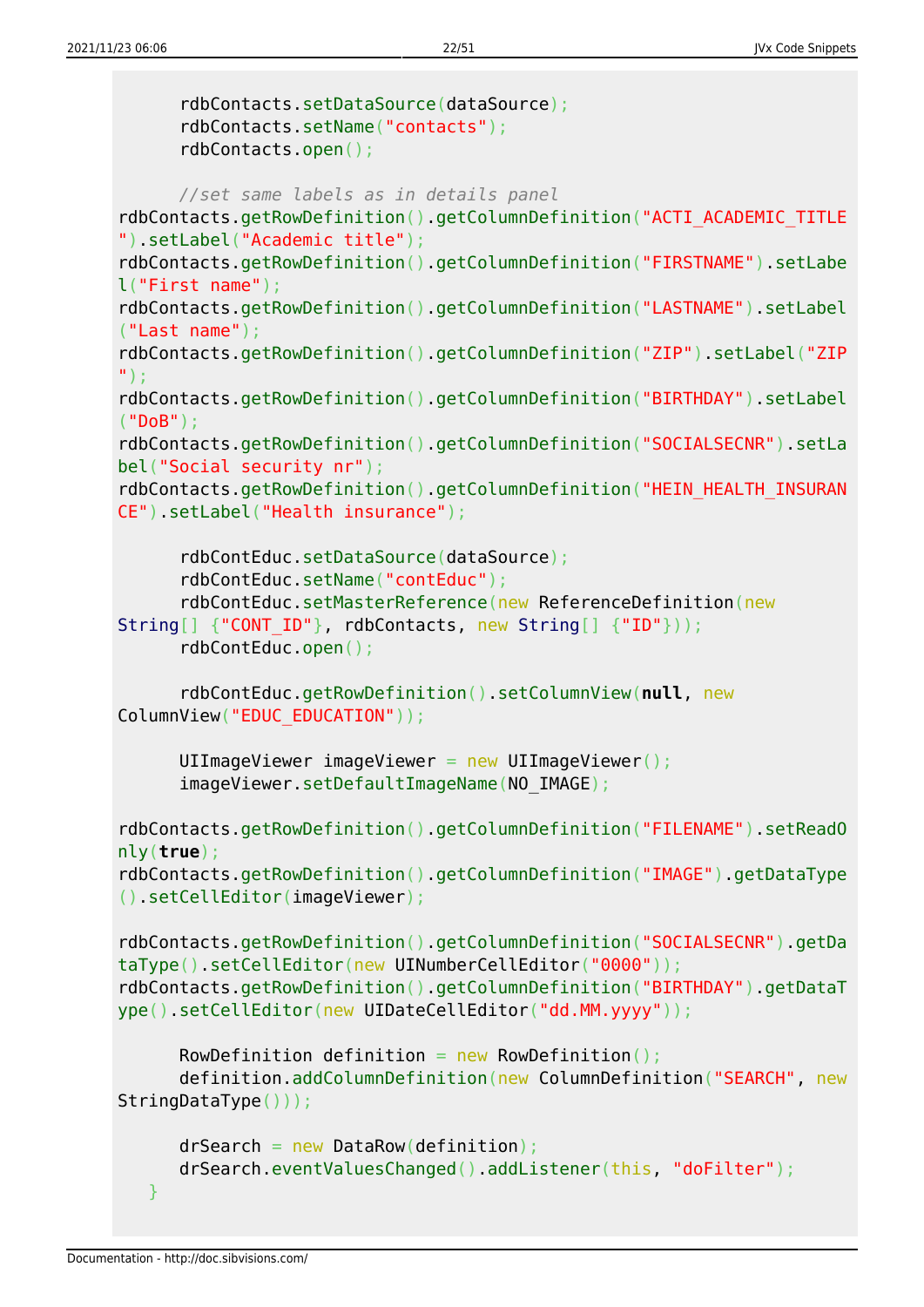```
 /**
     * Initializes the UI.
     *
     * @throws Throwable if the initialization throws an error
     */
    private void initializeUI() throws Throwable
    {
       lblSearch.setText("Search");
       edtSearch.setDataRow(drSearch);
       edtSearch.setColumnName("SEARCH");
      UIFormLayout layoutSearch = new UIFormLayout();
       panSearch.setLayout(layoutSearch);
       panSearch.add(lblSearch, layoutSearch.getConstraints(0, 0));
      panSearch.add(edtSearch, layoutSearch.getConstraints(1, 0 - 1,
0));
      navContents = new \ NavigationTable(getApplication() \cdot getLauncher(),
getConnection(), rdbContacts);
       navContacts.getTable().setAutoResize(false);
       panContacts.setLayout(blContacts);
       panContacts.add(panSearch, UIBorderLayout.NORTH);
       panContacts.add(navContacts, UIBorderLayout.CENTER);
       navContEdu = new NavigationTable(getApplication().getLauncher(),
getConnection(), rdbContEduc);
       navContEdu.getTable().setPreferredSize(new UIDimension(150,
150));
       navContEdu.eventNewDetail().addListener(this, "doNewEducations");
      icoImage.setPreferredSize(new UIDimension(75, 75));
      icoImage.setDataRow(rdbContacts);
       icoImage.setColumnName("IMAGE");
       lblSalutation.setText("Salutation");
       lblAcademicTitle.setText("Academic title");
       lblFirstName.setText("First name");
       lblLastName.setText("Last name");
       lblStreet.setText("Street");
       lblNr.setText("Nr");
       lblZip.setText("ZIP");
       lblTown.setText("Town");
       lblCountry.setText("Country");
       lblBirthday.setText("DoB");
       lblSocialSecurityNr.setText("Social security nr");
       lblHealthInsurance.setText("Health insurance");
       lblFilename.setText("Filename");
       edtSalutation.setDataRow(rdbContacts);
```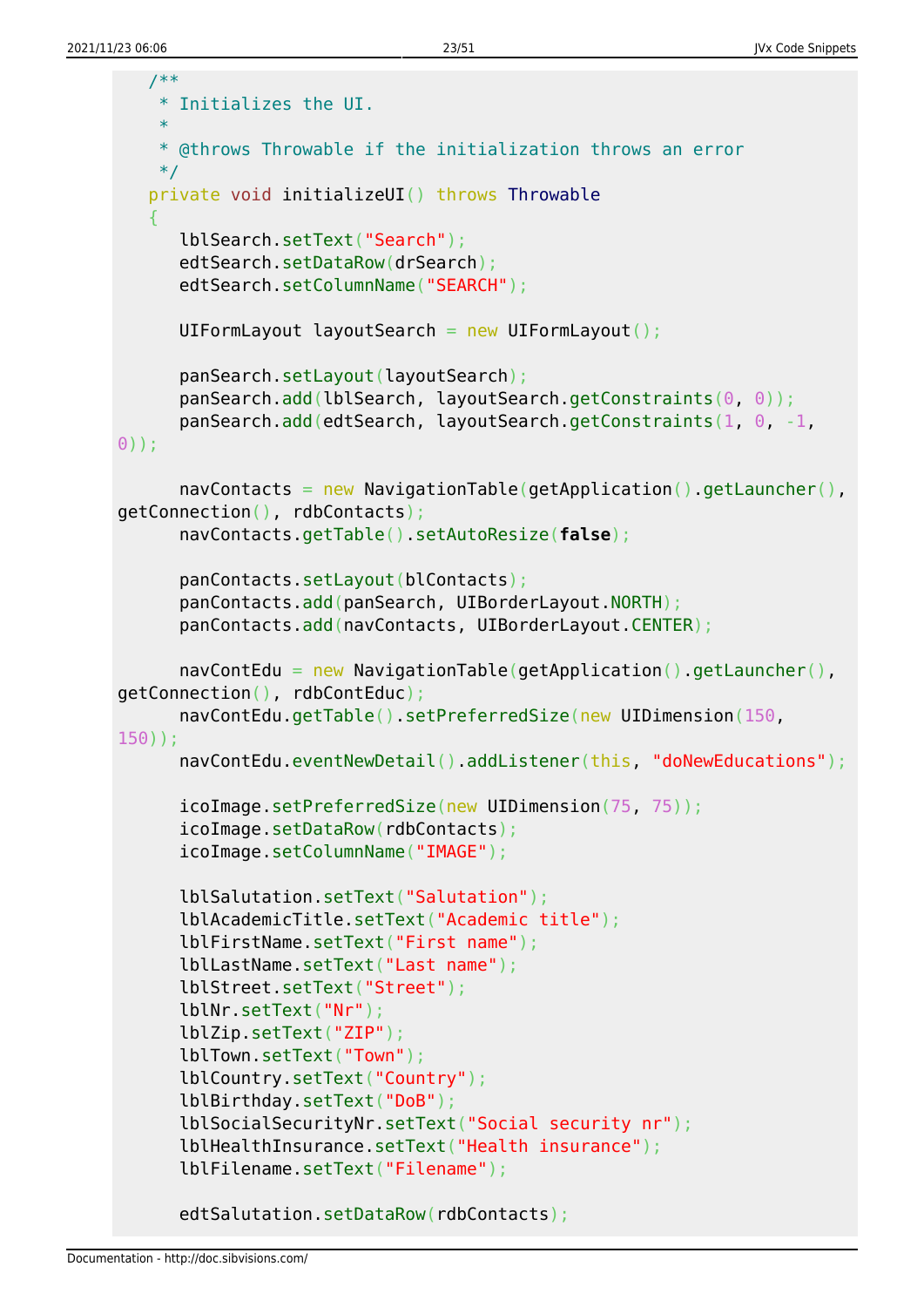```
edtSalutation.setColumnName("SALU_SALUTATION");
      edtSalutation.setPreferredSize(new UIDimension(75, 21));
      edtAcademicTitle.setDataRow(rdbContacts);
      edtAcademicTitle.setColumnName("ACTI_ACADEMIC_TITLE");
      edtAcademicTitle.setPreferredSize(new UIDimension(75, 21));
      edtFirstName.setDataRow(rdbContacts);
       edtFirstName.setColumnName("FIRSTNAME");
      edtLastName.setDataRow(rdbContacts);
      edtLastName.setColumnName("LASTNAME");
       edtStreet.setDataRow(rdbContacts);
       edtStreet.setColumnName("STREET");
      editNr.setDataRow(rdbContacts);
       editNr.setColumnName("NR");
      edtZip.setDataRow(rdbContacts);
       edtZip.setColumnName("ZIP");
      edtTown.setDataRow(rdbContacts):
      edtTown.setColumnName("TOWN");
      edtCountry.setDataRow(rdbContacts);
      edtCountry.setColumnName("CTRY_COUNTRY");
      edtBirthday.setDataRow(rdbContacts);
       edtBirthday.setColumnName("BIRTHDAY");
      edtSocialSecurityNr.setDataRow(rdbContacts);
       edtSocialSecurityNr.setColumnName("SOCIALSECNR");
      edtHealthInsurance.setDataRow(rdbContacts);
       edtHealthInsurance.setColumnName("HEIN_HEALTH_INSURANCE");
       edtFilename.setDataRow(rdbContacts);
       edtFilename.setColumnName("FILENAME");
       butLoadImage.setText("Upload");
       butLoadImage.eventAction().addListener(this, "doUpload");
       butLoadImage.setFocusable(false);
      flDetails.setMargins(new UIInsets(20, 20, 20, 20));
       gpanDedails.setText("Contact");
       gpanDedails.setLayout(flDetails);
       gpanDedails.add(icoImage, flDetails.getConstraints(0, 0, 1, 7));
       gpanDedails.add(butLoadImage, flDetails.getConstraints(0, 8));
       gpanDedails.add(edtFilename, flDetails.getConstraints(1, 8));
       flDetails.setHorizontalGap(15);
       gpanDedails.add(lblSalutation, flDetails.getConstraints(2, 0));
       flDetails.setHorizontalGap(5);
       gpanDedails.add(edtSalutation, flDetails.getConstraints(3, 0));
       gpanDedails.add(lblAcademicTitle, flDetails.getConstraints(2,
1));
       gpanDedails.add(edtAcademicTitle, flDetails.getConstraints(3,
1));
       gpanDedails.add(lblFirstName, flDetails.getConstraints(2, 2));
       gpanDedails.add(edtFirstName, flDetails.getConstraints(3, 2, -1,
```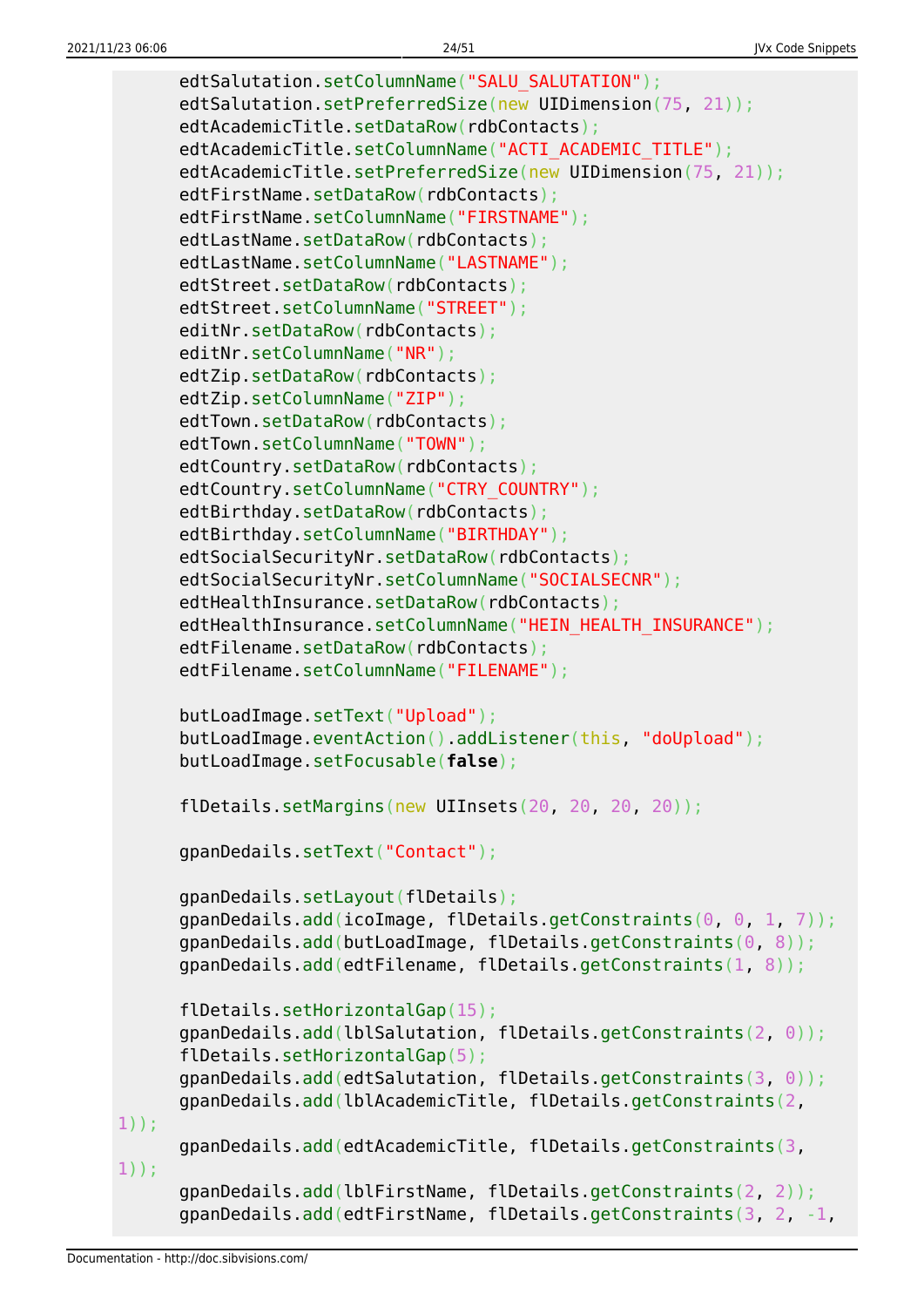```
2));
       gpanDedails.add(lblLastName, flDetails.getConstraints(2, 3));
       gpanDedails.add(edtLastName, flDetails.getConstraints(3, 3, -1,
3));
       gpanDedails.add(lblSocialSecurityNr, flDetails.getConstraints(2,
4));
       gpanDedails.add(edtSocialSecurityNr, flDetails.getConstraints(3,
4));
       gpanDedails.add(lblBirthday, flDetails.getConstraints(4, 4));
       gpanDedails.add(edtBirthday, flDetails.getConstraints(5, 4, -1,
4));
       gpanDedails.add(lblHealthInsurance, flDetails.getConstraints(2,
5));
       gpanDedails.add(edtHealthInsurance, flDetails.getConstraints(3,
5 - 1, 5);
       gpanDedails.add(lblStreet, flDetails.getConstraints(2, 6));
       gpanDedails.add(edtStreet, flDetails.getConstraints(3, 6, -3,
6));
       gpanDedails.add(lblNr, flDetails.getConstraints(-2, 6));
       gpanDedails.add(editNr, flDetails.getConstraints(-1, 6));
       gpanDedails.add(lblZip, flDetails.getConstraints(2, 7));
       gpanDedails.add(edtZip, flDetails.getConstraints(3, 7));
       gpanDedails.add(lblTown, flDetails.getConstraints(4, 7));
       gpanDedails.add(edtTown, flDetails.getConstraints(5, 7, -1, 7));
      UIFormLayout layoutSchulung = new UIFormLayout();
       gpanEducations.setText("Schooling");
       gpanEducations.setLayout(layoutSchulung);
       gpanEducations.add(navContEdu, layoutSchulung.getConstraints(0,
0, -1, -1);
      UIFormLayout layout = new UIFormLayout();
       panDetails.setLayout(layout);
       panDetails.add(gpanDedails, layout.getConstraints(0, 0, -1, 0));
      panDetails.add(gpanEducations, layout.getConstraints(0, 1, -1,-1));
       splitMain.setDividerPosition(250);
      splitMain.setDividerAlignment(UISplitPanel.DIVIDER TOP LEFT);
       splitMain.setFirstComponent(panContacts);
       splitMain.setSecondComponent(panDetails);
       setTitle("Automatic Link Editors");
       setLayout(blThis);
       add(splitMain, UIBorderLayout.CENTER);
    }
```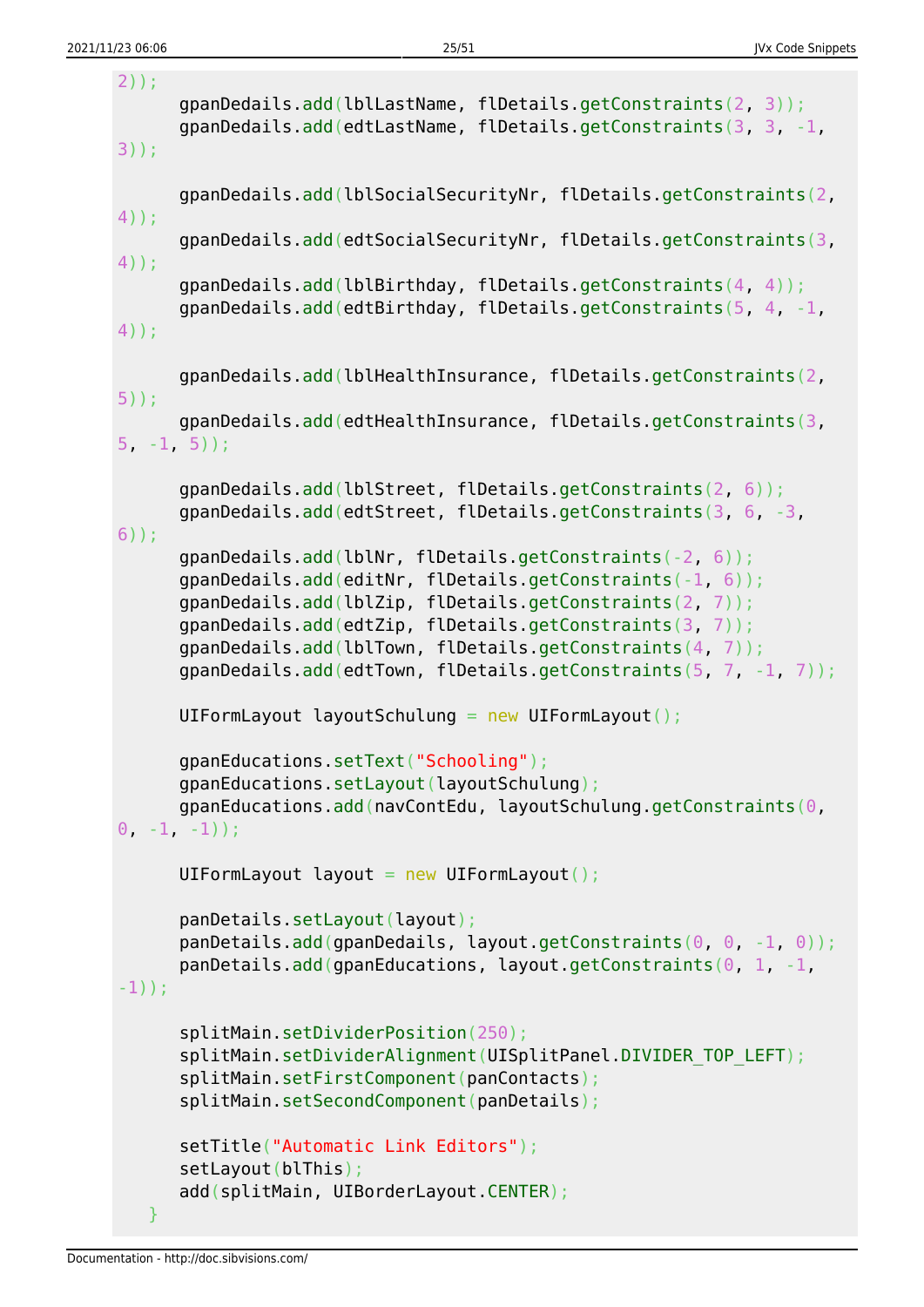```
 //~~~~~~~~~~~~~~~~~~~~~~~~~~~~~~~~~~~~~~~~~~~~~~~~~~~~~~~~~~~~~~~~
    // Interface Implementation
    //~~~~~~~~~~~~~~~~~~~~~~~~~~~~~~~~~~~~~~~~~~~~~~~~~~~~~~~~~~~~~~~~
    /**
     * {@inheritDoc}
     */
    public void save() throws ModelException
    {
        dataSource.saveAllDataBooks();
    }
    /**
     * {@inheritDoc}
     */
    public void reload() throws ModelException
   \left\{ \right. dataSource.reloadAllDataBooks();
    }
    //~~~~~~~~~~~~~~~~~~~~~~~~~~~~~~~~~~~~~~~~~~~~~~~~~~~~~~~~~~~~~~~~
    // User-Defined Methods
    //~~~~~~~~~~~~~~~~~~~~~~~~~~~~~~~~~~~~~~~~~~~~~~~~~~~~~~~~~~~~~~~~
    /**
     * Saves the image to the contact.
     *
     * @param pFileHandle the file.
     * @throws Throwable if an error occures.
     */
    public void storeFile(IFileHandle pFileHandle) throws Throwable
    {
       String sFormat =FileUtil.getExtension(pFileHandle.getFileName().toLowerCase());
        if ("png".equals(sFormat)
           || "jpg".equals(sFormat)
           || "gif".equals(sFormat))
        {
          ByteArrayOutputStream stream = new ByteArrayOutputStream();
           ImageUtil.createScaledImage(pFileHandle.getInputStream(),
                                    140,
                                   185,
                                         true,
                                         stream,
                                         sFormat);
           stream.close();
```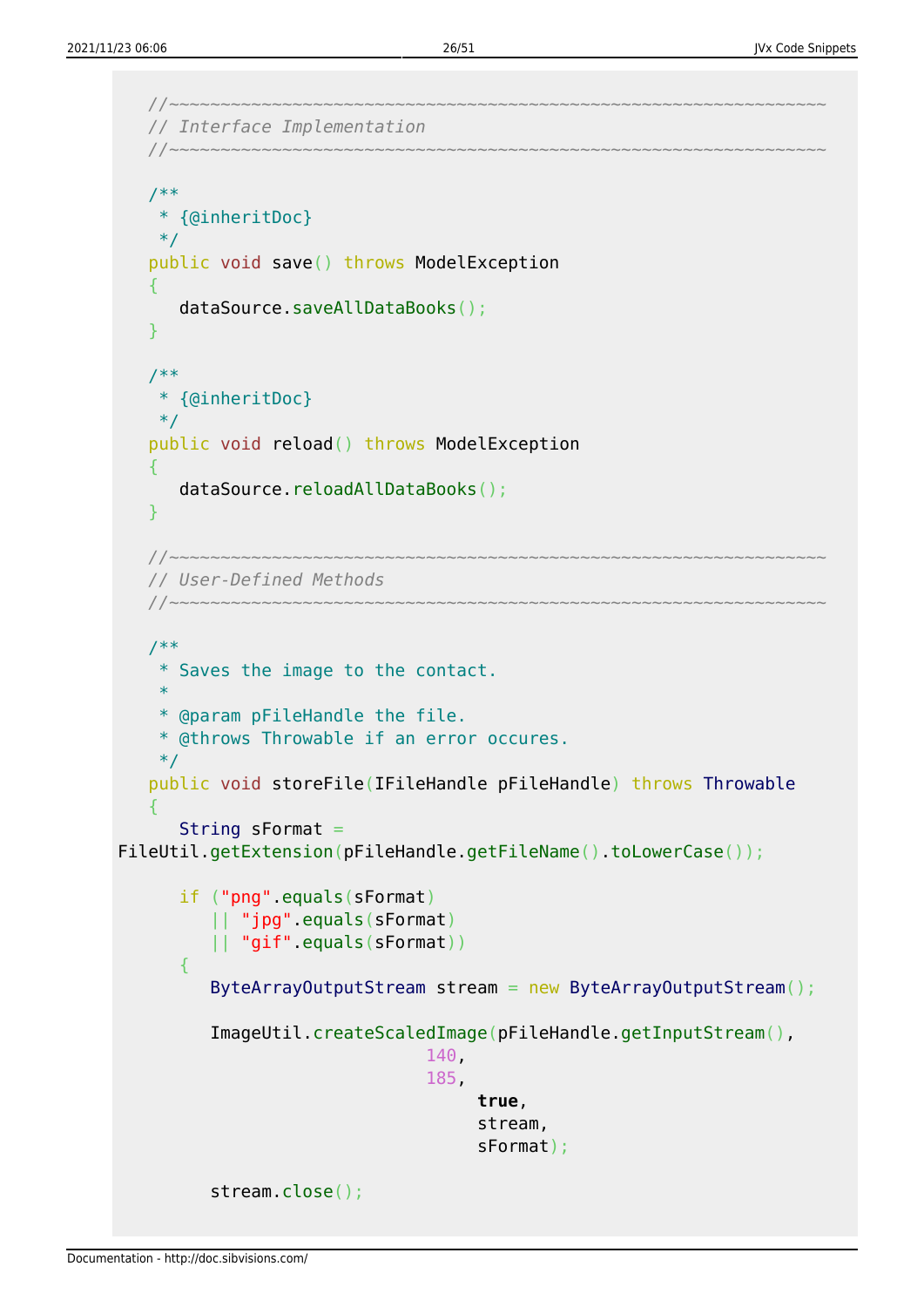```
 rdbContacts.setValue("FILENAME", pFileHandle.getFileName());
           rdbContacts.setValue("IMAGE", stream.toByteArray());
           try
 {
              rdbContacts.saveSelectedRow();
 }
           catch (Exception pException)
 {
              // Silent Save of current row.
 }
       }
       else
\overline{\phantom{a}} throw new IOException("Image format '" + sFormat + "' not
supported. Use 'png', 'jpg' or 'gif'!");
       }
    }
    //~~~~~~~~~~~~~~~~~~~~~~~~~~~~~~~~~~~~~~~~~~~~~~~~~~~~~~~~~~~~~~~~
    // Actions
    //~~~~~~~~~~~~~~~~~~~~~~~~~~~~~~~~~~~~~~~~~~~~~~~~~~~~~~~~~~~~~~~~
    /**
     * Starts the image upload.
 *
     * @throws Throwable if an error occures.
     */
    public void doUpload() throws Throwable
   \mathcal{L}if (rdbContacts.getSelectedRow() >= 0)
      \sqrt{2} getApplication().getLauncher().getFileHandle(this,
"storeFile");
       }
    }
    /**
     * Opens the educations frame.
 *
     * @throws Throwable if the educations frame can not be opened
     */
    public void doNewEducations() throws Throwable
    {
       getApplication().openFrame(EducationsFrame.class);
    }
 //~~~~~~~~~~~~~~~~~~~~~~~~~~~~~~~~~~~~~~~~~~~~~~~~~~~~~~~~~~~~~~~~
    // Interface implementation
                              //~~~~~~~~~~~~~~~~~~~~~~~~~~~~~~~~~~~~~~~~~~~~~~~~~~~~~~~~~~~~~~~~
```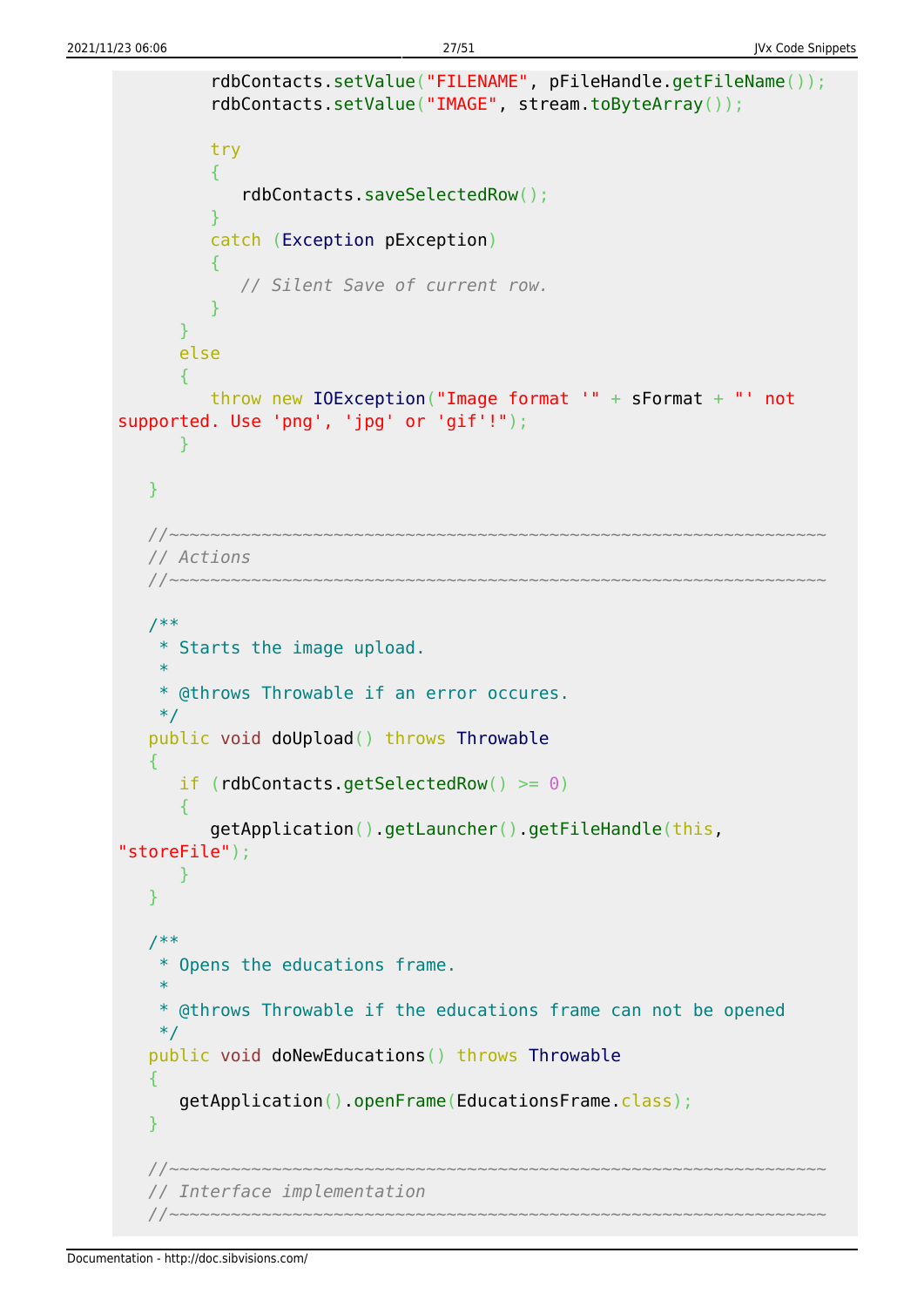```
 /**
     * Searches the contacts with the search text.
 *
     * @throws ModelException if the search fails
     */
    public void doFilter() throws ModelException
   \sqrt{2} String suche = (String)drSearch.getValue("SEARCH");
      if (suche == null)\overline{\phantom{a}} rdbContacts.setFilter(null);
       }
       else
       {
          ICondition filter = new LikeIgnoreCase("FIRSTNAME", "*" +
suche + "*") or(
                           new LikeIgnoreCase("LASTNAME", "*" + suche +
"**").or(
                           new LikeIgnoreCase("STREET", "*" + suche +
"*").or(
                           new LikeIgnoreCase("TOWN", "*" + suche +
"*"))));
          rdbContacts.setFilter(filter);
       }
    }
} // ContactsAutoFrame
```
### The server code:

#### [ContactsAuto.java](http://doc.sibvisions.com/_export/code/jvx/code_snippets?codeblock=25)

```
/*
 * Copyright 2009 SIB Visions GmbH
 *
 * Licensed under the Apache License, Version 2.0 (the "License"); you
may not
 * use this file except in compliance with the License. You may obtain
a copy of
  * the License at
 *
 * http://www.apache.org/licenses/LICENSE-2.0
 *
 * Unless required by applicable law or agreed to in writing, software
 * distributed under the License is distributed on an "AS IS" BASIS,
WITHOUT
 * WARRANTIES OR CONDITIONS OF ANY KIND, either express or implied. See
the
```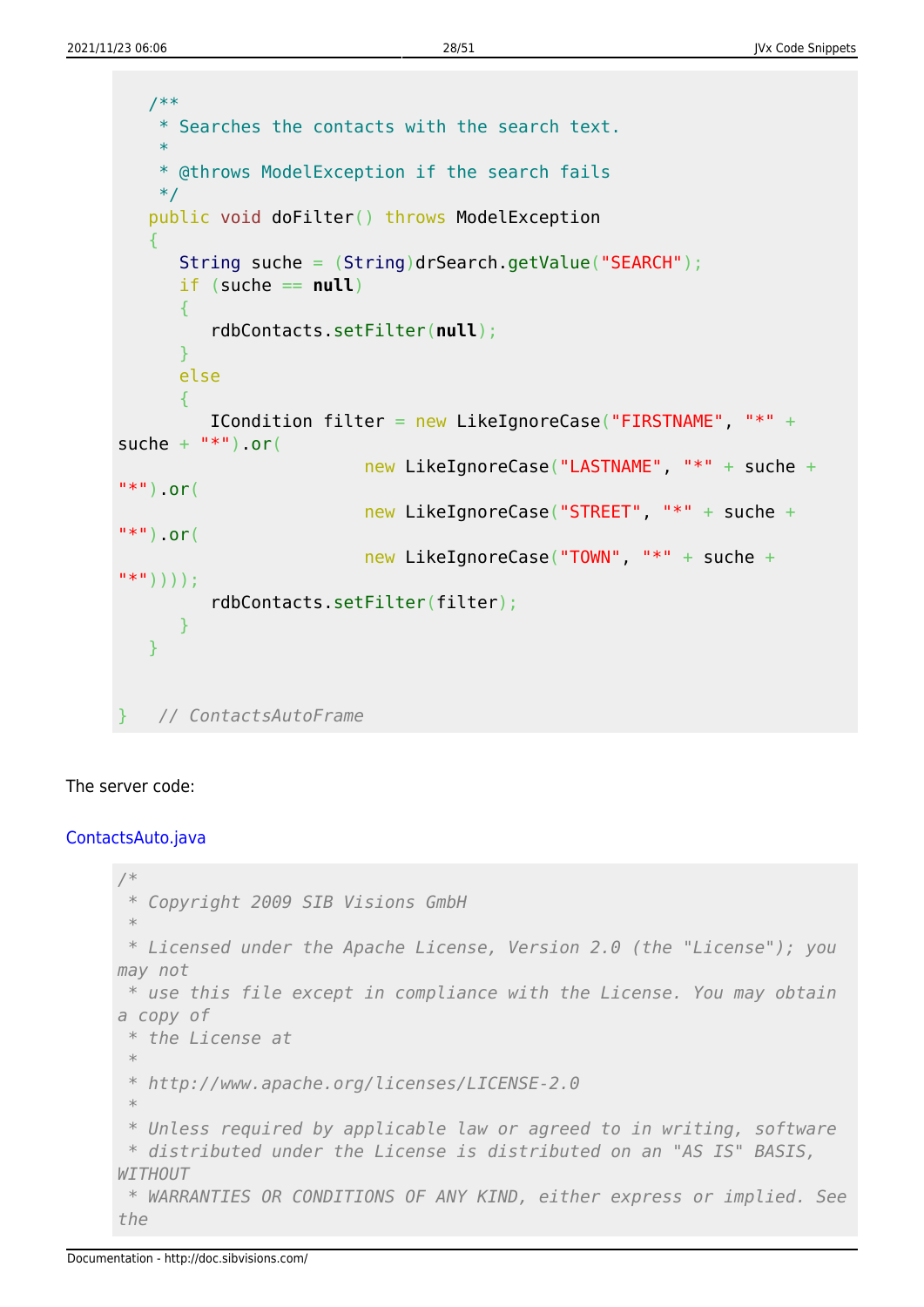```
 * License for the specific language governing permissions and
limitations under
  * the License.
 *
 *
  * History
 *
  * 27.11.2009 - [HM] - creation
  */
package com.sibvisions.apps.showcase.frames;
import com.sibvisions.apps.showcase.Session;
import com.sibvisions.rad.persist.jdbc.DBStorage;
/**
  * The <code>ContactsAuto</code> class is the life-cycle object for
<code>ContactsAutoFrame</code>.
 *
  * @author Martin Handsteiner
  */
public class ContactsAuto extends Session
{
 //~~~~~~~~~~~~~~~~~~~~~~~~~~~~~~~~~~~~~~~~~~~~~~~~~~~~~~~~~~~~~~~~
    // Members
    //~~~~~~~~~~~~~~~~~~~~~~~~~~~~~~~~~~~~~~~~~~~~~~~~~~~~~~~~~~~~~~~~
    /** storage for contacts. */
    private DBStorage dbsContacts = null;
    /** Storage for contacts educations. */
    private DBStorage dbsContEduc = null;
    //~~~~~~~~~~~~~~~~~~~~~~~~~~~~~~~~~~~~~~~~~~~~~~~~~~~~~~~~~~~~~~~~
    // User-defined methods
    //~~~~~~~~~~~~~~~~~~~~~~~~~~~~~~~~~~~~~~~~~~~~~~~~~~~~~~~~~~~~~~~~
    /**
     * Returns the contacts storage.
 *
     * @return the Contacts storage
     * @throws Exception if the initialization throws an error
     */
    public DBStorage getContacts() throws Exception
    {
        if (dbsContacts == null)
\overline{\phantom{a}}dbsContexts = new DBStorage();
           dbsContacts.setDBAccess(getDBAccess());
           dbsContacts.setWritebackTable("CONTACTS");
           dbsContacts.setAutoLinkReference(true);
           dbsContacts.open();
```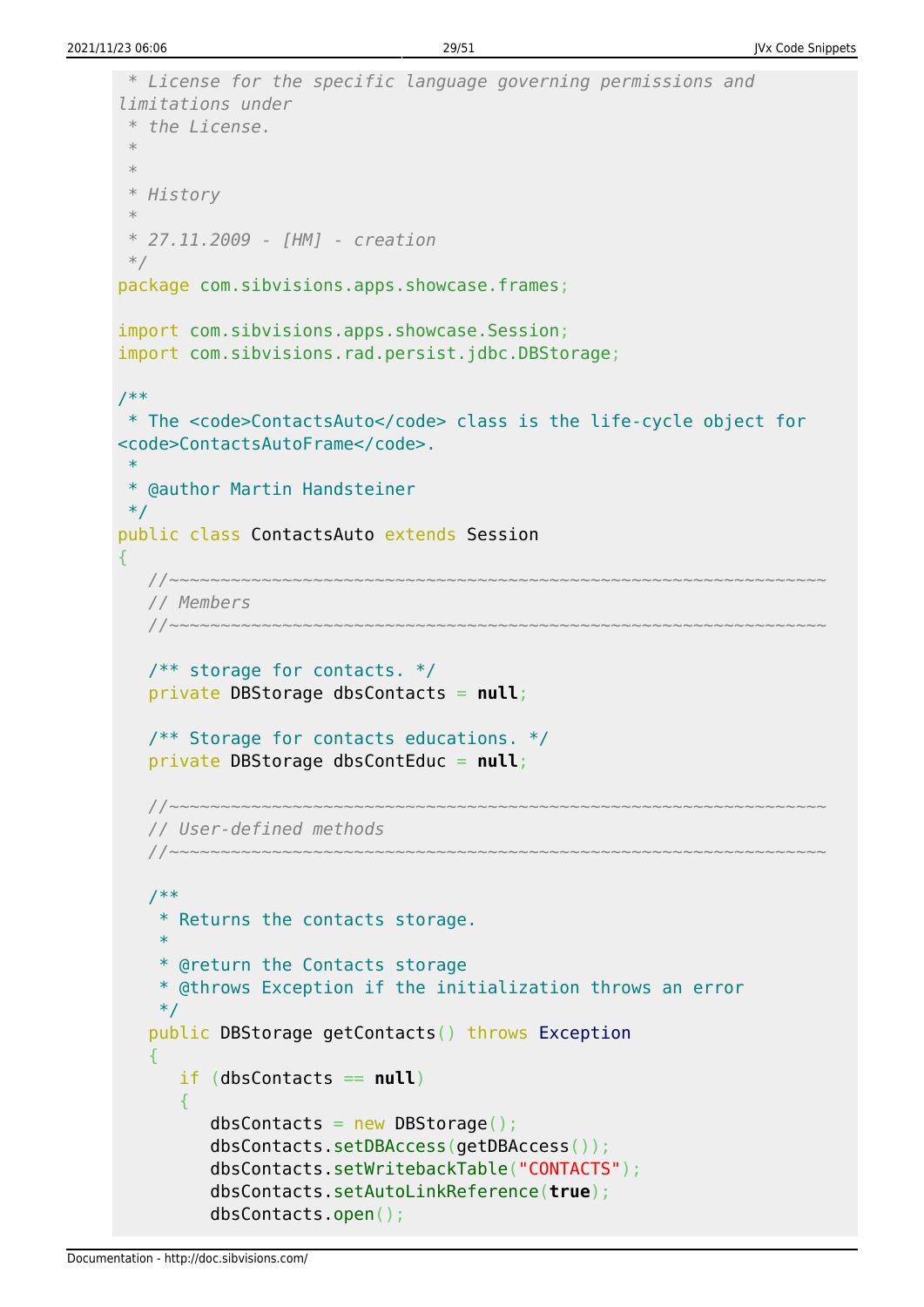```
 }
    return dbsContacts;
 }
 /**
  * Returns the contacts educations storage.
  *
  * @return the contacts storage
  * @throws Exception if the initialization throws an error
 */
 public DBStorage getContEduc() throws Exception
 {
    if (dbsContEduc == null)
    {
      dbsContextEduc = new DBStorage();
       dbsContEduc.setDBAccess(getDBAccess());
       dbsContEduc.setWritebackTable("CONT_EDUC");
       dbsContEduc.setAutoLinkReference(true);
       dbsContEduc.open();
    }
    return dbsContEduc;
 }
} // ContactsAuto
```
#### The database script:

#### [create.sql](http://doc.sibvisions.com/_export/code/jvx/code_snippets?codeblock=26)

```
-----------------------------------------------------------------------
--------
-- Tables
-----------------------------------------------------------------------
--------
CREATE TABLE SALUTATIONS
(
  ID INTEGER IDENTITY,
  SALUTATION VARCHAR(200),
   CONSTRAINT SALU_UK UNIQUE (SALUTATION)
)
CREATE TABLE ACADEMICTITLES
(
   ID INTEGER IDENTITY,
   ACADEMIC_TITLE VARCHAR(200) NOT NULL,
   CONSTRAINT ACTI_UK UNIQUE (ACADEMIC_TITLE)
)
```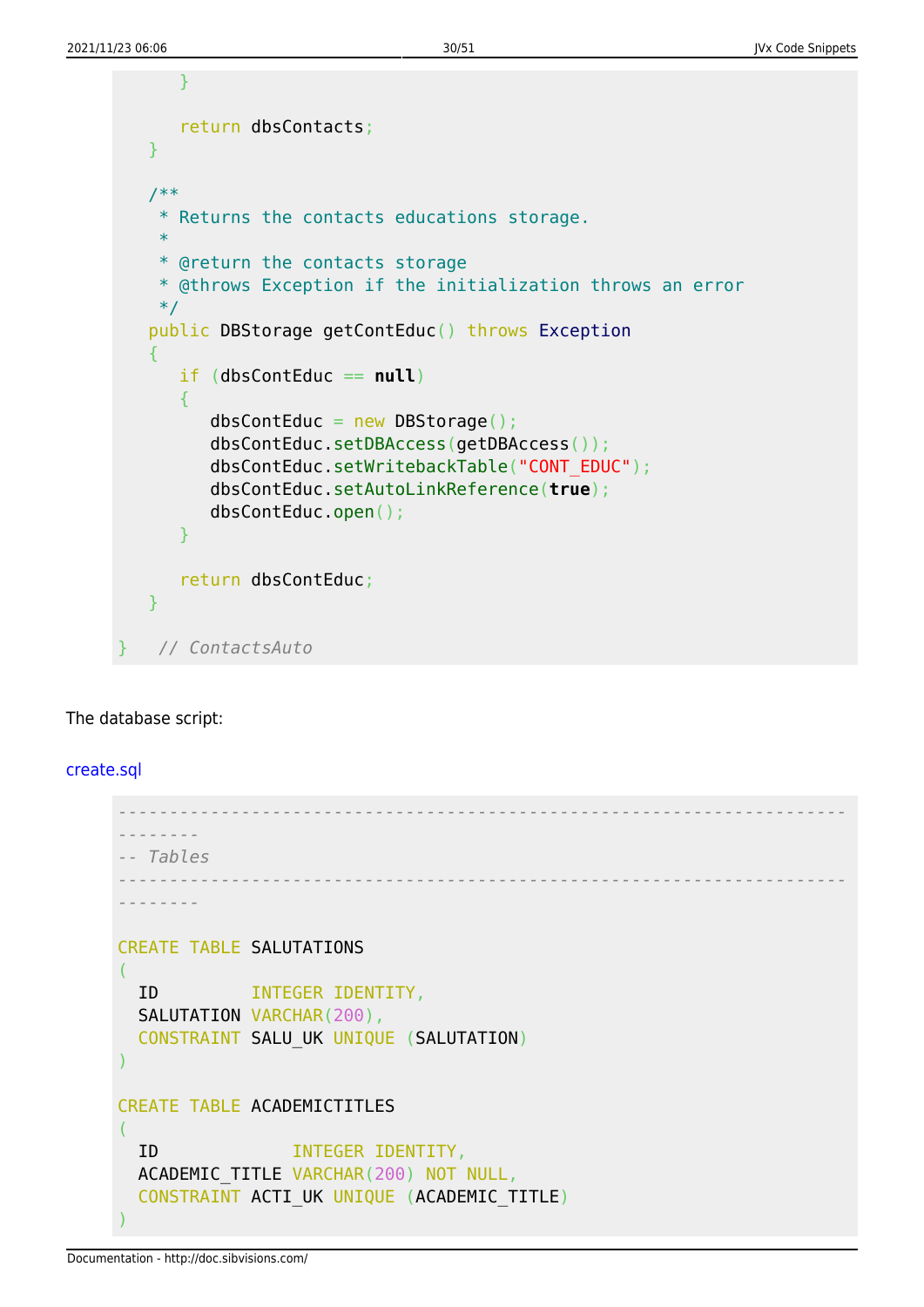```
CREATE TABLE COUNTRIES
(
  ID INTEGER IDENTITY,
  COUNTRY VARCHAR(200) NOT NULL,
  EU CHAR(1) DEFAULT 'N' NOT NULL,
  CONSTRAINT CTRY_UK UNIQUE (COUNTRY)
)
CREATE TABLE STATES
(
  ID INTEGER IDENTITY,
  CTRY_ID INTEGER NOT NULL,
  STATE VARCHAR(200) NOT NULL,
 CONSTRAINT STAT UK UNIQUE (STATE),
 CONSTRAINT STAT CTRY ID FK FOREIGN KEY (CTRY ID) REFERENCES COUNTRIES
(ID))
CREATE TABLE DISTRICTS
\left( ID INTEGER IDENTITY,
 STAT ID INTEGER NOT NULL,
  DISTRICT VARCHAR(200),
  CONSTRAINT DIST_UK UNIQUE (DISTRICT),
 CONSTRAINT DIST STAT ID FK FOREIGN KEY (STAT ID) REFERENCES STATES
(ID)
)
CREATE TABLE HEALTHINSURANCES
(
  ID INTEGER IDENTITY,
 HEALTH_INSURANCE_VARCHAR(200) NOT NULL,
  CONSTRAINT HEIN_UK UNIQUE (HEALTH_INSURANCE)
)
CREATE TABLE EDUCATIONS
(
  ID INTEGER IDENTITY,
  EDUCATION VARCHAR(200),
  CONSTRAINT EDUC_UK UNIQUE (EDUCATION)
)
CREATE TABLE CONTACTS
(
  ID INTEGER IDENTITY,
 SALU ID INTEGER,
 ACTI ID INTEGER,
  FIRSTNAME VARCHAR(200) NOT NULL,
 LASTNAME VARCHAR(200) NOT NULL,
 STREET VARCHAR(200),
```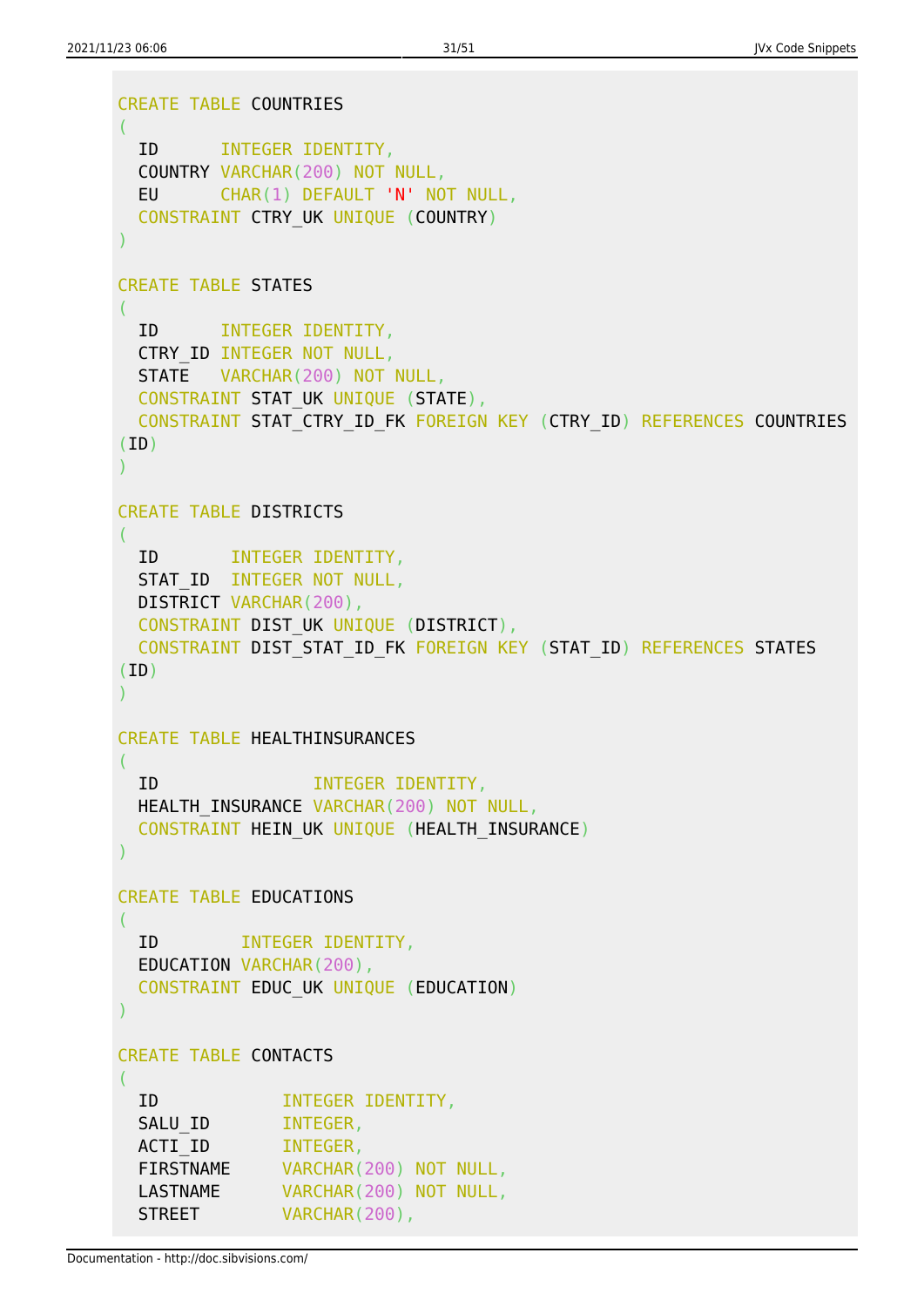```
 NR VARCHAR(200),
  ZIP VARCHAR(4),
 TOWN VARCHAR(200),
 CTRY ID INTEGER,
  BIRTHDAY DATE,
 SOCIALSECNR DECIMAL(4),
 HEIN ID INTEGER,
 FILENAME VARCHAR(200),
 IMAGE BINARY,
  CONSTRAINT CONT_SALU_ID_FK FOREIGN KEY (SALU_ID) REFERENCES
SALUTATIONS (ID),
  CONSTRAINT CONT_CTRY_ID_FK FOREIGN KEY (CTRY_ID) REFERENCES COUNTRIES
(ID),
  CONSTRAINT CONT_ACTI_ID_FK FOREIGN KEY (ACTI_ID) REFERENCES
ACADEMICTITLES (ID),
  CONSTRAINT CONT_HEIN_ID_FK FOREIGN KEY (HEIN_ID) REFERENCES
HEALTHINSURANCES (ID)
)
CREATE TABLE CONT_EDUC
\left( ID INTEGER IDENTITY,
  CONT_ID INTEGER NOT NULL,
  EDUC_ID INTEGER NOT NULL,
  CONSTRAINT COED_UK UNIQUE (CONT_ID, EDUC_ID),
  CONSTRAINT COED_CONT_ID_FK FOREIGN KEY (CONT_ID) REFERENCES CONTACTS
(ID),
  CONSTRAINT COED_EDUC_ID_FK FOREIGN KEY (EDUC_ID) REFERENCES
EDUCATIONS (ID)
\mathcal{L}CREATE TABLE FOLDERS
(
  ID INTEGER IDENTITY,
  FOLDER VARCHAR(256) NOT NULL,
 FOLD ID INTEGER,
  CONSTRAINT FOLD_UK UNIQUE (FOLD_ID, FOLDER),
  CONSTRAINT FOLD_FOLD_ID_FK FOREIGN KEY (FOLD_ID) REFERENCES FOLDERS
(ID) ON DELETE CASCADE
)
CREATE TABLE FILES
(
  ID INTEGER IDENTITY,
  TYPE VARCHAR(50) NOT NULL,
   FILENAME VARCHAR(256) NOT NULL,
   FILESIZE INTEGER NOT NULL,
  CREATED DATE NOT NULL,
 CREATED BY VARCHAR(64),
  CHANGED DATE NOT NULL,
 CHANGED BY VARCHAR(64),
```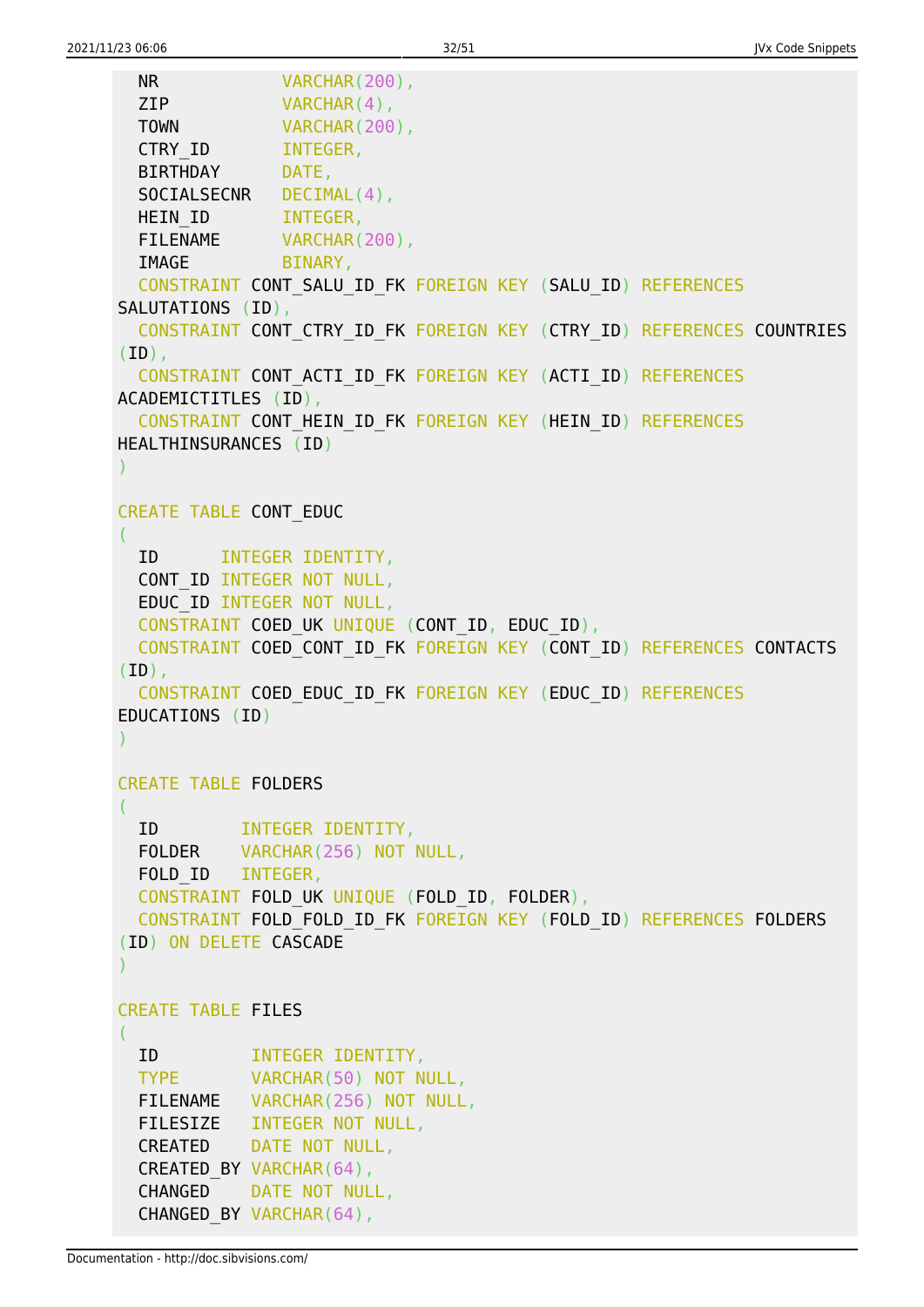```
FOLD ID INTEGER,
  CONSTRAINT FILE UK UNIQUE (FOLD_ID, FILENAME),
  CONSTRAINT FILE FOLD ID FK FOREIGN KEY (FOLD ID) REFERENCES FOLDERS
(ID) ON DELETE CASCADE
)
-----------------------------------------------------------------------
--------
-- Views
-----------------------------------------------------------------------
--------
CREATE VIEW V COUNTRIES AS
SELECT c.ID
      ,c.COUNTRY
       ,c.EU
  FROM COUNTRIES c
ORDER BY c.COUNTRY
CREATE VIEW V_STATES AS
SELECT s.ID
       ,s.CTRY_ID
       ,s.STATE
  FROM STATES s
ORDER BY s.STATE
CREATE VIEW V_DISTRICTS AS
SELECT d.ID
      ,d.STAT_ID
       ,d.DISTRICT
  FROM DISTRICTS d
ORDER BY d.DISTRICT
CREATE VIEW V_EDUCATIONS AS
SELECT e.ID
       ,e.EDUCATION
   FROM EDUCATIONS e
ORDER BY e.EDUCATION
CREATE VIEW V_CONTACTS AS
SELECT C.ID
       ,C.SALU_ID
       ,(SELECT S.SALUTATION FROM SALUTATIONS S WHERE S.ID = C.SALU_ID)
SALUTATION
       ,C.ACTI_ID
       ,(SELECT T.ACADEMIC_TITLE FROM ACADEMICTITLES T WHERE T.ID =
C.ACTI_ID) ACADEMIC_TITLE
       ,C.FIRSTNAME
       ,C.LASTNAME
       ,C.STREET
       ,C.NR
```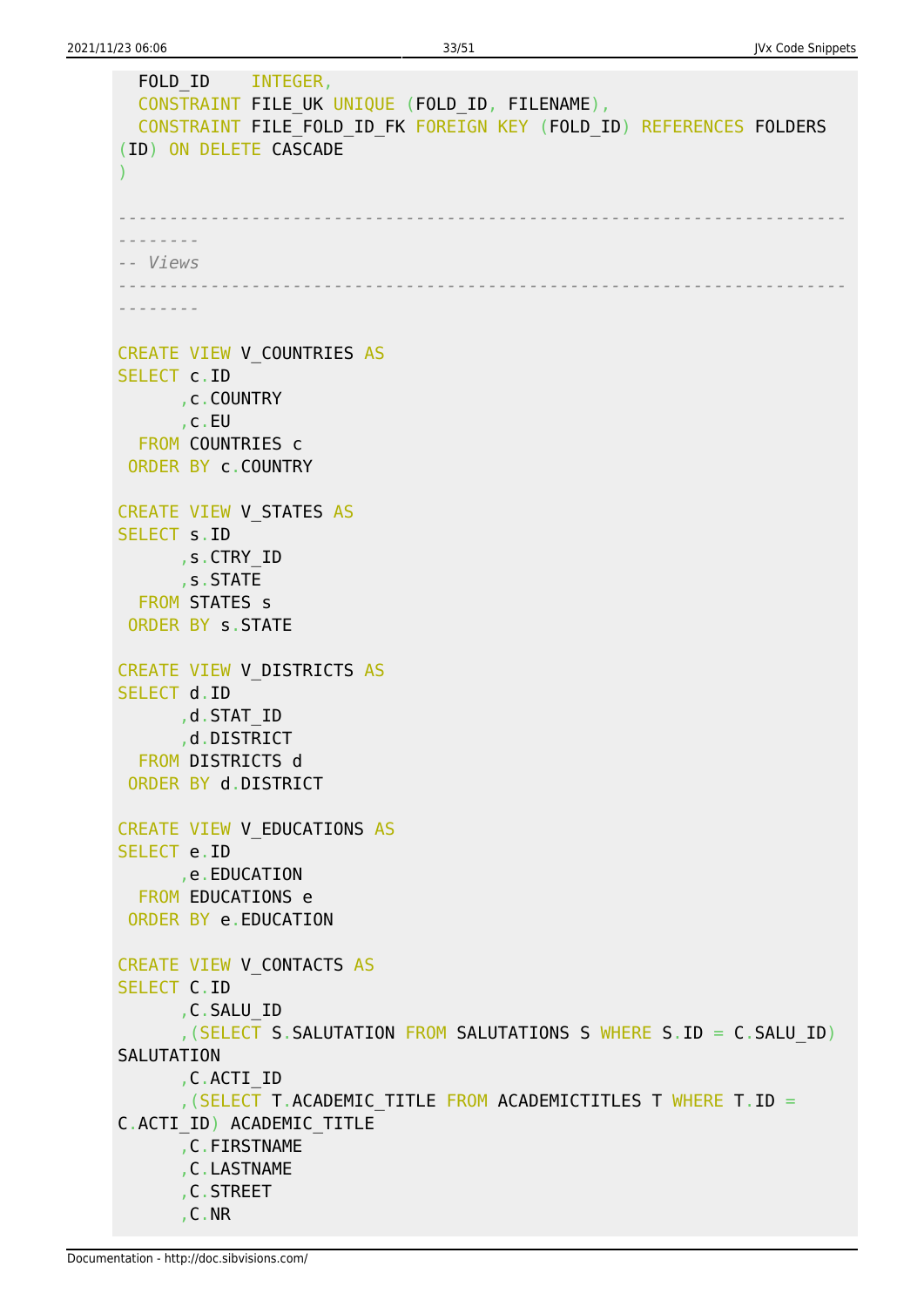```
 ,C.ZIP
       ,C.TOWN
       ,C.CTRY_ID
       ,(SELECT CO.COUNTRY FROM COUNTRIES CO WHERE CO.ID = C.CTRY_ID)
COUNTRY
       ,C.BIRTHDAY
       ,C.SOCIALSECNR
       ,C.HEIN_ID
      , (SELECT I.HEALTH INSURANCE FROM HEALTHINSURANCES I WHERE I.ID =
C.HEIN_ID) HEALTH_INSURANCE
       ,C.FILENAME
       ,C.IMAGE
   FROM CONTACTS C
CREATE VIEW V_CONT_EDUC AS
SELECT CE.ID
       ,CE.CONT_ID
       ,CE.EDUC_ID
      , (SELECT E.EDUCATION FROM EDUCATIONS E WHERE E.ID = CE.EDUCID)
EDUCATION
  FROM CONT EDUC CE
```
### <span id="page-34-0"></span>**Encrypt Passwords**

We don't encrypt passwords on client-side nor in the database. We use our middleware for that. It's super easy with server-side triggers/events:

Add the method:

```
/**
  * Encrypts a password, if password is changed.
 *
 * @param pEvent the storage event
 * @throws Exception if encryption or data change fails
 */
public void doEncryptPwd(StorageEvent pEvent) throws Exception
{
   IBean bn = pEvent.getNew();
    String sNew = (String)bn.get("PASSWORD");
    String sOld;
   IBean bnOld = pEvent.getOld();
  if (bn0ld != null) {
       sOld = (String)bnOld.get("PASSWORD");
    }
```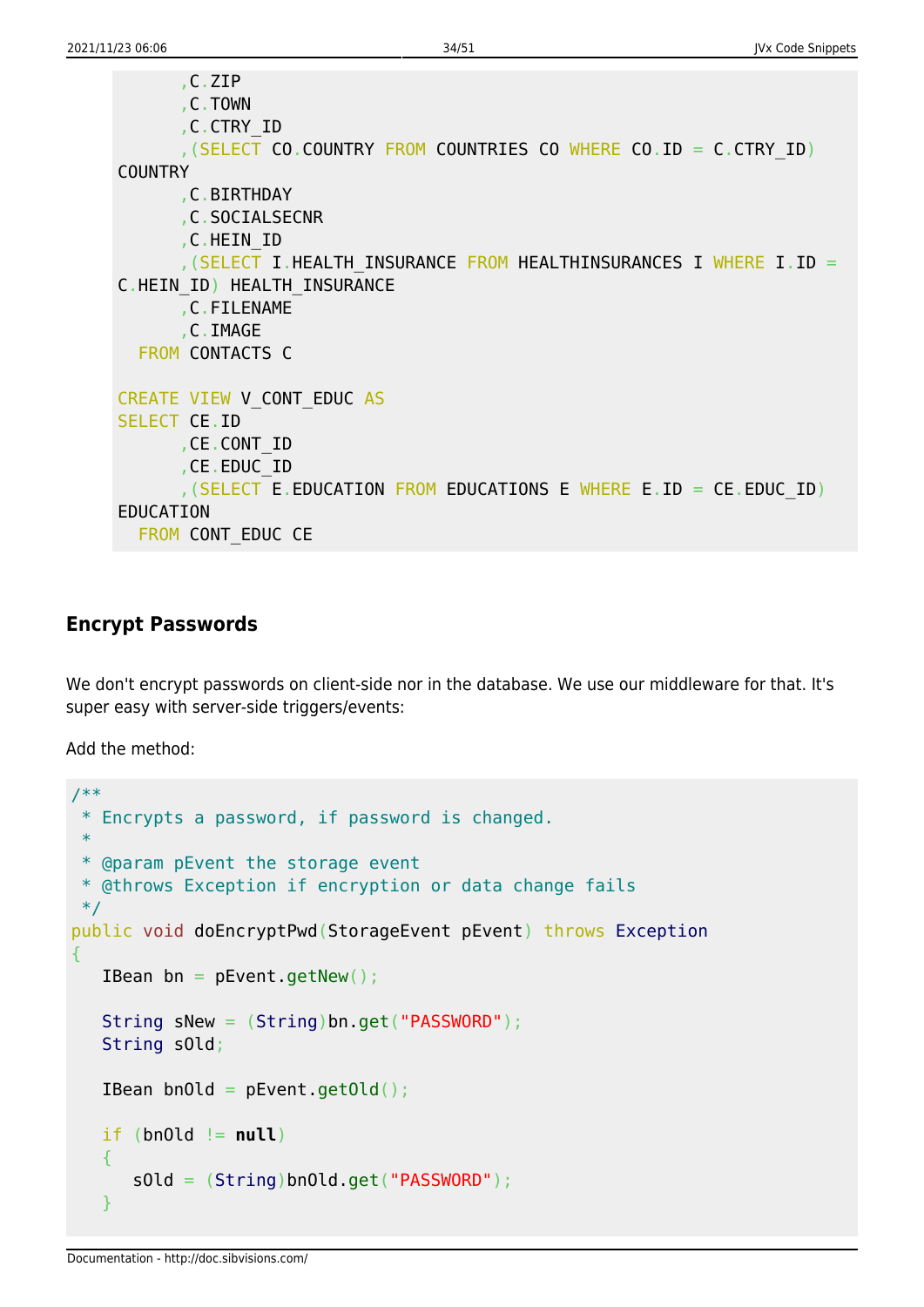```
 else
    {
       sOld = null;
    }
    if (!CommonUtil.equals(sOld, sNew))
    {
       //use the configuration of the selected application!
       bn.put("PASSWORD", AbstractSecurityManager.getEncryptedPassword(
                              SessionContext.getCurrentSession().getConfig(),
sNew));
    }
}
```
to your lifecycle object, e.g., Session.java.

Add an event to your storage

```
//example storage
dbsUser = new DBStorage();
dbsUser.setDBAccess(getDBAccess());
dbsUser.setFromClause("USER");
dbsUser.open();
dbsUser.eventBeforeInsert().addListener(this, "doEncryptPwd");
dbsUser.eventBeforeUpdate().addListener(this, "doEncryptPwd");
```
As last step, you need the password algorithm in your config.xml:

```
<?xml version="1.0" encoding="UTF-8"?>
<application>
   <securitymanager>
     <passwordalgorithm>SHA</passwordalgorithm>
  </securitymanager>
   ...
</application>
```
Choose one of the following algorithm: MD2, MD4, MD5, SHA, SHA-256, SHA-384, SHA-512.

## <span id="page-35-0"></span>**Fetch Data With DBStorage**

Sometimes you want to use DBAccess and DBStorage without JVx server and lifecycle objects. This is very easy because JVx was designed as library. Simply use DBStorage and DBAccess in your Servlets, applications, etc.

The following example uses DBAccess and DBStorage to check if a user exists in the database and if an email address doesn't exist.

dba = DBAccess.getDBAccess("jdbc:oracle:thin:@localhost:1521:xe");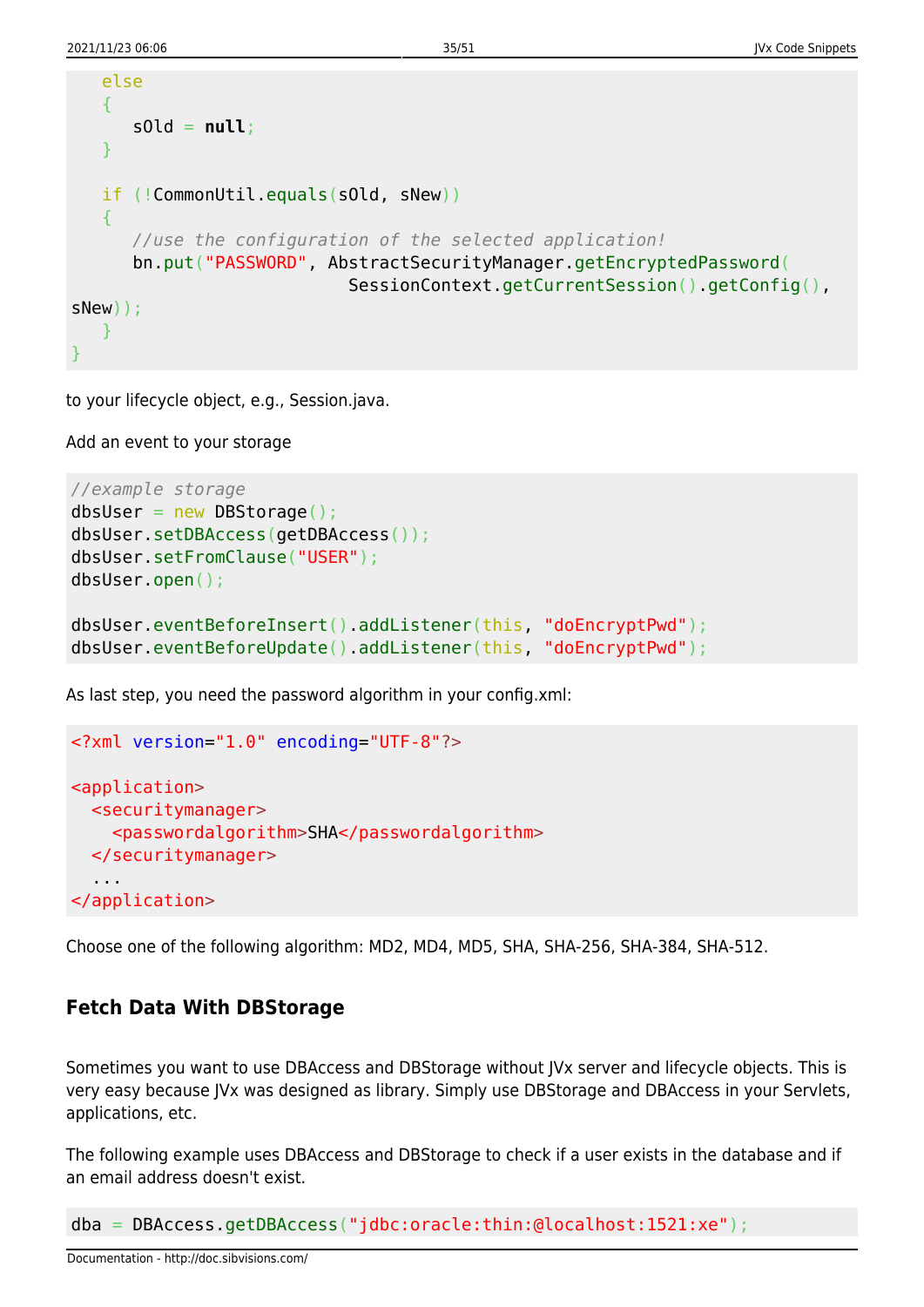```
dba.setUsername("user");
dba.setPassword("password");
//also possible, but needs rad/apps/myapp/config.xml
//DBAccess dba = DBAccess.getDBAccess(DBSecurityManager.getCredentials(
//
Configuration.getApplicationZone("myapp").getConfig()));
dba.open();
dba.getConnection().setAutoCommit(false);
DBStorage dbsUser = new DBStorage();
dbsUser.setDBAccess(dba);
dbsUser.setWritebackTable("USERS");
dbsUser.open();
```
If you prefer POJOs:

User user = dbsUser.createPOJO(User.class, bnUser);

## <span id="page-36-0"></span>**50% Width With FormLayout**

If you have two components, e.g., GroupPanels, and if you want that each group is 50% of the parent width, you could use following code:

```
UIFormLayout layout = new UIFormLayout();
IConstraints center = layout.getHCenterConstraints(0, 5, -1, 5);
UILabel label = new UILabel();
label.setPreferredSize(5, 0);
panel.add(label, center);
panel.add(gpanLeft, layout.getConstraints(center.getTopAnchor(),
layout.createAnchor(layout.getLeftMarginAnchor(), 0),
                                  center.getBottomAnchor(),
                                  layout.createAnchor(center.getLeftAnchor(),
0)));
panel.add(gpanRight, layout.getConstraints(center.getTopAnchor(),
layout.createAnchor(center.getRightAnchor(), 0),
                                  center.getBottomAnchor(),
layout.createAnchor(layout.getRightMarginAnchor(), 0)));
```
# <span id="page-36-1"></span>**Search Column in Condition**

If you create your own IStorage impelementation, it could be useful to know how to find the value for a specific column:

```
public static Object getEqualsValue(ICondition pFilter, String pColumn)
{
```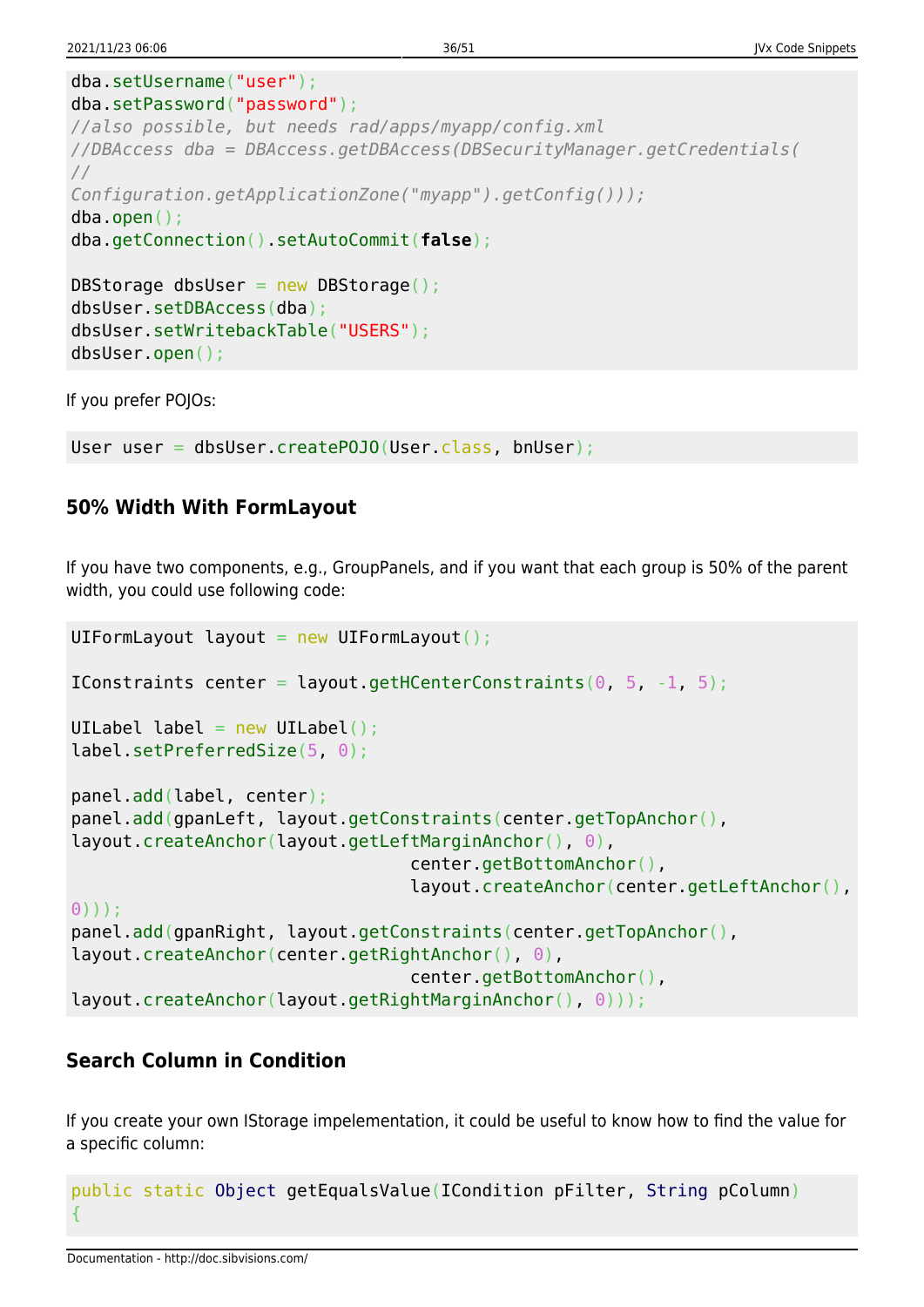```
 if (pFilter instanceof OperatorCondition)
 {
                        for (ICondition cond :
((OperatorCondition)pFilter).getConditions())
 {
                                    if (cond instanceof Equals)
\{in the contract of the contract of the contract of \mathbf{if}(pColumn.equals(((Equals)cond).getColumnName()))
{ } return ((Equals)cond).getValue();
denotes the contract of the contract of the contract of the contract of the contract of the contract of the con
denotes the contract of the contract of the second property of the contract of the second property of the second
and the state of the state of the state of the state of the state of the state of the state of the state of the
 }
            else if (pFilter instanceof Equals)
 {
                        if (pColumn.equals(((Equals)pFilter).getColumnName()))
 {
                                    return ((Equals)pFilter).getValue();
and the state of the state of the state of the state of the state of the state of the state of the state of the
 }
            return null;
}
```
The above method tries to find the first equals condition with the given column name.

The method doesn't work with recursion because usually this is not necessary. If you want to know the different condition types, simply check toString() of javax.rad.model.condition.BaseCondition.

## <span id="page-37-0"></span>**Connection Property Changed Listener**

It's easy to listen on connection property changed events:

```
MasterConnection appcon = new MasterConnection(createConnection());
appcon.addPropertyChangedListener("Application.mode", new
IConnectionPropertyChangedListener()
{
     public void propertyChanged(PropertyEvent pEvent)
\overline{\phantom{a}}liprons.add(bEvent.getPropertyName() + " = " +pEvent.getNewValue());
\qquad \qquad \}});
```
The above listener will be invoked whenever the connection property **Application.mode** will be changed.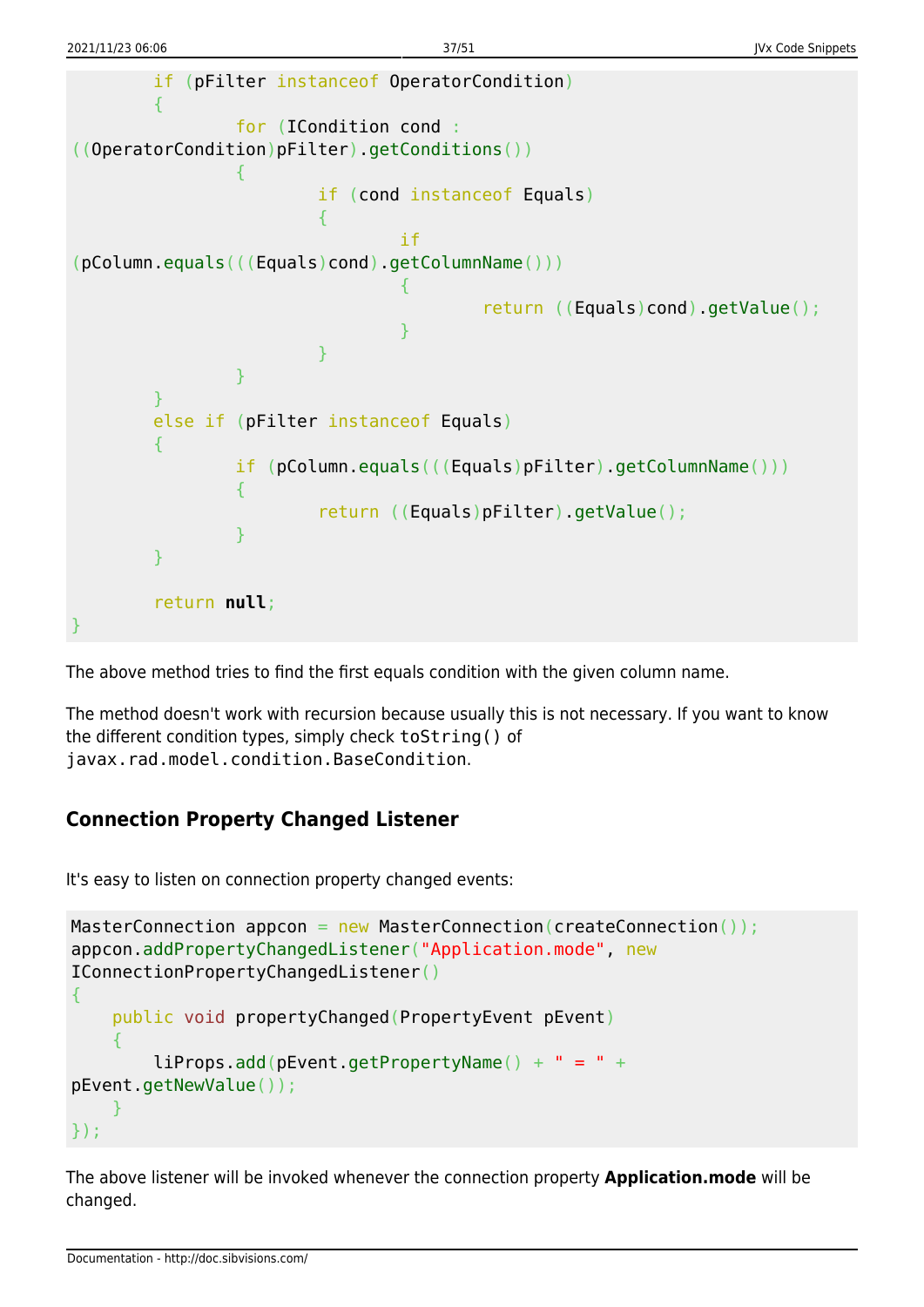It's also possible to listen on all properties, with following snippet:

```
MasterConnection appcon = new MasterConnection(createConnection());
appcon.addPropertyChangedListener(null, new
IConnectionPropertyChangedListener()
{
     public void propertyChanged(PropertyEvent pEvent)
\overline{\phantom{a}}liprons.add(bEvent.getPropertyName() + " = " +pEvent.getNewValue());
     }
});
```
# <span id="page-38-0"></span>**Test UI With Simple JUnit Test**

Sometimes you want a JUnit test case for a specific UI feature. If you need an application frame for your test, you could use following implementation:

A simple Test Launcher:

### [SimpleTestLauncher.java](http://doc.sibvisions.com/_export/code/jvx/code_snippets?codeblock=36)

```
/*
 * Copyright 2016 SIB Visions GmbH
 *
 * Licensed under the Apache License, Version 2.0 (the "License"); you
may not
 * use this file except in compliance with the License. You may obtain
a copy of
 * the License at
 *
 * http://www.apache.org/licenses/LICENSE-2.0
 *
  * Unless required by applicable law or agreed to in writing, software
 * distributed under the License is distributed on an "AS IS" BASIS,
WITHOUT
 * WARRANTIES OR CONDITIONS OF ANY KIND, either express or implied. See
the
 * License for the specific language governing permissions and
limitations under
 * the License.
  *
 *
  * History
 *
  * 11.08.2016 - [JR] - creation
 */
package javax.rad.application;
import javax.rad.ui.IComponent;
```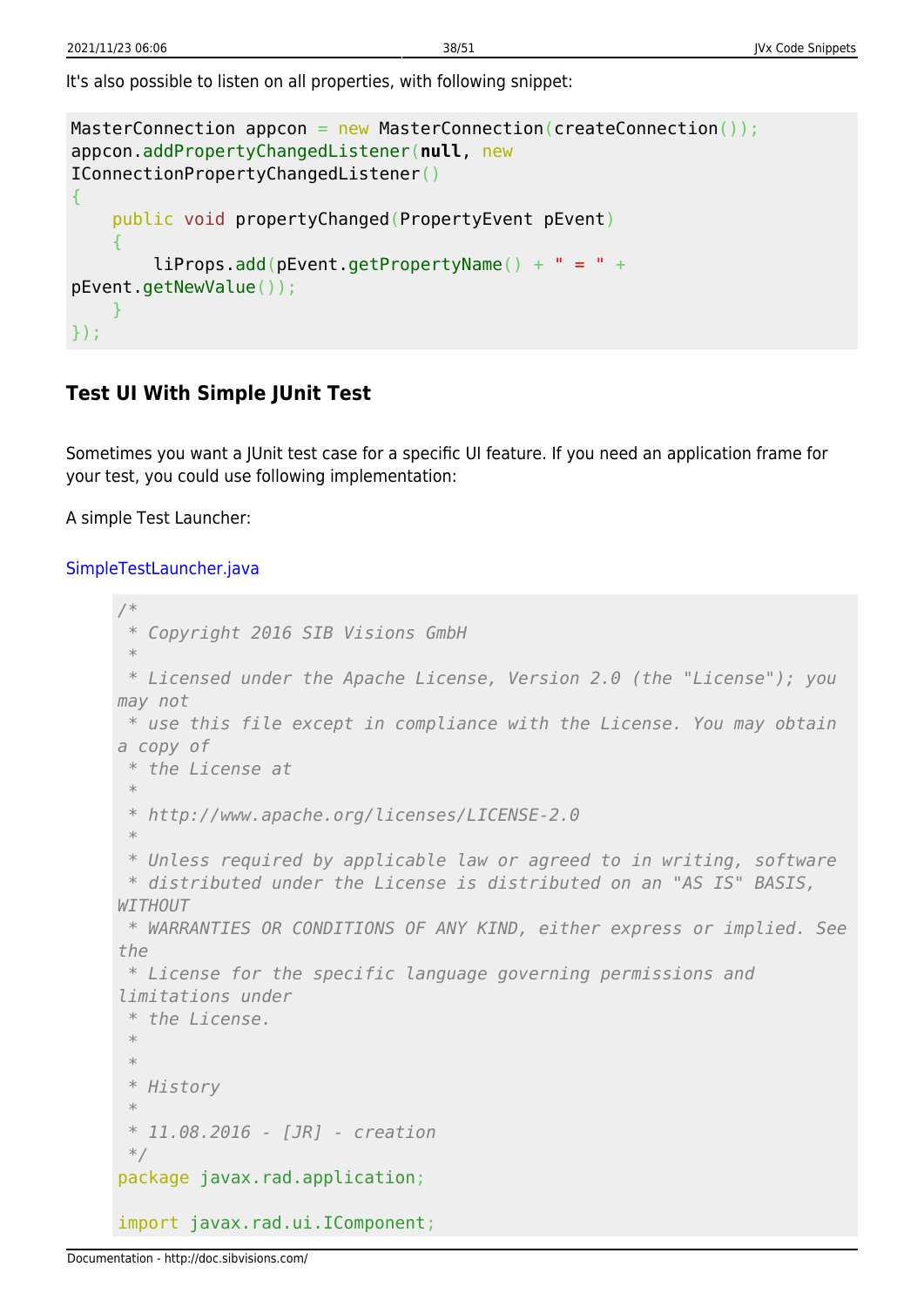```
import javax.rad.ui.container.IDesktopPanel;
import javax.rad.util.IRunnable;
import javax.swing.JComponent;
import javax.swing.SwingUtilities;
import com.sibvisions.rad.application.Application;
import com.sibvisions.rad.ui.swing.impl.SwingApplication;
/**
  * The <code>SimpleTestLauncher</code> starts a {@link
SwingApplication} and shows
  * a specific content in the application pane.
  *
  * @author René Jahn
 */
public class SimpleTestLauncher
{
     //~~~~~~~~~~~~~~~~~~~~~~~~~~~~~~~~~~~~~~~~~~~~~~~~~~~~~~~~~~~~~~~~
     // Initialization
 //~~~~~~~~~~~~~~~~~~~~~~~~~~~~~~~~~~~~~~~~~~~~~~~~~~~~~~~~~~~~~~~~
     /**
      * Creates a new instance of <code>SimpleTestLauncher</code>.
 *
      * @param pComponent the component to show
      */
     public SimpleTestLauncher(final IComponent pComponent)
     {
        final SwingApplication app = new SwingApplication();
         app.startup(SimpleTestApplication.class.getName(), null, null);
         app.setSystemExitOnDispose(false);
         app.eventWindowClosed().addListener(new IRunnable()
 {
              public void run()
\{synchronized (SimpleTestLauncher.this)
\{x_1, x_2, \ldots, x_n\}SimpleTestLauncher.this.notify();
and the state of the state of the state of the state of the state of the state of the state of the state of the
 }
         });
         SwingUtilities.invokeLater(new Runnable()
 {
              public void run()
\{ IDesktopPanel desktop =
((Application)app.getApplication()).getDesktopPane();
                  desktop.removeAll();
                  desktop.add(pComponent);
```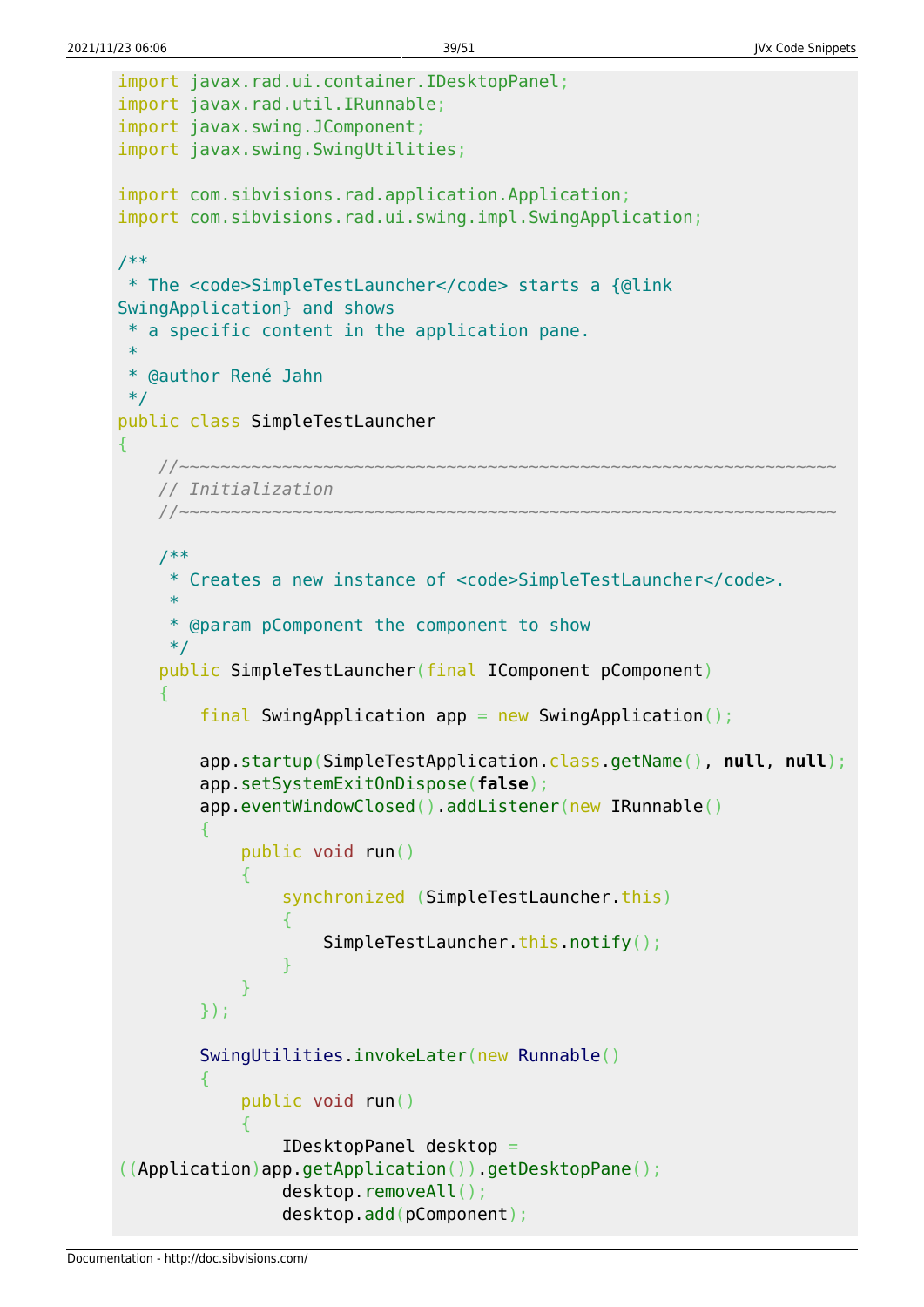```
 //because test was created before LaF was set!
SwingUtilities.updateComponentTreeUI((JComponent)pComponent.getResource
() ) ;
 }
        });
        synchronized(this)
 {
           try
\{ wait();
 }
           catch (InterruptedException ie)
\{ //ignore
 }
        }
    }
   } // SimpleTestLauncher
```
This class wrapps application creation, because we need to set the UI component after the application was started!

The second class is our Application:

[SimpleTestApplication.java](http://doc.sibvisions.com/_export/code/jvx/code_snippets?codeblock=37)

```
/*
 * Copyright 2016 SIB Visions GmbH
 *
 * Licensed under the Apache License, Version 2.0 (the "License"); you
may not
 * use this file except in compliance with the License. You may obtain
a copy of
 * the License at
  *
 * http://www.apache.org/licenses/LICENSE-2.0
 *
 * Unless required by applicable law or agreed to in writing, software
 * distributed under the License is distributed on an "AS IS" BASIS,
WITHOUT
 * WARRANTIES OR CONDITIONS OF ANY KIND, either express or implied. See
the
 * License for the specific language governing permissions and
limitations under
  * the License.
  *
  *
```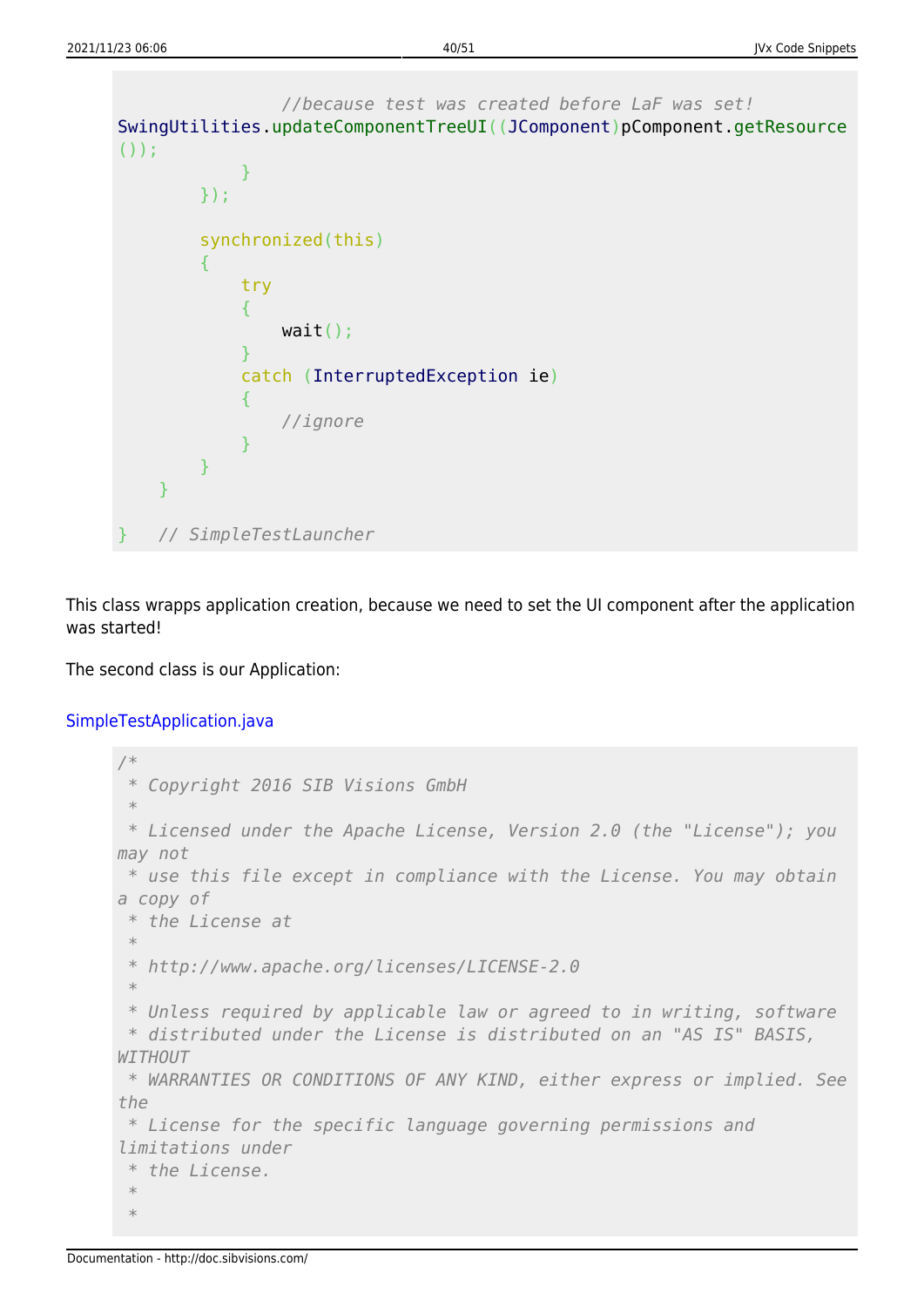```
 * History
 *
 * 11.08.2016 - [JR] - creation
 */
package javax.rad.application;
import javax.rad.application.genui.UILauncher;
import javax.rad.remote.IConnection;
import com.sibvisions.rad.application.Application;
/**
 * The <code>SimpleTestApplication</code> is an always connected
application
 * implementation, for test cases.
 *
 * @author René Jahn
 */
public class SimpleTestApplication extends Application
{
     //~~~~~~~~~~~~~~~~~~~~~~~~~~~~~~~~~~~~~~~~~~~~~~~~~~~~~~~~~~~~~~~~
     // Initialization
     //~~~~~~~~~~~~~~~~~~~~~~~~~~~~~~~~~~~~~~~~~~~~~~~~~~~~~~~~~~~~~~~~
     /**
      * Creates a new instance of <code>SimpleTestApplication</code>.
 *
      * @param pLauncher the launcher
      */
     public SimpleTestApplication(UILauncher pLauncher)
    \left\{ \right. super(pLauncher);
     }
     //~~~~~~~~~~~~~~~~~~~~~~~~~~~~~~~~~~~~~~~~~~~~~~~~~~~~~~~~~~~~~~~~
     // Overwritten methods
     //~~~~~~~~~~~~~~~~~~~~~~~~~~~~~~~~~~~~~~~~~~~~~~~~~~~~~~~~~~~~~~~~
     @Override
     protected String getApplicationName()
     {
         return "Test Application";
     }
     @Override
     protected IConnection createConnection() throws Exception
     {
         return null;
     }
     @Override
```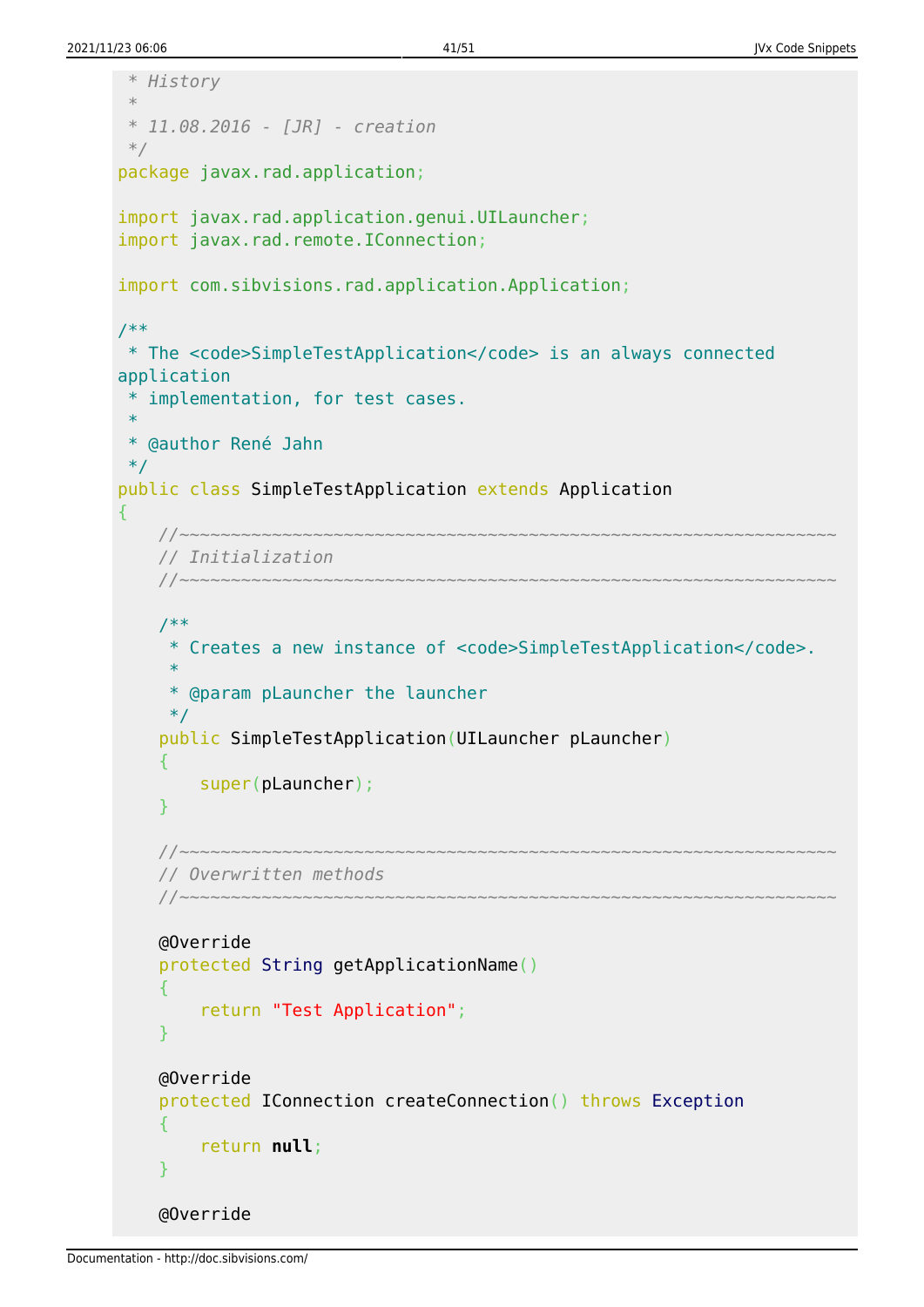```
 public void notifyVisible()
 {
 }
 @Override
 protected void afterLogin()
 {
 }
} // SimpleTestApplication
```
The application removes login screen and you can use it without manual tasks.

#### Finally, our JUnit test case:

#### [TestActivity.java](http://doc.sibvisions.com/_export/code/jvx/code_snippets?codeblock=38)

```
/*
 * Copyright 2016 SIB Visions GmbH
 *
 * Licensed under the Apache License, Version 2.0 (the "License"); you
may not
 * use this file except in compliance with the License. You may obtain
a copy of
 * the License at
 *
 * http://www.apache.org/licenses/LICENSE-2.0
 *
  * Unless required by applicable law or agreed to in writing, software
 * distributed under the License is distributed on an "AS IS" BASIS,
WITHOUT
 * WARRANTIES OR CONDITIONS OF ANY KIND, either express or implied. See
the
 * License for the specific language governing permissions and
limitations under
  * the License.
 *
 *
  * History
  *
  * 11.08.2016 - [JR] - creation
  */
package com.sibvisions.forum;
import javax.rad.application.SimpleTestLauncher;
import javax.rad.genui.UIFactoryManager;
import javax.rad.genui.container.UIPanel;
import javax.rad.genui.layout.UIBorderLayout;
import javax.rad.model.reference.ReferenceDefinition;
```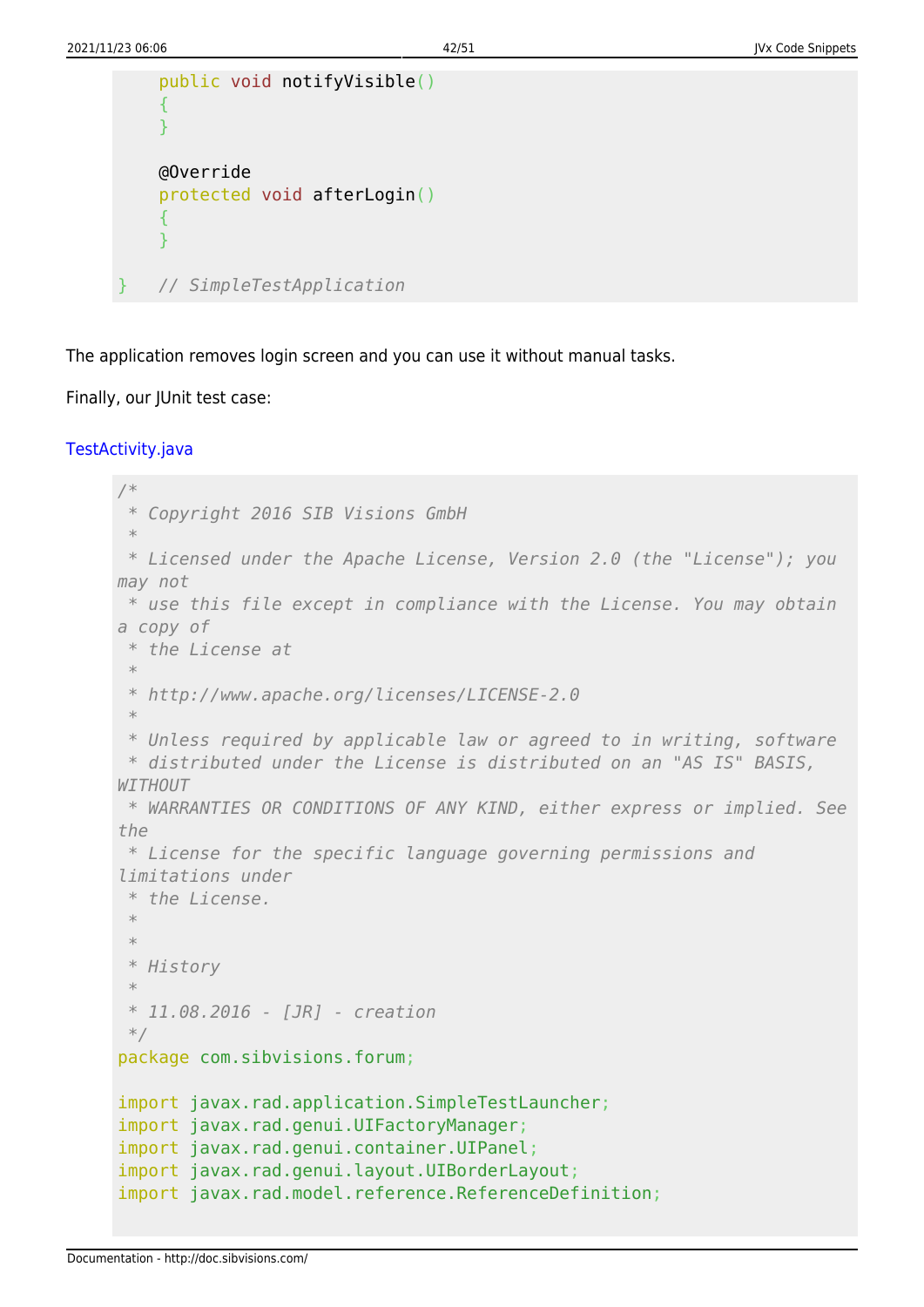```
import org.junit.BeforeClass;
import org.junit.Test;
import com.sibvisions.apps.components.NavigationTable;
import com.sibvisions.rad.persist.StorageDataBook;
import com.sibvisions.rad.persist.jdbc.DBAccess;
import com.sibvisions.rad.persist.jdbc.DBStorage;
import com.sibvisions.rad.ui.swing.impl.SwingFactory;
public class TestActivity extends UIPanel
₹.
     //~~~~~~~~~~~~~~~~~~~~~~~~~~~~~~~~~~~~~~~~~~~~~~~~~~~~~~~~~~~~~~~~
     // Initialization
     //~~~~~~~~~~~~~~~~~~~~~~~~~~~~~~~~~~~~~~~~~~~~~~~~~~~~~~~~~~~~~~~~
     /**
      * Initializes the unit test.
 *
      * @throws Exception if initialization fails
      */
     @BeforeClass
     public static void beforeClass()
     {
          UIFactoryManager.getFactoryInstance(SwingFactory.class);
     }
     //~~~~~~~~~~~~~~~~~~~~~~~~~~~~~~~~~~~~~~~~~~~~~~~~~~~~~~~~~~~~~~~~
     // Test methods
     //~~~~~~~~~~~~~~~~~~~~~~~~~~~~~~~~~~~~~~~~~~~~~~~~~~~~~~~~~~~~~~~~
     /**
      * Tests application start with a custom UI.
 *
      * @throws Exception if app start fails
      */
     @Test
     public void testStartApplication() throws Exception
\overline{\phantom{a}}DBAccess dba =DBAccess.getDBAccess("jdbc:oracle:thin:@localhost:1521:XE",
                                                    "username", "password");
          dba.open();
         DBStorage dbsContract = new DBStorage();
          dbsContract.setWritebackTable("CONTRACT");
          dbsContract.setDBAccess(dba);
          dbsContract.open();
         DBStorage dbsActivity = new DBStorage();
          dbsActivity.setWritebackTable("ACTIVITY");
          dbsActivity.setDBAccess(dba);
```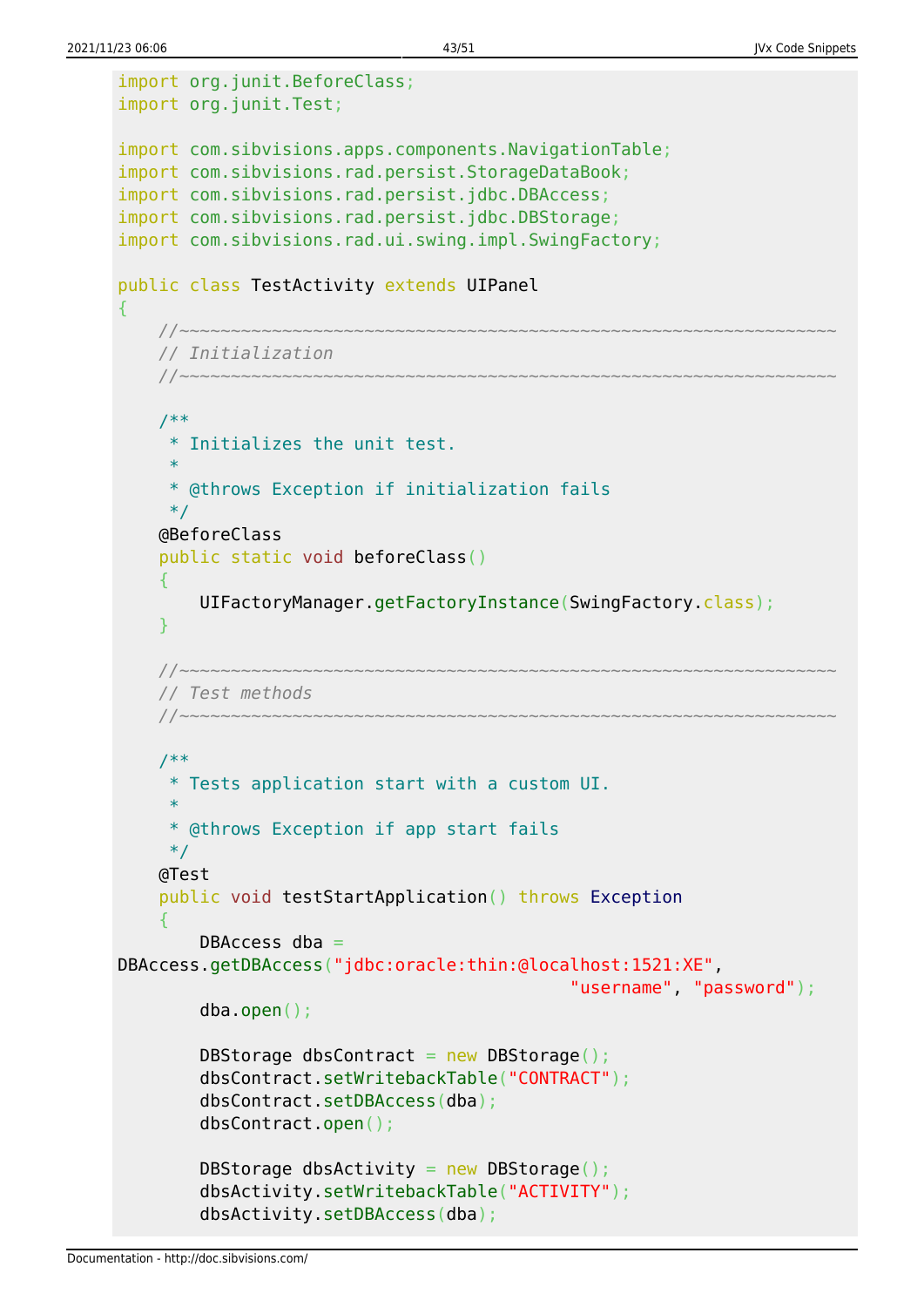dbsActivity.open();

```
StorageDataBook sdbContract = new StorageDataBook(dbsContract);
         sdbContract.open();
         sdbContract.fetchAll();
        sdbContract.setSelectedRow(0);
        StorageDataBook sdbActivity = new StorageDataBook(sdbContract,
dbsActivity);
        sdbActivity.setMasterReference(new ReferenceDefinition(new
String[] {"CONT ID"},
                                         sdbContract,
                                         new String[] {"ID"}));
         sdbActivity.open();
        setLayout(new UIBorderLayout());
        NavigationTable nav = new NavigationTable();
         nav.setDataBook(sdbActivity);
         add(nav);
        new SimpleTestLauncher(this);
     }
    } // TestActivity
```
The result:

 $\pmb{\times}$ 

The database model (Oracle):

 $\pmb{\times}$ 

The database objects (Oracle):

[create.sql](http://doc.sibvisions.com/_export/code/jvx/code_snippets?codeblock=39)

```
CREATE TABLE CONTRACT
(
   id NUMBER(16) NOT NULL,
  title VARCHAR2(1000),
   state NUMBER(1)
)
;
comment ON COLUMN CONTRACT.id
   IS 'PK';
comment ON COLUMN CONTRACT.title
   IS 'Contract title';
comment ON COLUMN CONTRACT.state
```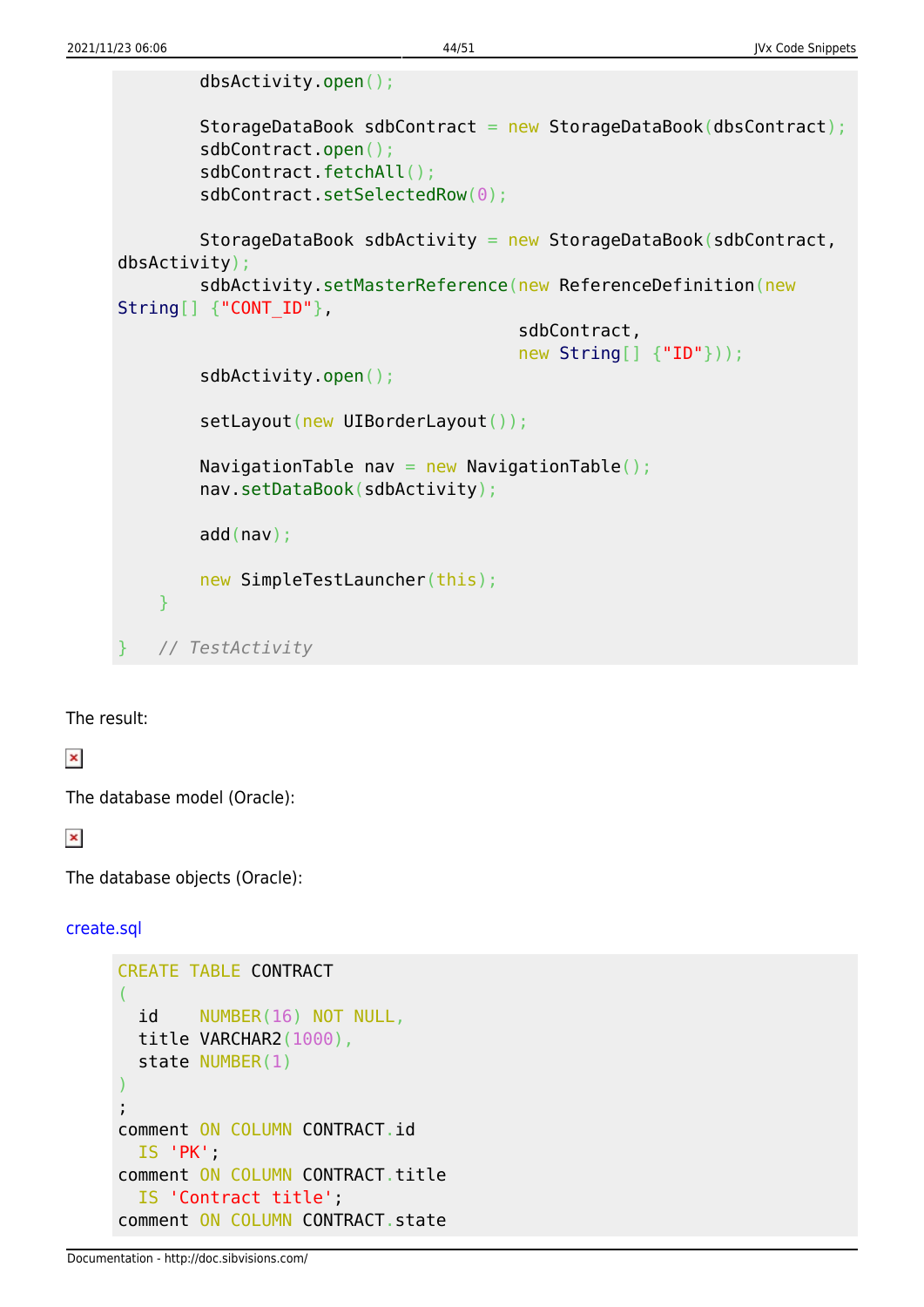```
 IS 'Contract state';
ALTER TABLE CONTRACT
 ADD CONSTRAINT CONT PK PRIMARY KEY (ID);
CREATE TABLE ACTIVITY
(
 id NUMBER(16) NOT NULL,
 cont id NUMBER(16),
 name VARCHAR2(1000),
 cost NUMBER(10,2),
 valid from DATE,
 valid to DATE,
 responsible user id NUMBER(16),
  validated CHAR(1) DEFAULT 'Y'
)
;
comment ON COLUMN ACTIVITY.id
  IS 'PK';
comment ON COLUMN ACTIVITY.cont_id
  IS 'Contract FK';
comment ON COLUMN ACTIVITY.name
  IS 'Activity name';
comment ON COLUMN ACTIVITY.cost
  IS 'Activity costs';
comment ON COLUMN ACTIVITY.valid_from
  IS 'Valid from';
comment ON COLUMN ACTIVITY. valid to
  IS 'Valid to';
comment ON COLUMN ACTIVITY. responsible user id
   IS 'Responsible User FK';
comment ON COLUMN ACTIVITY.validated
  IS 'Whether the activity is valid';
ALTER TABLE ACTIVITY
 ADD CONSTRAINT ACTI PK PRIMARY KEY (ID);
ALTER TABLE ACTIVITY
 ADD CONSTRAINT ACTI CONT FK FOREIGN KEY (CONT ID)
  REFERENCES CONTRACT (ID);
ALTER TABLE ACTIVITY
 ADD CONSTRAINT ACTI RESP USER FK FOREIGN KEY (RESPONSIBLE USER ID)
  REFERENCES USERS (ID);
CREATE OR REPLACE TRIGGER TR ACTIVITY BR IU
  BEFORE INSERT OR UPDATE ON activity
  FOR each ROW
BEGIN
 IF (NEW.validated = 'N') THEN
   IF (:NEW.valid from IS NULL) THEN
     raise application error(-20000, 'Valid from can''t be null!');
```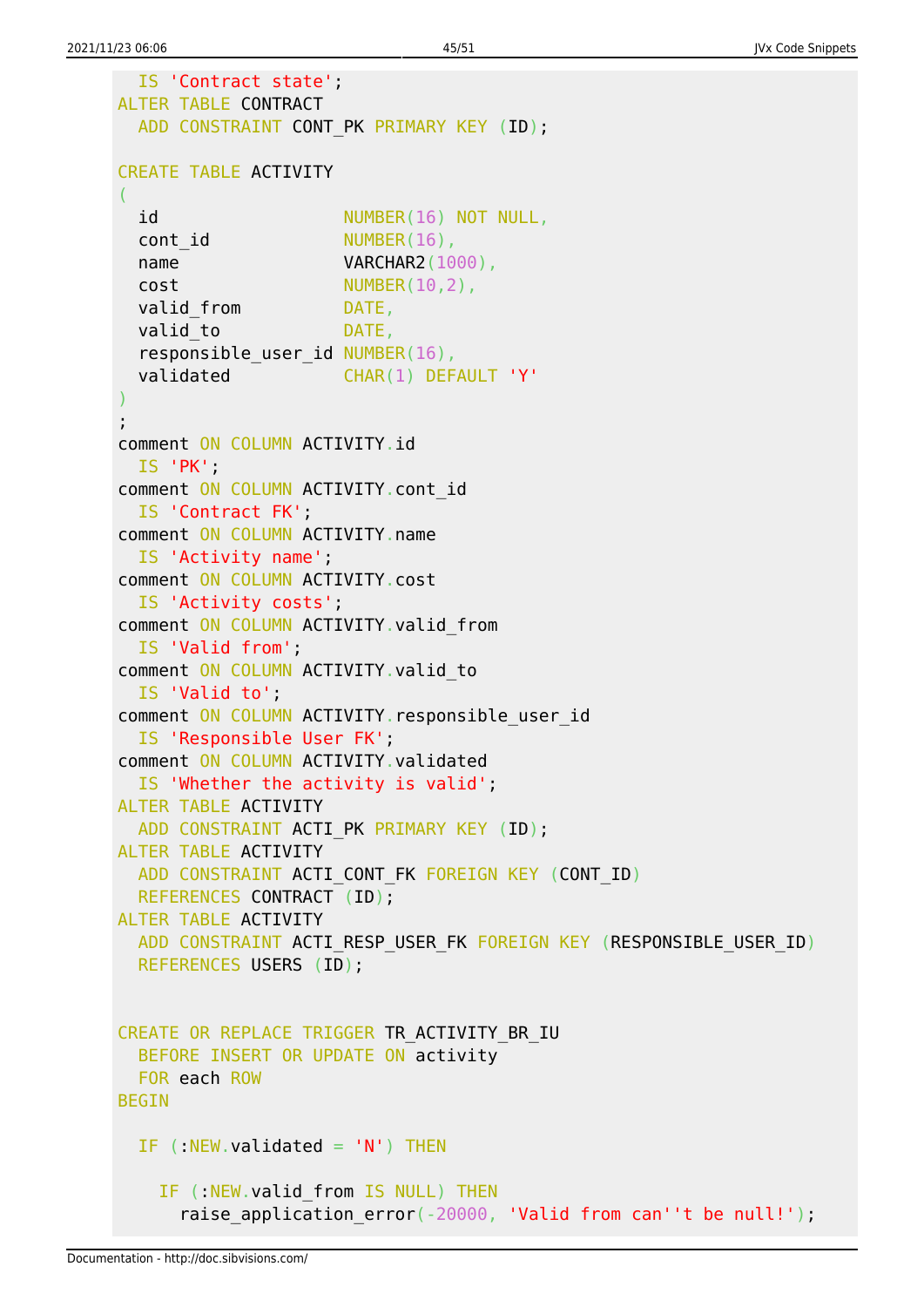```
 END IF;
   END IF;
END TR ACTIVITY BR IU;
/
CREATE OR REPLACE TRIGGER TR_CONTRACT_BR_IU
   BEFORE INSERT OR UPDATE ON contract
   FOR each ROW
BEGIN
 IF (NEW.state = 4) THEN
     UPDATE activity
       SET validated = 'N'WHERE cont id = idAND validated = 'Y';
   END IF;
END TR CONTRACT BR IU;
/
ALTER TABLE CONTRACT disable ALL triggers;
ALTER TABLE ACTIVITY disable ALL triggers;
ALTER TABLE ACTIVITY disable CONSTRAINT ACTI CONT FK;
ALTER TABLE ACTIVITY disable CONSTRAINT ACTI RESP USER FK;
INSERT INTO CONTRACT (id, title, state)
VALUES (1, 'Air', 1);
commit;
INSERT INTO ACTIVITY (id, cont_id, name, cost, valid_from, valid_to,
responsible user id, validated)
VALUES (1, 1, 'Part 1', .2, NULL, NULL, NULL, 'Y');
commit;
ALTER TABLE ACTIVITY enable CONSTRAINT ACTI CONT FK;
ALTER TABLE ACTIVITY enable CONSTRAINT ACTI RESP USER FK;
ALTER TABLE CONTRACT enable ALL triggers;
ALTER TABLE ACTIVITY enable ALL triggers;
```
# <span id="page-46-0"></span>**Authentication/User Logging**

Some applications need detailed information about successful or failed user logins. If you have such requirement, you could create a custom security manager to solve the problem. The security manager will be used for user authentication, so it's the right place to start.

We use the database security manager as base class: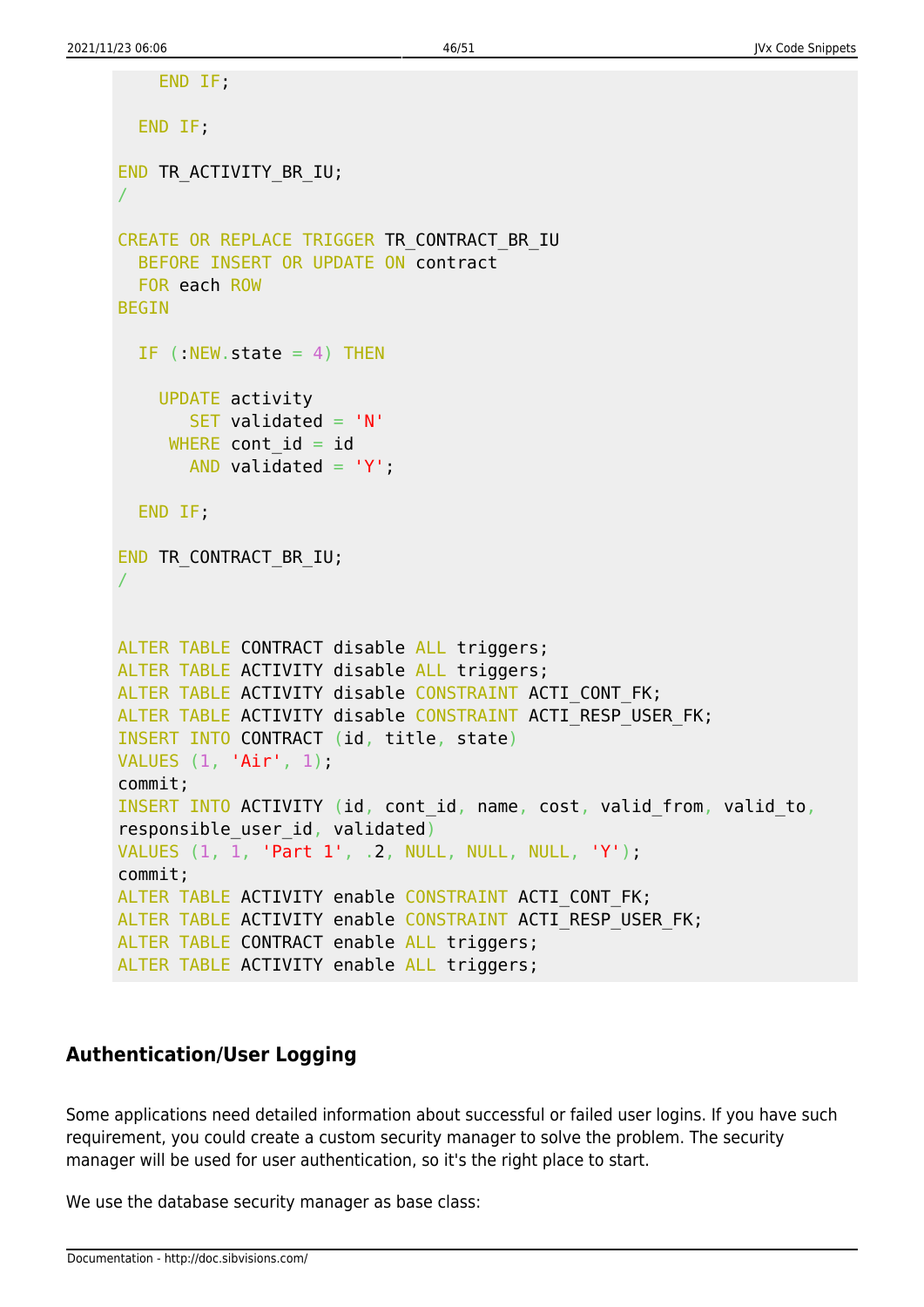[LoggingSecurityManager.java](http://doc.sibvisions.com/_export/code/jvx/code_snippets?codeblock=40)

```
package com.sibvisions.apps.vaadin.web;
public class LoggingSecurityManager extends DBSecurityManager
{
    private PreparedStatement psLockedUsers;
    @Override
    protected boolean isPasswordValid(ISession pSession, String
pPassword) throws Exception
     {
        // additional check: locked user
        ResultSet resultSet = null;
         try
         {
             psLockedUsers.clearParameters();
             psLockedUsers.setString(1, pSession.getUserName());
             psLockedUsers.execute();
             resultSet = psLockedUsers.getResultSet();
             if (resultSet.next())
\{ throw new SilentAbortException();
 }
 }
        finally
 {
             CommonUtil.close(resultSet);
 }
         return super.isPasswordValid(pSession, pPassword);
     }
    @Override
    public synchronized void validateAuthentication(ISession pSession)
throws Exception
     {
         String result = null;
        Throwable error = null;
        try
         {
             super.validateAuthentication(pSession);
            result = Constants.RESULT OK;
 }
```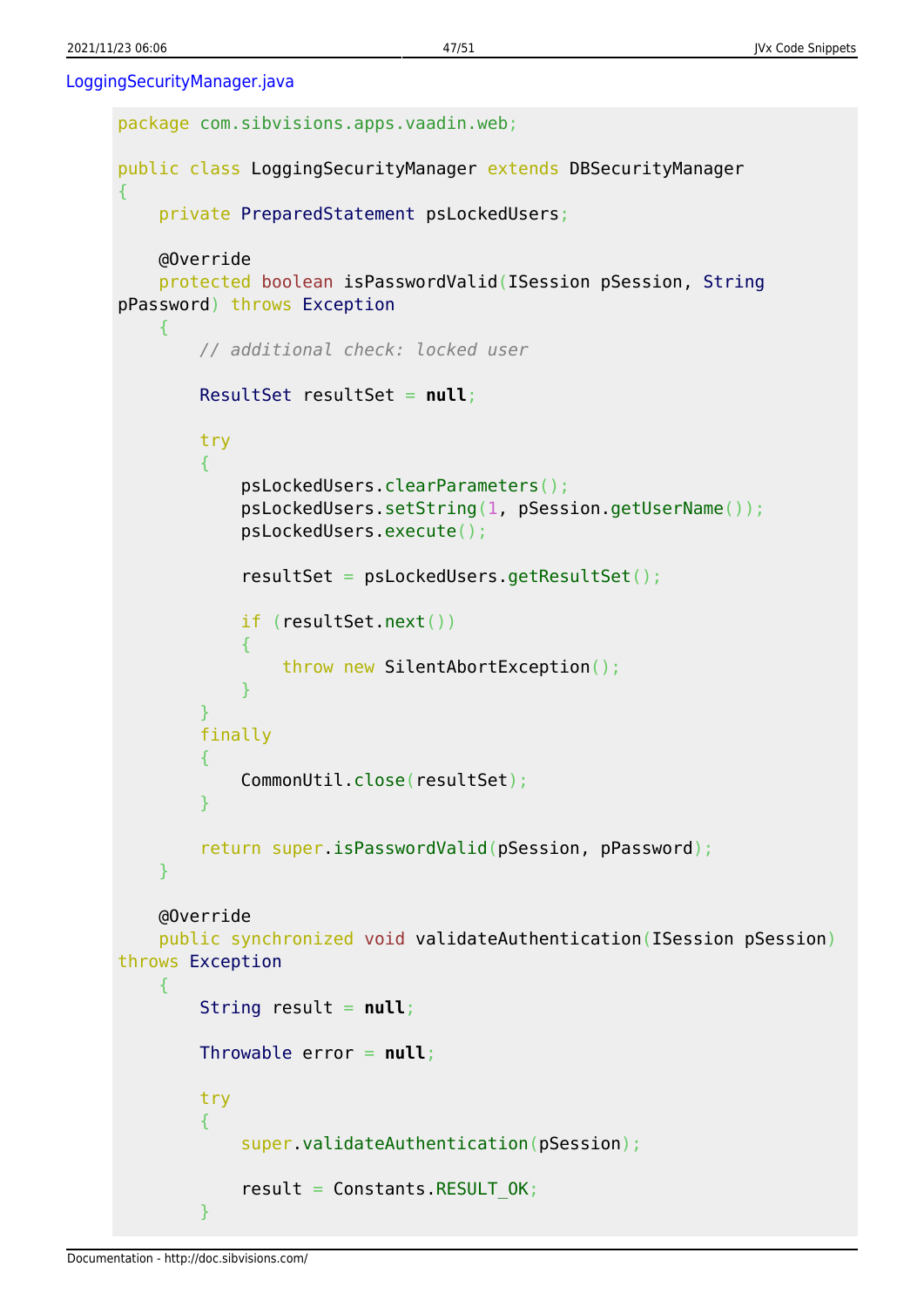```
 catch (SilentAbortException sae)
 {
            result = Constants.RESULT_IGNORE;
           error = sae; throw sae;
 }
        catch (SecurityException se)
       \mathcal{A}result = Constants.RESULT DENIED;
           error = se; throw se;
 }
        catch (Exception ex)
 {
           result = Constants.RESULT ERROR;
           error = ex;
            error(ex);
            throw ex;
        }
        finally
 {
            try
\{ pSession.callAction("dbLog", Constants.TYPE_LOGIN,
error, result);
 }
            catch (Throwable thr)
\{ error(thr);
 }
        }
    }
    @Override
    public synchronized void logout(ISession pSession)
    {
        String result = null;
        Throwable error = null;
        try
 {
            super.logout(pSession);
            if
(Boolean.parseBoolean((String)pSession.getProperty("userlogout")))
\{result = Constants.RESULT OK;
```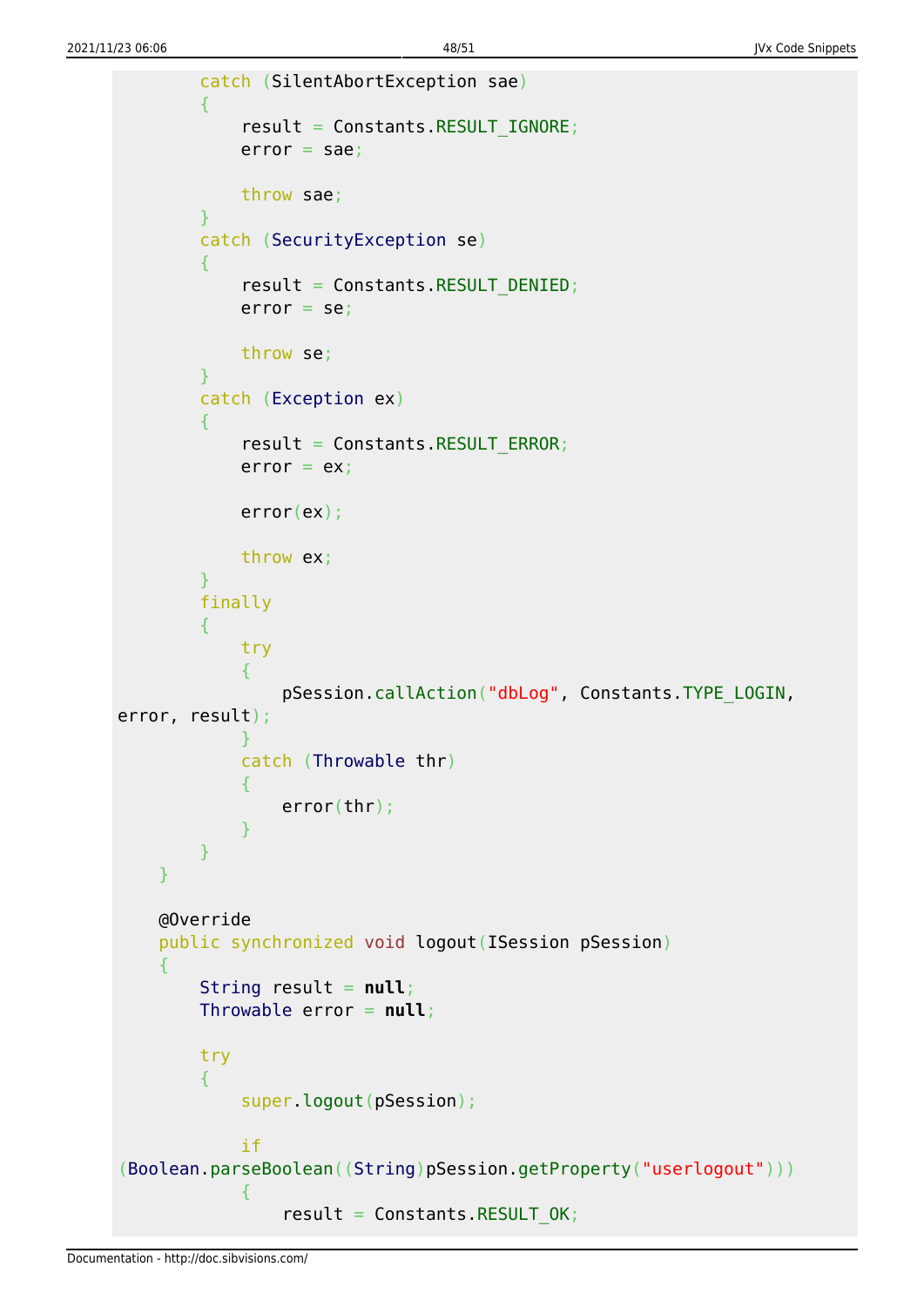```
 }
            else
\{result = Constants.RESULT EXPIRED;
 }
        }
        catch (Exception ex)
        {
           result = Constants.RESULT ERROR;
           error = ex; error(ex);
        }
        finally
        {
            try
\{ pSession.callAction("dbLog", Constants.TYPE_LOGOUT,
error, result);
 }
            catch (Throwable eLog)
\{ error(eLog);
 }
        }
    }
    @Override
    protected void initStatements(Connection pConnection) throws
Exception
\overline{\phantom{a}} super.initStatements(pConnection);
        psLockedUsers = prepareStatement(pConnection, "select * from
LOCKS where USERNAME = ?");
    }
     } // LoggingSecurityManager
```
The clue is that the log method **dbLog** was implemented in the session LCO of our application because we re-use the business logic in our security manager. Here's the missing method:

```
public void dbLog(int pAction, Throwable pError, String pStatus)
{
     ILogger log = LoggerFactory.getInstance(getClass());
     log.info("Log action ", pAction, pError, pStatus);
     try
\overline{\phantom{a}}
```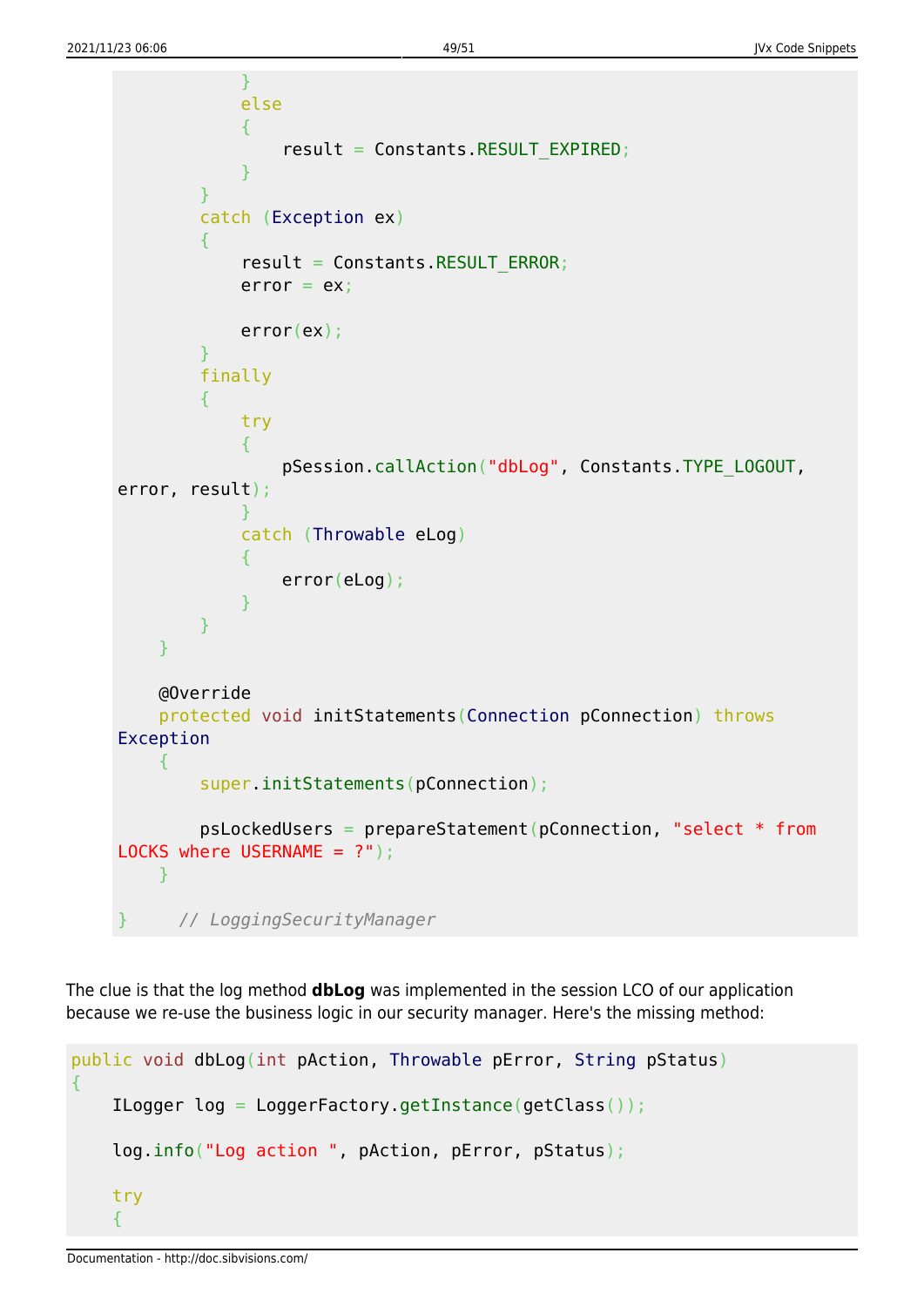```
 getDBAccess().executeProcedure("log",
                                                                          pAction,
SessionContext.getCurrentSession().getUserName(),
new the contract of the contract of the contract of the contract of the contract of the contract of the contract of the contract of the contract of the contract of the contract of the contract of the contract of the contra
Timestamp(System.currentTimeMillis()));
        }
        catch (Exception ex)
        {
                log.error(ex);
 }
}
```
### <span id="page-50-0"></span>**Detect Production Mode**

If you use the DBSecurityManager, it's possible to set the environment. The environment is a marker for the database connection, e.g.:

```
<?xml version="1.0" encoding="UTF-8"?>
<application>
   <securitymanager>
     <class>com.sibvisions.rad.server.security.DBSecurityManager</class>
     <environment>prod</environment>
   </securitymanager>
   <datasource>
     <db name="default">
       <url>jdbc:oracle:thin:@dbserver:1521:XE</url>
       <username>test</username>
       <username_prod>prod</username_prod>
       <password>test</password>
       <password_prod>prod</password_prod>
    \langledb\rangle </datasource>
</application>
```
The marker will be used as postfix for the detection of datasource credentials. In the example, the postfix is **prod** and the **username\_prod** will be used instead of **username**. If not tag with environment postfix is available, the standard tag will be used.

If you want to use the environment in your source code, simply call:

```
String env =
SessionContext.getCurrentSessionConfig().getProperty("/application/securitym
anager/environment");
```